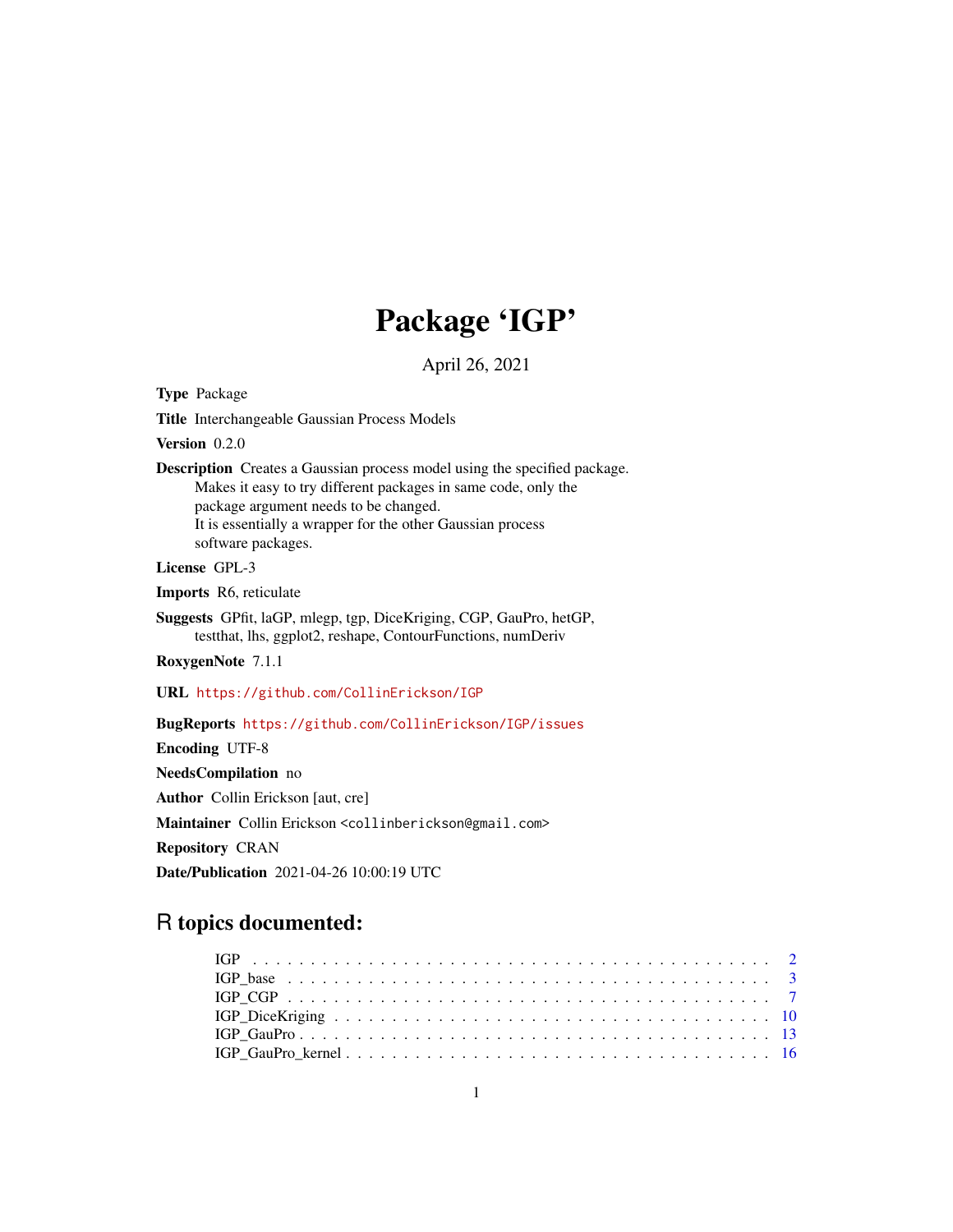#### <span id="page-1-0"></span> $2 \angle$

| Index | 51 |
|-------|----|
|       |    |
|       |    |
|       |    |
|       |    |
|       |    |
|       |    |
|       |    |
|       |    |
|       |    |
|       |    |
|       |    |
|       |    |

IGP *IGP general function*

## Description

IGP general function

## Usage

 $IGP(X = NULL, Z = NULL, package = NULL, ...)$ 

## Arguments

|         | Design matrix                                   |
|---------|-------------------------------------------------|
|         | Response matrix or vector                       |
| package | Package to use                                  |
|         | Arguments passed on to IGP_ <package></package> |

## Value

IGP model

```
x \leq -\text{seq}(0,1,1=10)y <- abs(sin(2*pi*x))
IGP(x,y,'DiceKriging')
```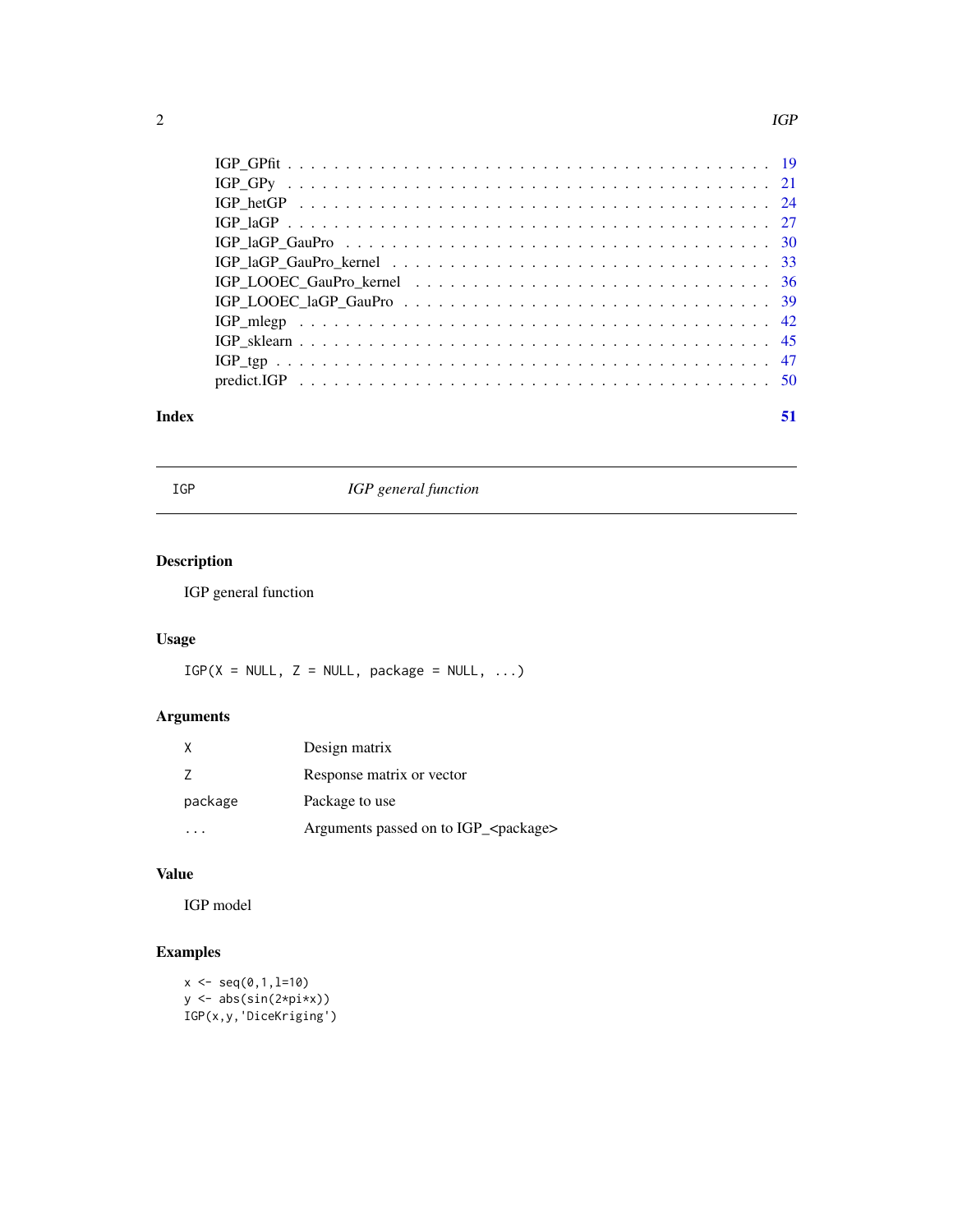<span id="page-2-0"></span>

#### Description

UGP Class providing object with methods for fitting a GP model UGP Class providing object with methods for fitting a GP model

#### Format

[R6Class](#page-0-0) object.

#### Value

Object of [R6Class](#page-0-0) with methods for fitting GP model.

#### Methods

Documentation For full documentation of each method go to https://github.com/CollinErickson/UGP/

- new(X=NULL, Z=NULL, package=NULL, corr="gauss", estimate.nugget=T, nugget0=F, ...) This method is used to create object of this class with X and Z as the data. The package tells it which package to fit the GP model.
- Xall=NULL, Zall=NULL, Xnew=NULL, Znew=NULL, ... This method updates the model, adding new data if given, then running optimization again.

#### Public fields

- X Design matrix
- Z Responses
- N Number of data points
- D Dimension of data

#### Active bindings

- N Number of data points
- D Dimension of data

#### Methods

#### Public methods:

- [IGP\\_base\\$.init\(\)](#page-3-0)
- [IGP\\_base\\$.update\(\)](#page-3-1)
- [IGP\\_base\\$.predict\(\)](#page-3-2)
- [IGP\\_base\\$.predict.se\(\)](#page-3-3)
- [IGP\\_base\\$.predict.var\(\)](#page-3-4)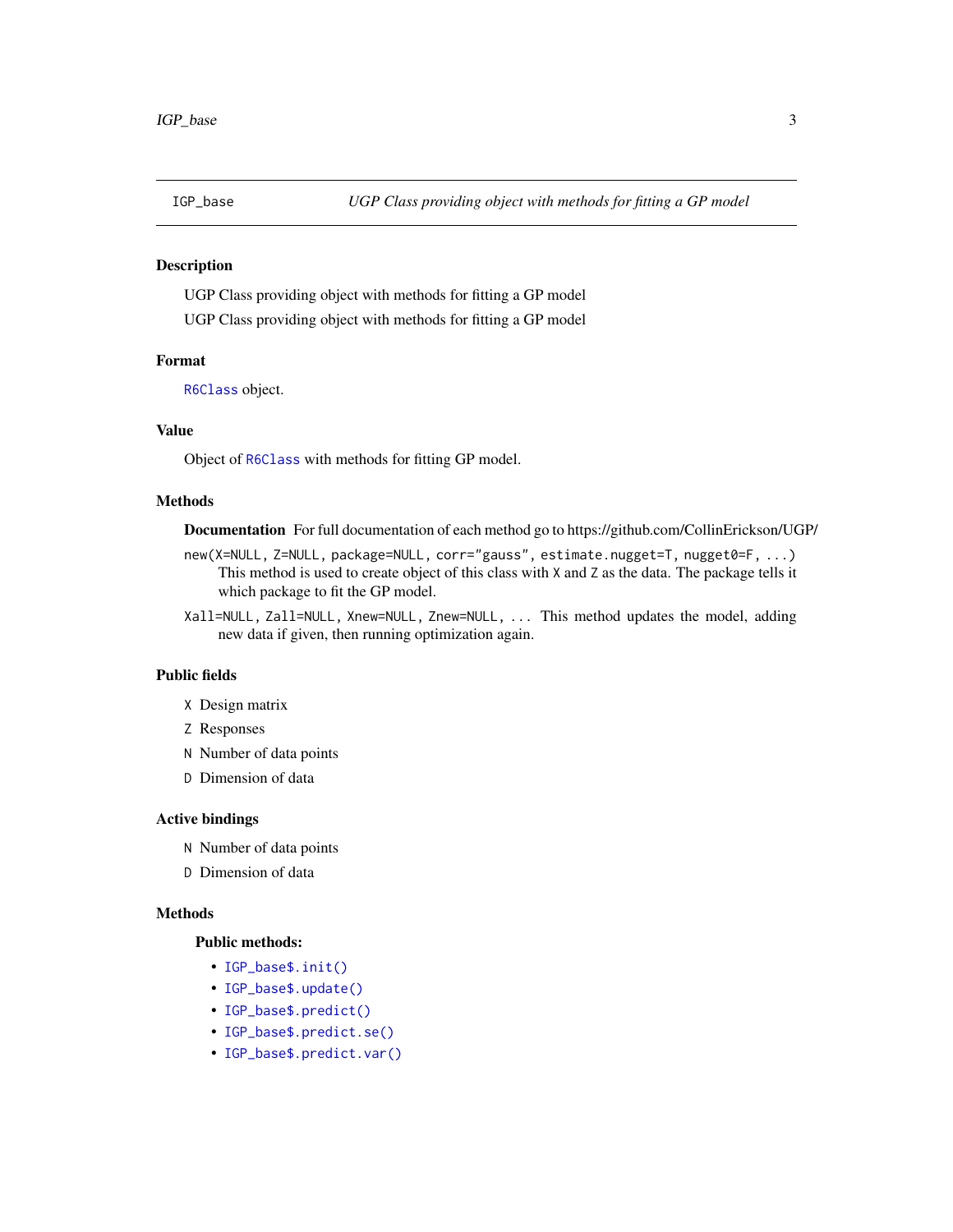- [IGP\\_base\\$.delete\(\)](#page-3-5)
- [IGP\\_base\\$new\(\)](#page-4-0)
- [IGP\\_base\\$init\(\)](#page-4-1)
- [IGP\\_base\\$update\(\)](#page-4-2)
- [IGP\\_base\\$predict\(\)](#page-4-3)
- [IGP\\_base\\$predict.se\(\)](#page-4-4)
- [IGP\\_base\\$predict.var\(\)](#page-4-5)
- [IGP\\_base\\$grad\(\)](#page-4-6)
- [IGP\\_base\\$grad\\_num\(\)](#page-4-7)
- [IGP\\_base\\$grad\\_from\\_theta\(\)](#page-4-8)
- [IGP\\_base\\$grad\\_norm\(\)](#page-5-0)
- [IGP\\_base\\$sample\(\)](#page-5-1)
- [IGP\\_base\\$theta\(\)](#page-5-2)
- [IGP\\_base\\$nugget\(\)](#page-5-3)
- [IGP\\_base\\$s2\(\)](#page-5-4)
- [IGP\\_base\\$mean\(\)](#page-5-5)
- [IGP\\_base\\$max.var\(\)](#page-5-6)
- [IGP\\_base\\$at.max.var\(\)](#page-5-7)
- [IGP\\_base\\$prop.at.max.var\(\)](#page-5-8)
- [IGP\\_base\\$plot\(\)](#page-5-9)
- [IGP\\_base\\$delete\(\)](#page-5-10)
- [IGP\\_base\\$finalize\(\)](#page-6-1)
- [IGP\\_base\\$clone\(\)](#page-6-2)

#### <span id="page-3-0"></span>Method .init() :

*Usage:*

IGP\_base\$.init(...)

#### <span id="page-3-1"></span>Method .update() :

*Usage:*

IGP\_base\$.update(...)

#### <span id="page-3-2"></span>Method .predict() :

*Usage:* IGP\_base\$.predict(...)

#### <span id="page-3-3"></span>Method .predict.se() :

*Usage:*

IGP\_base\$.predict.se(...)

#### <span id="page-3-4"></span>Method .predict.var() :

*Usage:*

<span id="page-3-5"></span>IGP\_base\$.predict.var(...)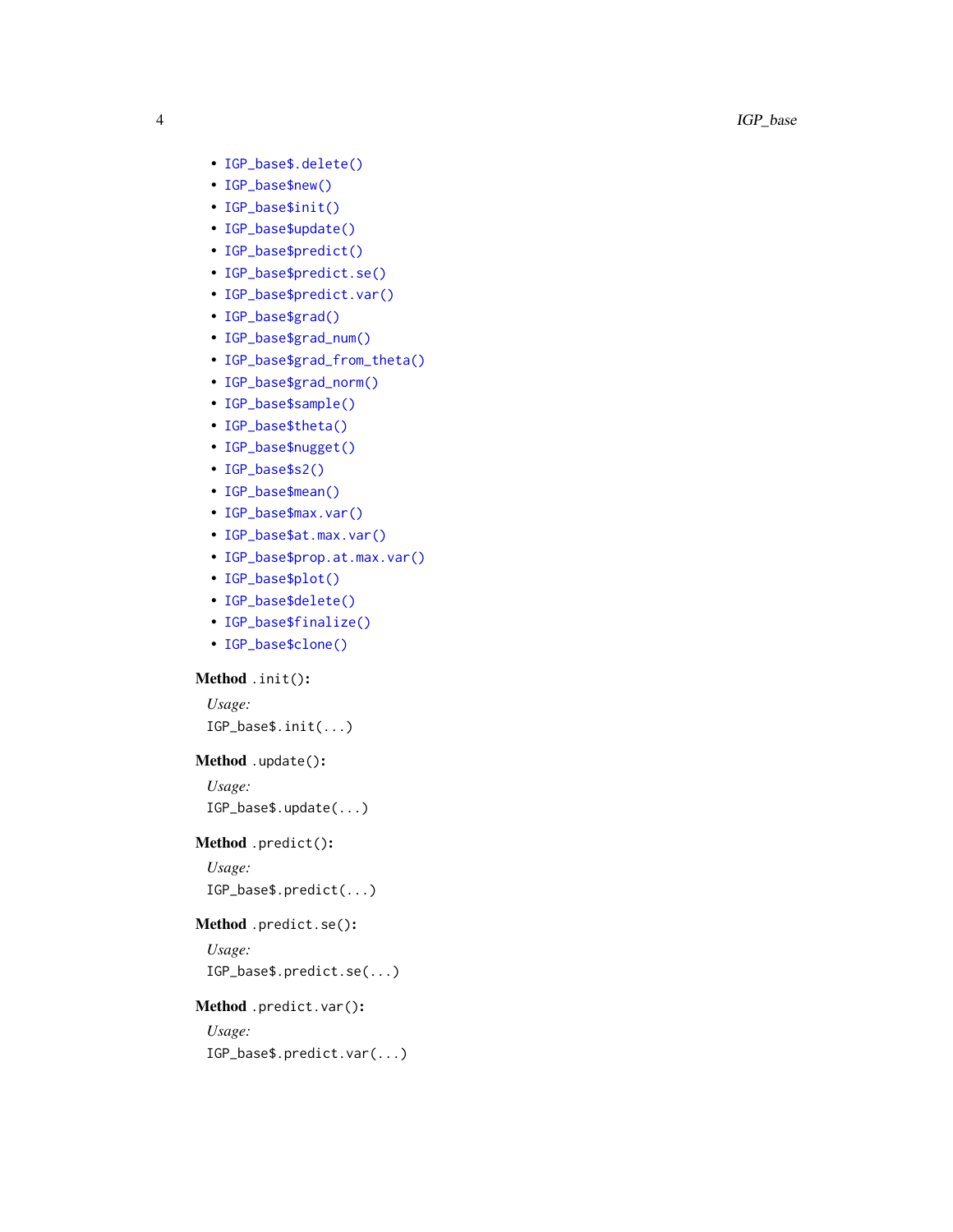#### IGP\_base 5

```
Method .delete():
 Usage:
 IGP_base$.delete(...)
Method new():
 Usage:
 IGP_base$new(
   X = NULL,Z = NULL,package = NULL,
   corr = "gauss",estimate.nugget = TRUE,
   nugget0 = 1e-08,
   ...
 \mathcal{L}Method init():
 Usage:
 IGP\_base$init(X = NULL, Z = NULL, ...)Method update():
 Usage:
 IGP_base$update(Xall = NULL, Zall = NULL, Xnew = NULL, Znew = NULL, ...)
Method predict():
 Usage:
 IGP_base$predict(XX, se.fit = FALSE, ...)
Method predict.se():
 Usage:
 IGP_base$predict.se(XX, ...)
Method predict.var():
 Usage:
 IGP_base$predict.var(XX, ...)
Method grad():
 Usage:
 IGP_base$grad(XX, num = FALSE)
Method grad_num():
 Usage:
 IGP_base$grad_num(XX)
Method grad_from_theta():
 Usage:
```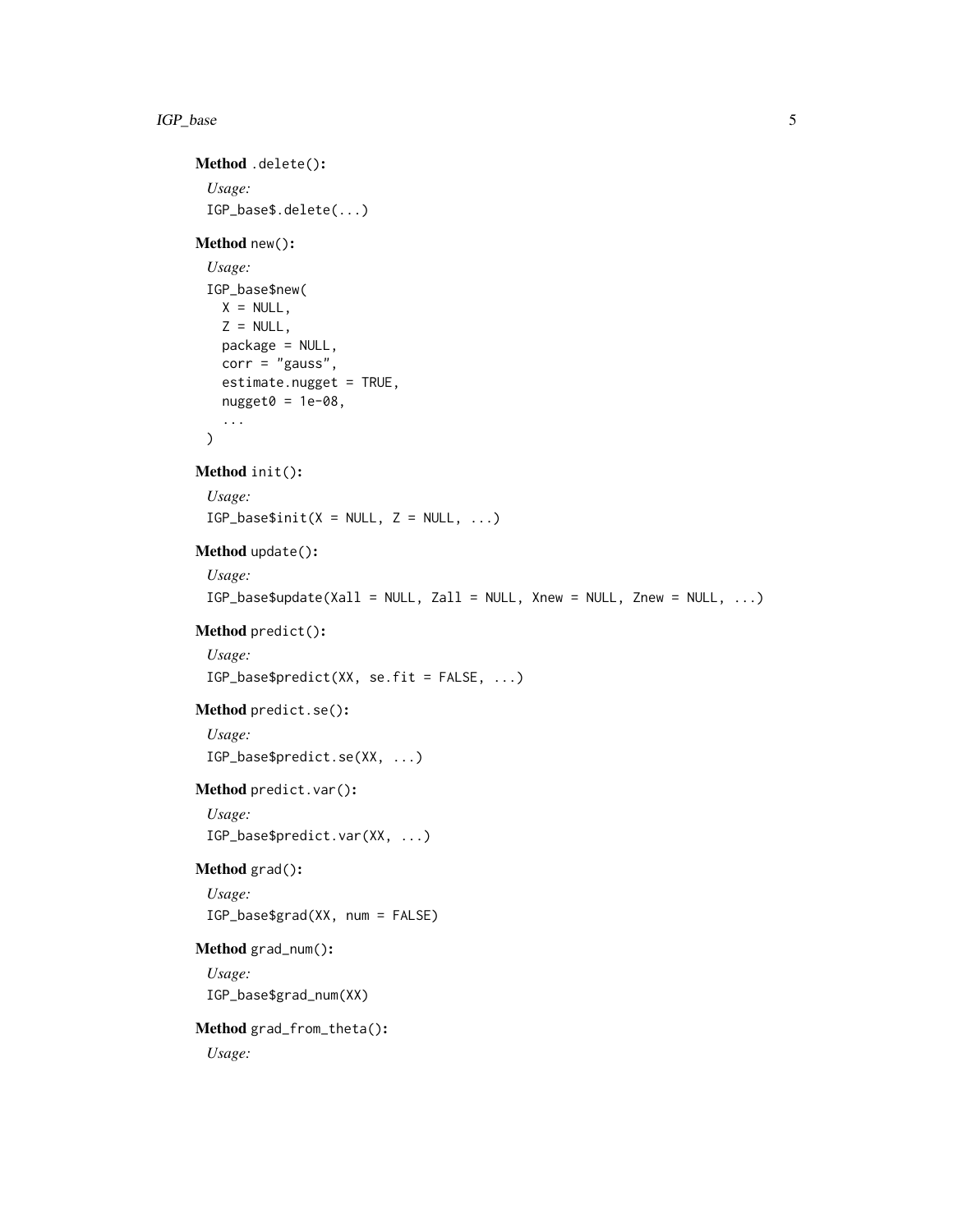```
IGP_base$grad_from_theta(XX, theta)
```

```
Method grad_norm():
```
*Usage:* IGP\_base\$grad\_norm(XX)

#### <span id="page-5-1"></span>Method sample():

*Usage:* IGP\_base\$sample(XX, n = 1)

#### <span id="page-5-2"></span>Method theta():

*Usage:* IGP\_base\$theta()

#### <span id="page-5-3"></span>Method nugget():

*Usage:* IGP\_base\$nugget()

#### <span id="page-5-4"></span>Method s2():

*Usage:* IGP\_base\$s2()

## <span id="page-5-5"></span>Method mean():

*Usage:* IGP\_base\$mean()

#### <span id="page-5-6"></span>Method max.var():

*Usage:*

IGP\_base\$max.var()

## <span id="page-5-7"></span>Method at.max.var():

*Usage:*  $IGP\_base$ \$at.max.var $(X, val = 0.9)$ 

```
Method prop.at.max.var():
```

```
Usage:
IGP_base$prop.at.max.var(
 Xlims = matrix(c(0, 1), nrow = ncol(self $X), ncol = 2, byrow = T),n = 200,val = 0.9\mathcal{L}
```
<span id="page-5-9"></span>Method plot():

<span id="page-5-10"></span>*Usage:* IGP\_base\$plot()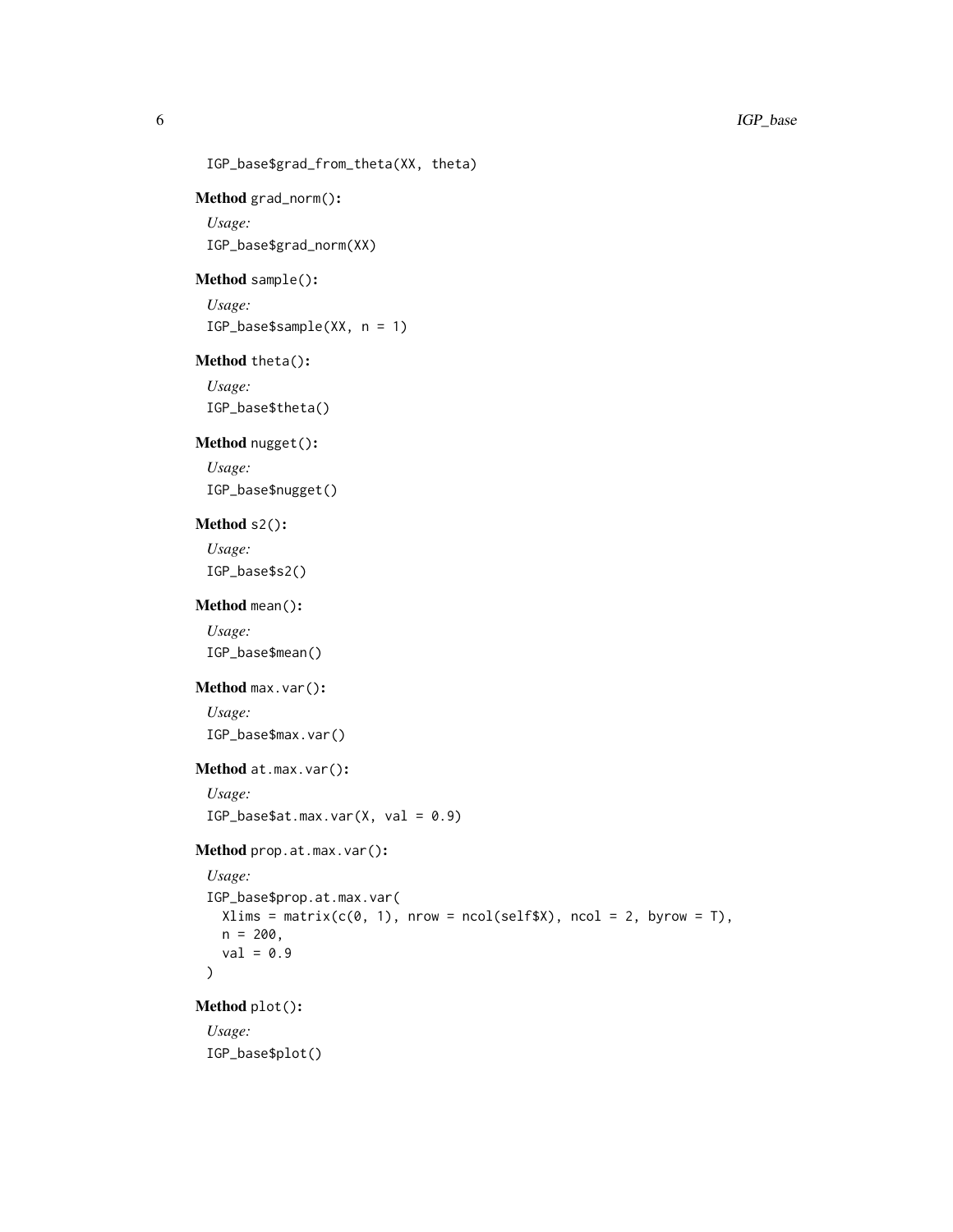<span id="page-6-0"></span>Method delete():

*Usage:* IGP\_base\$delete(...)

<span id="page-6-1"></span>Method finalize(): *Usage:*

IGP\_base\$finalize(...)

<span id="page-6-2"></span>Method clone(): The objects of this class are cloneable with this method.

*Usage:* IGP\_base\$clone(deep = FALSE) *Arguments:* deep Whether to make a deep clone.

## Examples

```
n < -40d \le -2n2 <- 20
f1 <- function(x) {\sin(2 \times \pi) \times \sin(2 \times \pi) + \sin(2 \times \pi) \times \cos(2)}
X1 <- matrix(runif(n*d),n,d)
Z1 \leq - apply(X1,1,f1) + rnorm(n, 0, 1e-3)
X2 <- matrix(runif(n2*d),n2,d)
Z2 \le - apply(X2,1,f1)
XX1 <- matrix(runif(10),5,2)
ZZ1 \leftarrow apply(XX1, 1, f1)u <- IGP(package='laGP',X=X1,Z=Z1, corr="gauss")
cbind(u$predict(XX1), ZZ1)
u$predict.se(XX1)
u$update(Xnew=X2,Znew=Z2)
u$predict(XX1)
u$delete()
```
IGP\_CGP *IGP R6 object for fitting CGP model*

## Description

Class providing object with methods for fitting a GP model

## Format

[R6Class](#page-0-0) object.

## Value

Object of [R6Class](#page-0-0) with methods for fitting GP model.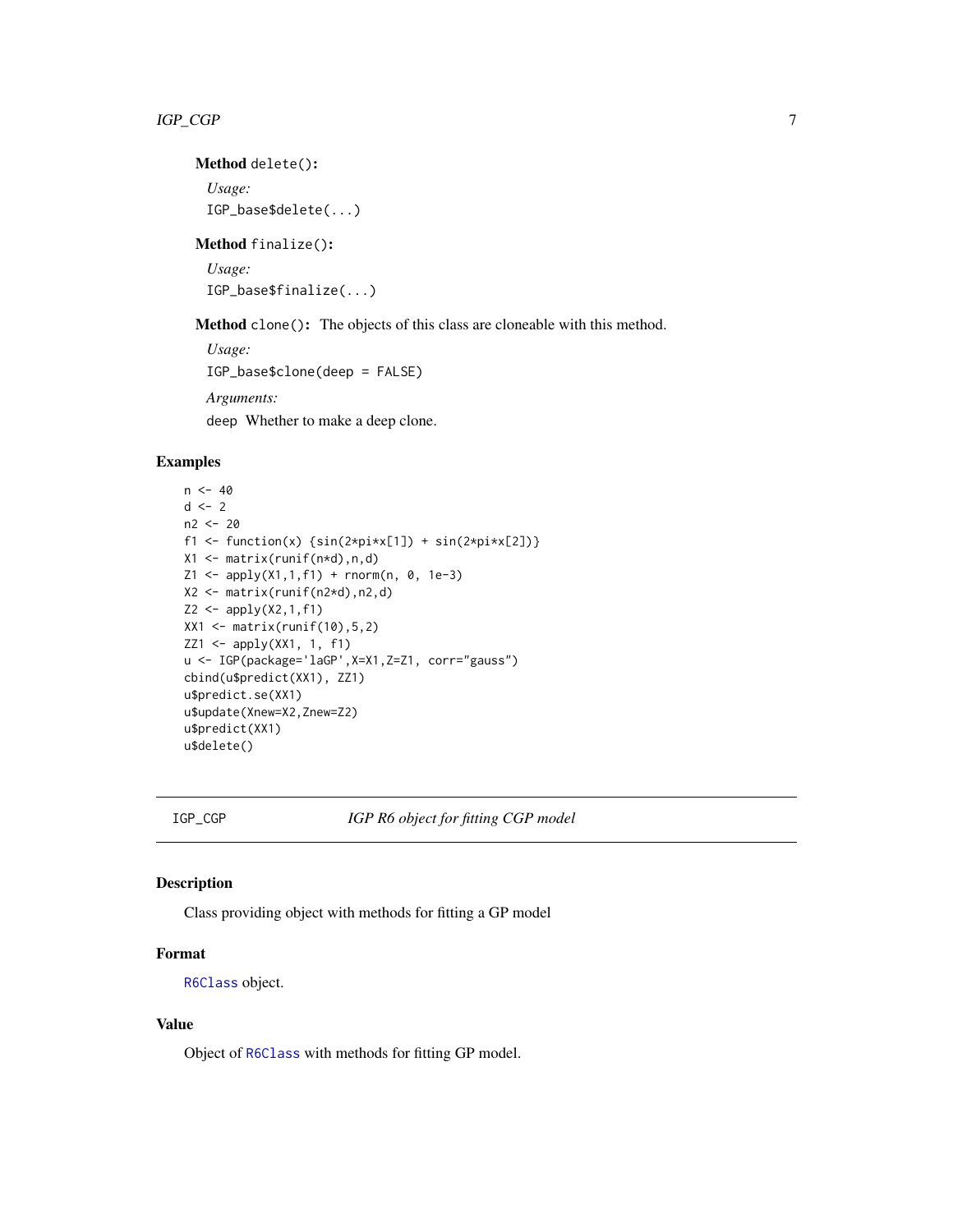## <span id="page-7-0"></span>Methods

Documentation For full documentation of each method go to https://github.com/CollinErickson/IGP/

- new(X=NULL, Z=NULL, package=NULL, estimate.nugget=T, nugget0=F, ...) This method is used to create object of this class with X and Z as the data. The package tells it which package to fit the GP model.
- update(Xall=NULL, Zall=NULL, Xnew=NULL, Znew=NULL, ...) This method updates the model, adding new data if given, then running optimization again.

#### Super class

[IGP::IGP](#page-0-0) -> IGP\_CGP

#### Public fields

- X Design matrix
- Z Responses
- N Number of data points
- D Dimension of data

#### Active bindings

- X Design matrix
- Z Responses
- N Number of data points
- D Dimension of data

#### Methods

#### Public methods:

- [IGP\\_CGP\\$.init\(\)](#page-3-0)
- [IGP\\_CGP\\$.update\(\)](#page-3-1)
- [IGP\\_CGP\\$.predict\(\)](#page-3-2)
- [IGP\\_CGP\\$.predict.se\(\)](#page-3-3)
- [IGP\\_CGP\\$.predict.var\(\)](#page-3-4)
- [IGP\\_CGP\\$.delete\(\)](#page-3-5)
- [IGP\\_CGP\\$.theta\(\)](#page-8-0)
- [IGP\\_CGP\\$.nugget\(\)](#page-8-1)
- [IGP\\_CGP\\$.s2\(\)](#page-8-2)
- [IGP\\_CGP\\$.mean\(\)](#page-8-3)
- [IGP\\_CGP\\$clone\(\)](#page-6-2)

#### Method .init():

## *Usage:* IGP\_CGP\$.init(...)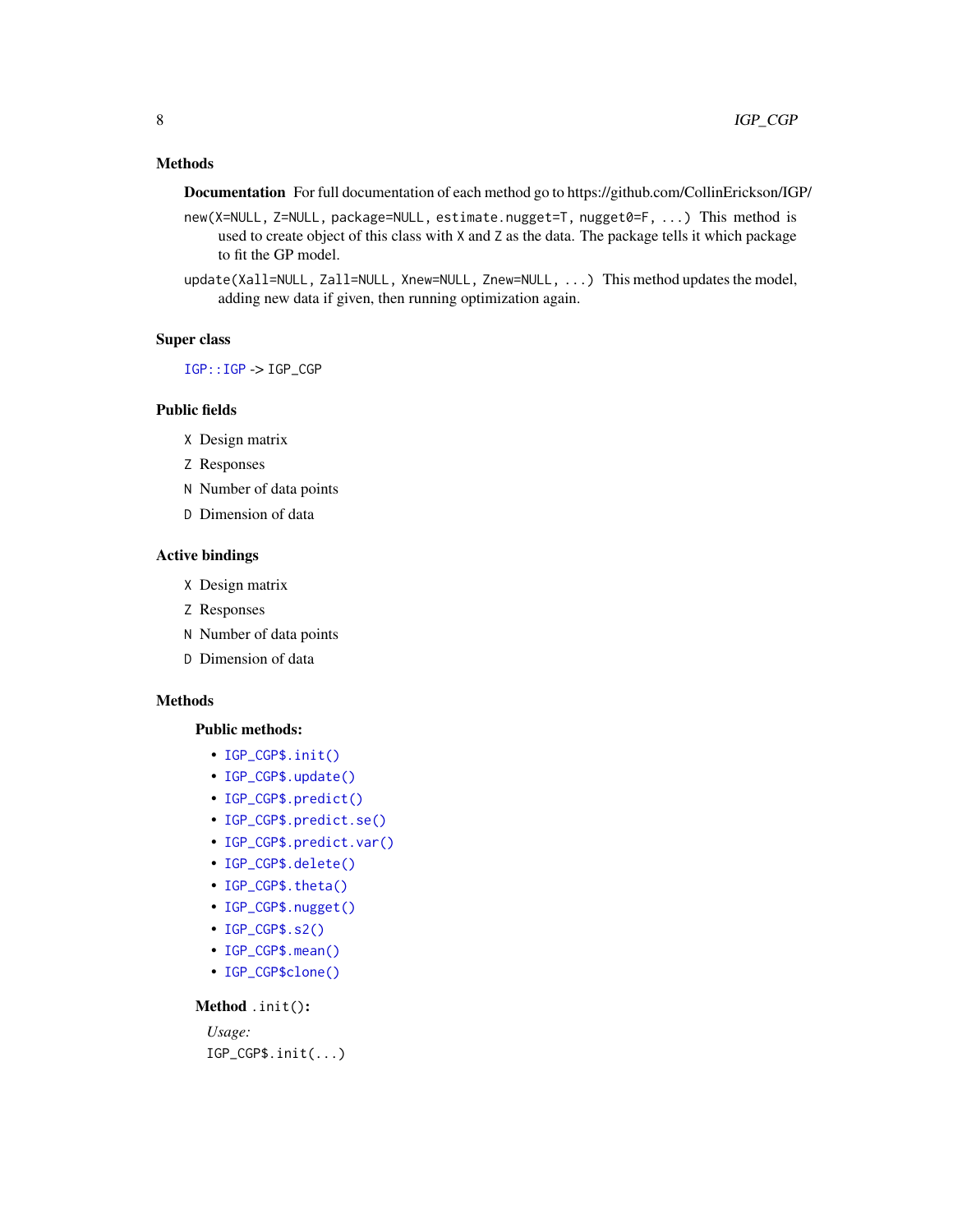## Method .update(): *Usage:* IGP\_CGP\$.update(...)

## Method .predict():

```
Usage:
```
IGP\_CGP\$.predict(XX, se.fit, ...)

## Method .predict.se():

*Usage:* IGP\_CGP\$.predict.se(XX, ...)

## Method .predict.var():

*Usage:* IGP\_CGP\$.predict.var(XX, ...)

## Method .delete():

*Usage:* IGP\_CGP\$.delete(...)

## <span id="page-8-0"></span>Method .theta():

*Usage:* IGP\_CGP\$.theta()

## <span id="page-8-1"></span>Method .nugget():

*Usage:* IGP\_CGP\$.nugget()

## <span id="page-8-2"></span>Method .s2():

*Usage:* IGP\_CGP\$.s2()

#### <span id="page-8-3"></span>Method .mean():

*Usage:* IGP\_CGP\$.mean()

Method clone(): The objects of this class are cloneable with this method.

*Usage:* IGP\_CGP\$clone(deep = FALSE) *Arguments:* deep Whether to make a deep clone.

#### References

Ba, S. and V. Roshan Joseph (2012) "Composite Gaussian Process Models for Emulating Expensive Functions". Annals of Applied Statistics, 6, 1838-1860.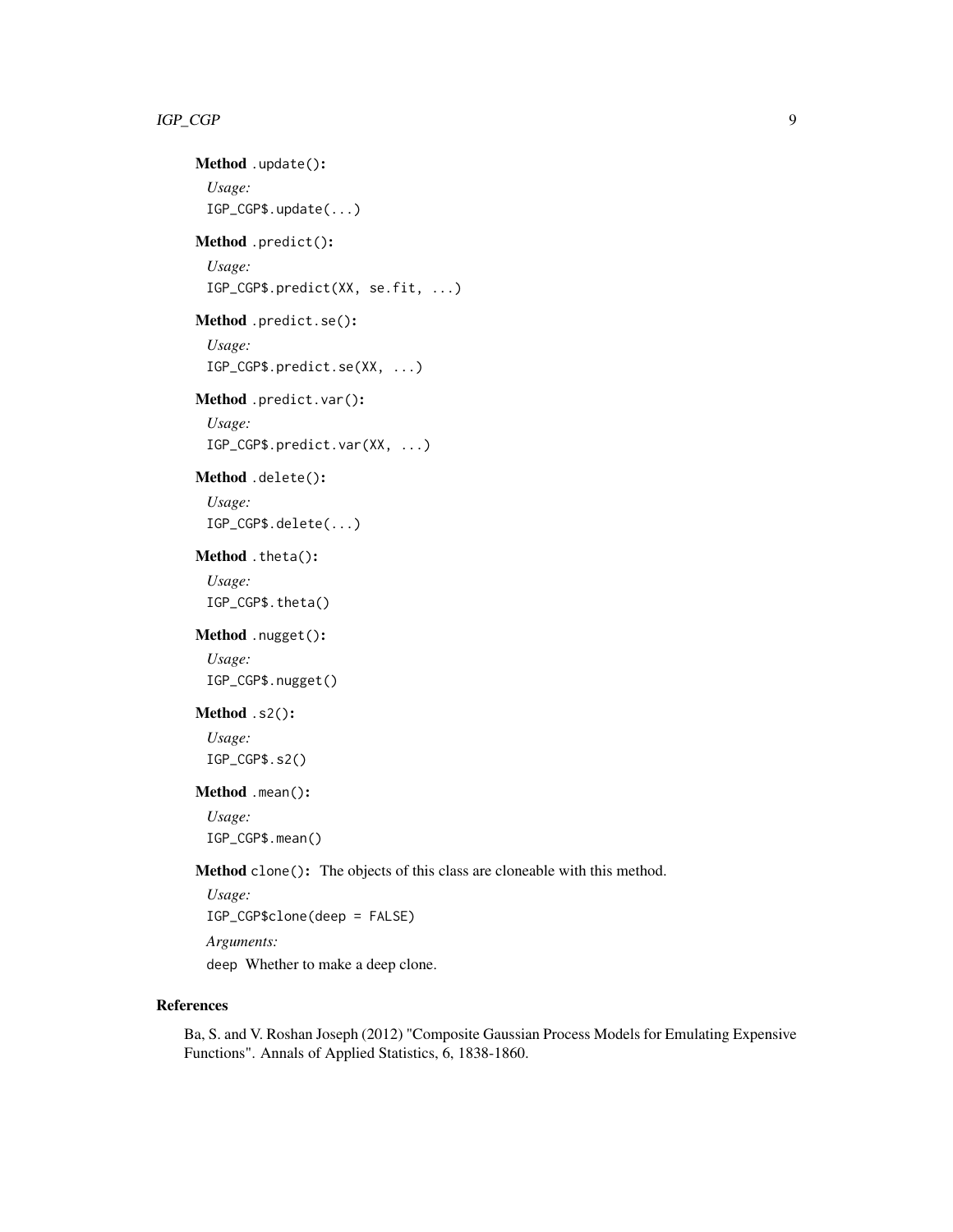#### Examples

```
# Takes 17 seconds
n < -20d \leq -2n2 <- 20
f1 <- function(x) {\sin(2 \times \pi) \times \sin(2 \times \pi) + \sin(2 \times \pi) \times \cos(2)}
X1 <- matrix(runif(n*d),n,d)
Z1 \leq - apply(X1,1,f1) + rnorm(n, 0, 1e-3)
X2 \leq - matrix(runif(n2*d),n2,d)
Z2 \leq - apply(X2,1,f1)
XX1 <- matrix(runif(10),5,2)
ZZ1 <- apply(XX1, 1, f1)
u <- IGP_CGP$new(X=X1,Z=Z1)
cbind(u$predict(XX1), ZZ1)
u$predict.se(XX1)
u$update(Xnew=X2,Znew=Z2)
cbind(u$predict(XX1), ZZ1)
u$delete()
```
IGP\_DiceKriging *IGP R6 object for fitting DiceKriging model*

#### Description

Class providing object with methods for fitting a GP model

#### Format

[R6Class](#page-0-0) object.

## Value

Object of [R6Class](#page-0-0) with methods for fitting GP model.

### Methods

Documentation For full documentation of each method go to https://github.com/CollinErickson/IGP/

- new(X=NULL, Z=NULL, package=NULL, estimate.nugget=T, nugget0=F, ...) This method is used to create object of this class with X and Z as the data. The package tells it which package to fit the GP model.
- update(Xall=NULL, Zall=NULL, Xnew=NULL, Znew=NULL, ...) This method updates the model, adding new data if given, then running optimization again.

## Super class

[IGP::IGP](#page-0-0) -> IGP\_DiceKriging

<span id="page-9-0"></span>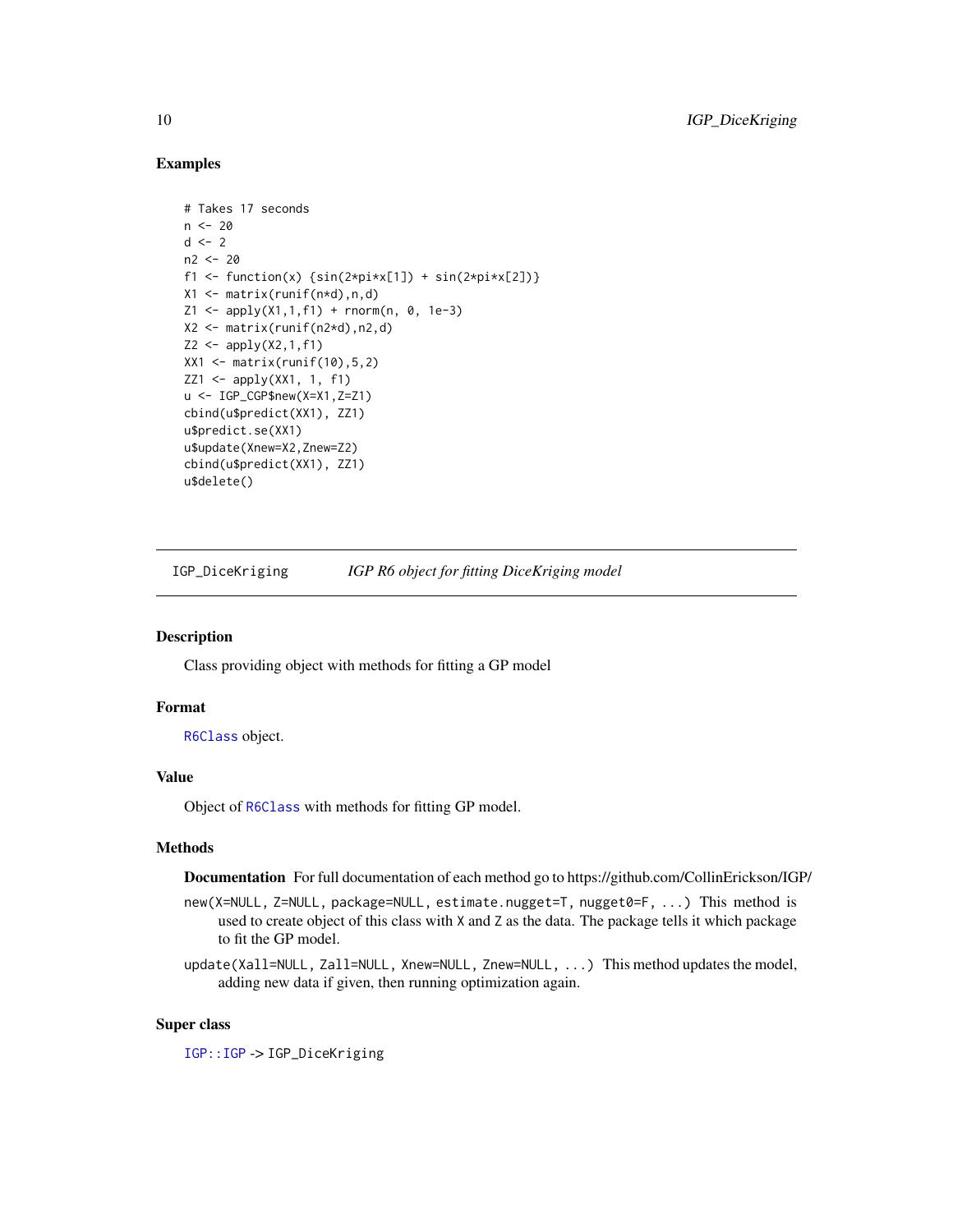## IGP\_DiceKriging 11

## Public fields

- X Design matrix
- Z Responses
- N Number of data points
- D Dimension of data

## Active bindings

- X Design matrix
- Z Responses
- N Number of data points
- D Dimension of data

#### Methods

#### Public methods:

- [IGP\\_DiceKriging\\$.init\(\)](#page-3-0)
- [IGP\\_DiceKriging\\$.update\(\)](#page-3-1)
- [IGP\\_DiceKriging\\$.predict\(\)](#page-3-2)
- [IGP\\_DiceKriging\\$.predict.se\(\)](#page-3-3)
- [IGP\\_DiceKriging\\$.predict.var\(\)](#page-3-4)
- [IGP\\_DiceKriging\\$.delete\(\)](#page-3-5)
- [IGP\\_DiceKriging\\$.theta\(\)](#page-8-0)
- [IGP\\_DiceKriging\\$.nugget\(\)](#page-8-1)
- [IGP\\_DiceKriging\\$.s2\(\)](#page-8-2)
- [IGP\\_DiceKriging\\$.mean\(\)](#page-8-3)
- [IGP\\_DiceKriging\\$clone\(\)](#page-6-2)

#### Method .init():

```
Usage:
IGP_DiceKriging$.init(...)
```
#### Method .update():

```
Usage:
IGP_DiceKriging$.update(...)
```
### Method .predict():

*Usage:* IGP\_DiceKriging\$.predict(XX, se.fit, ...)

#### Method .predict.se():

## *Usage:*

IGP\_DiceKriging\$.predict.se(XX, ...)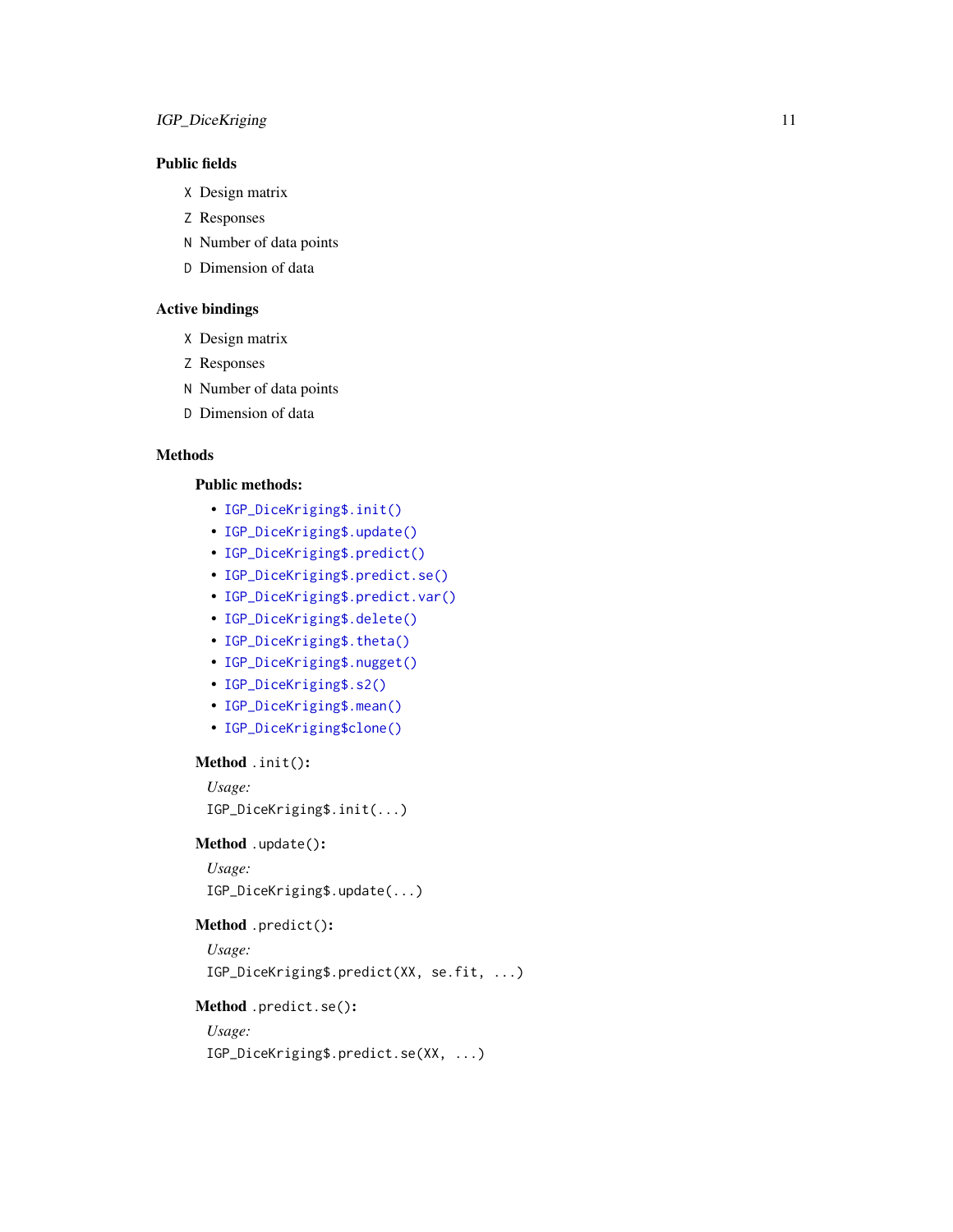## Method .predict.var(): *Usage:*

IGP\_DiceKriging\$.predict.var(XX, ...)

## Method .delete():

*Usage:*

IGP\_DiceKriging\$.delete(...)

## Method .theta():

*Usage:* IGP\_DiceKriging\$.theta()

### Method .nugget():

*Usage:* IGP\_DiceKriging\$.nugget()

## Method .s2():

*Usage:* IGP\_DiceKriging\$.s2()

## Method .mean():

*Usage:* IGP\_DiceKriging\$.mean()

Method clone(): The objects of this class are cloneable with this method.

*Usage:* IGP\_DiceKriging\$clone(deep = FALSE) *Arguments:*

deep Whether to make a deep clone.

```
n < -40d \leq -2n2 < -20f1 <- function(x) {\sin(2 \times \pi) \times \sin(2 \times \pi) + \sin(2 \times \pi) \times \cos(2)}
X1 \leftarrow matrix(runit(n*d), n, d)Z1 <- apply(X1,1,f1) + rnorm(n, 0, 1e-3)
X2 <- matrix(runif(n2*d),n2,d)
Z2 \le apply(X2,1,f1)
XX1 \leftarrow matrix(runif(10), 5, 2)ZZ1 <- apply(XX1, 1, f1)
u <- IGP_DiceKriging$new(X=X1,Z=Z1)
cbind(u$predict(XX1), ZZ1)
u$predict.se(XX1)
u$update(Xnew=X2,Znew=Z2)
u$predict(XX1)
u$delete()
```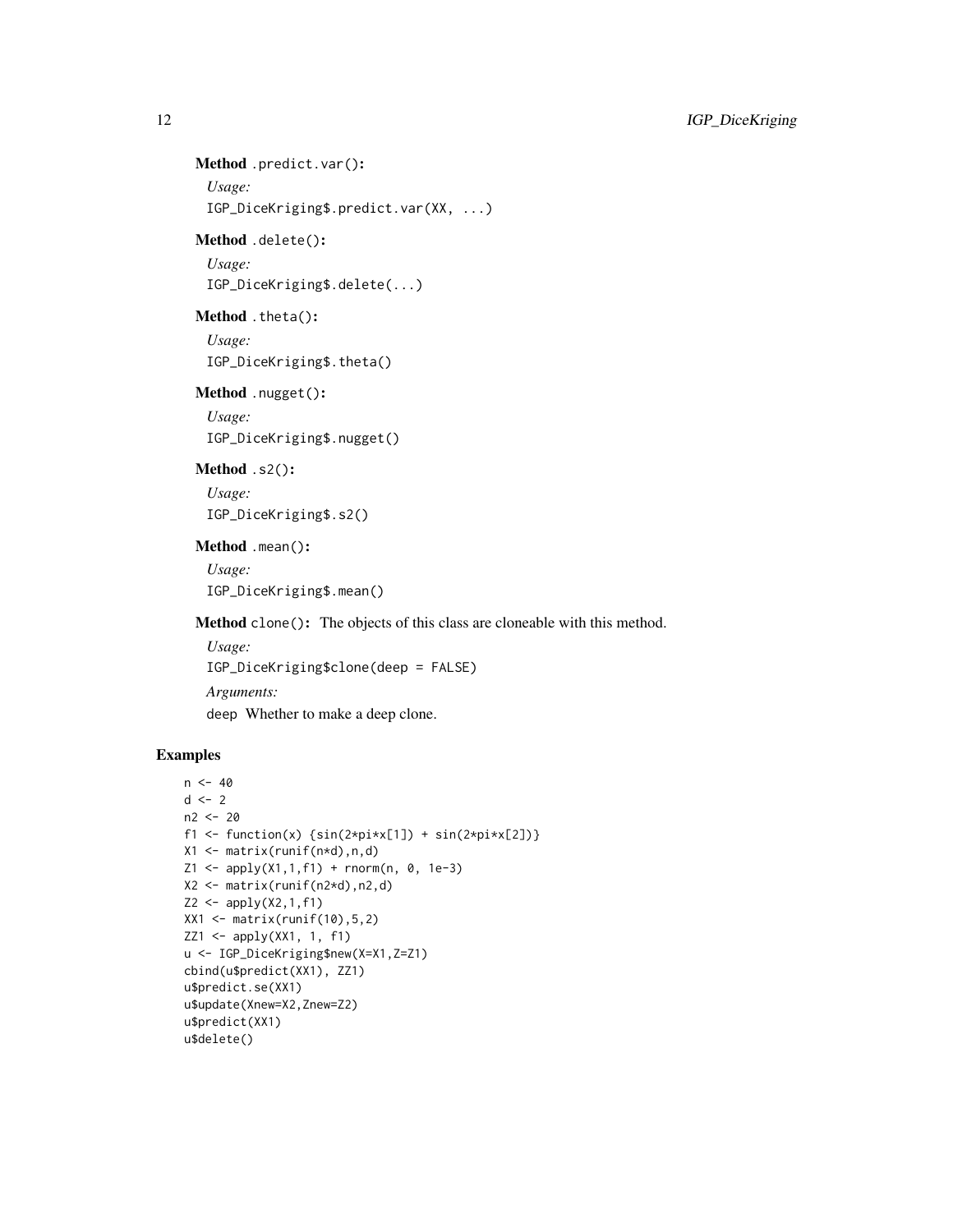<span id="page-12-0"></span>

#### Description

Class providing object with methods for fitting a GP model

#### Format

[R6Class](#page-0-0) object.

## Value

Object of [R6Class](#page-0-0) with methods for fitting GP model.

#### Methods

Documentation For full documentation of each method go to https://github.com/CollinErickson/IGP/

- new(X=NULL, Z=NULL, package=NULL, estimate.nugget=T, nugget0=F, ...) This method is used to create object of this class with X and Z as the data. The package tells it which package to fit the GP model.
- update(Xall=NULL, Zall=NULL, Xnew=NULL, Znew=NULL, ...) This method updates the model, adding new data if given, then running optimization again.

#### Super class

[IGP::IGP](#page-0-0) -> IGP\_GauPro

#### Public fields

- X Design matrix
- Z Responses
- N Number of data points
- D Dimension of data

## Active bindings

- X Design matrix
- Z Responses
- N Number of data points
- D Dimension of data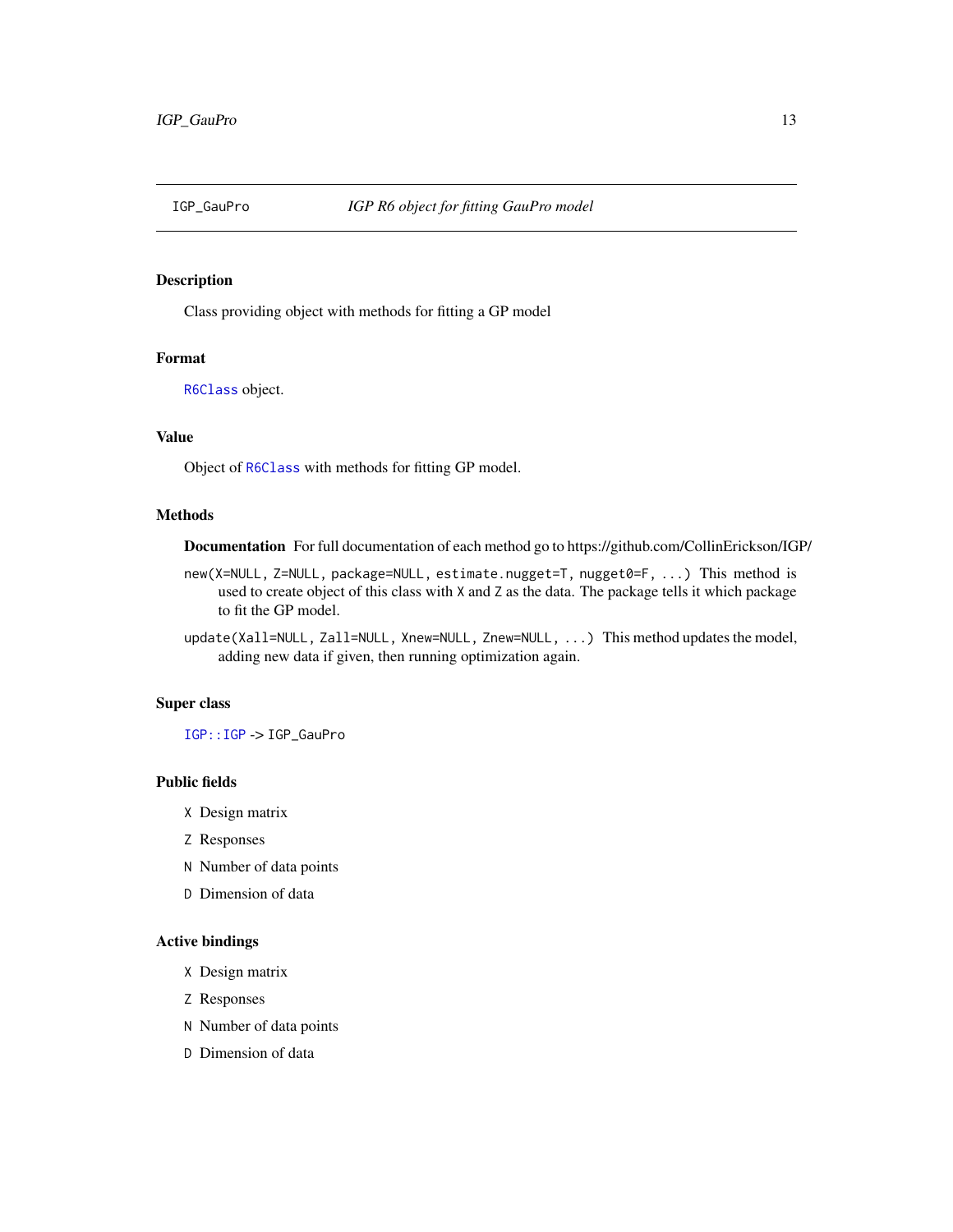## Methods

## Public methods:

- [IGP\\_GauPro\\$.init\(\)](#page-3-0)
- [IGP\\_GauPro\\$.update\(\)](#page-3-1)
- [IGP\\_GauPro\\$.predict\(\)](#page-3-2)
- [IGP\\_GauPro\\$.predict.se\(\)](#page-3-3)
- [IGP\\_GauPro\\$.predict.var\(\)](#page-3-4)
- [IGP\\_GauPro\\$.grad\(\)](#page-13-0)
- [IGP\\_GauPro\\$.delete\(\)](#page-3-5)
- [IGP\\_GauPro\\$.theta\(\)](#page-8-0)
- [IGP\\_GauPro\\$.nugget\(\)](#page-8-1)
- [IGP\\_GauPro\\$.s2\(\)](#page-8-2)
- [IGP\\_GauPro\\$.mean\(\)](#page-8-3)
- [IGP\\_GauPro\\$clone\(\)](#page-6-2)

## Method .init():

*Usage:* IGP\_GauPro\$.init(...)

#### Method .update():

*Usage:* IGP\_GauPro\$.update(...)

## Method .predict():

```
Usage:
```
IGP\_GauPro\$.predict(XX, se.fit, ...)

### Method .predict.se():

*Usage:*

IGP\_GauPro\$.predict.se(XX, ...)

## Method .predict.var():

*Usage:*

IGP\_GauPro\$.predict.var(XX, ...)

## <span id="page-13-0"></span>Method .grad():

*Usage:* IGP\_GauPro\$.grad(XX)

#### Method .delete():

*Usage:* IGP\_GauPro\$.delete(...)

## Method .theta():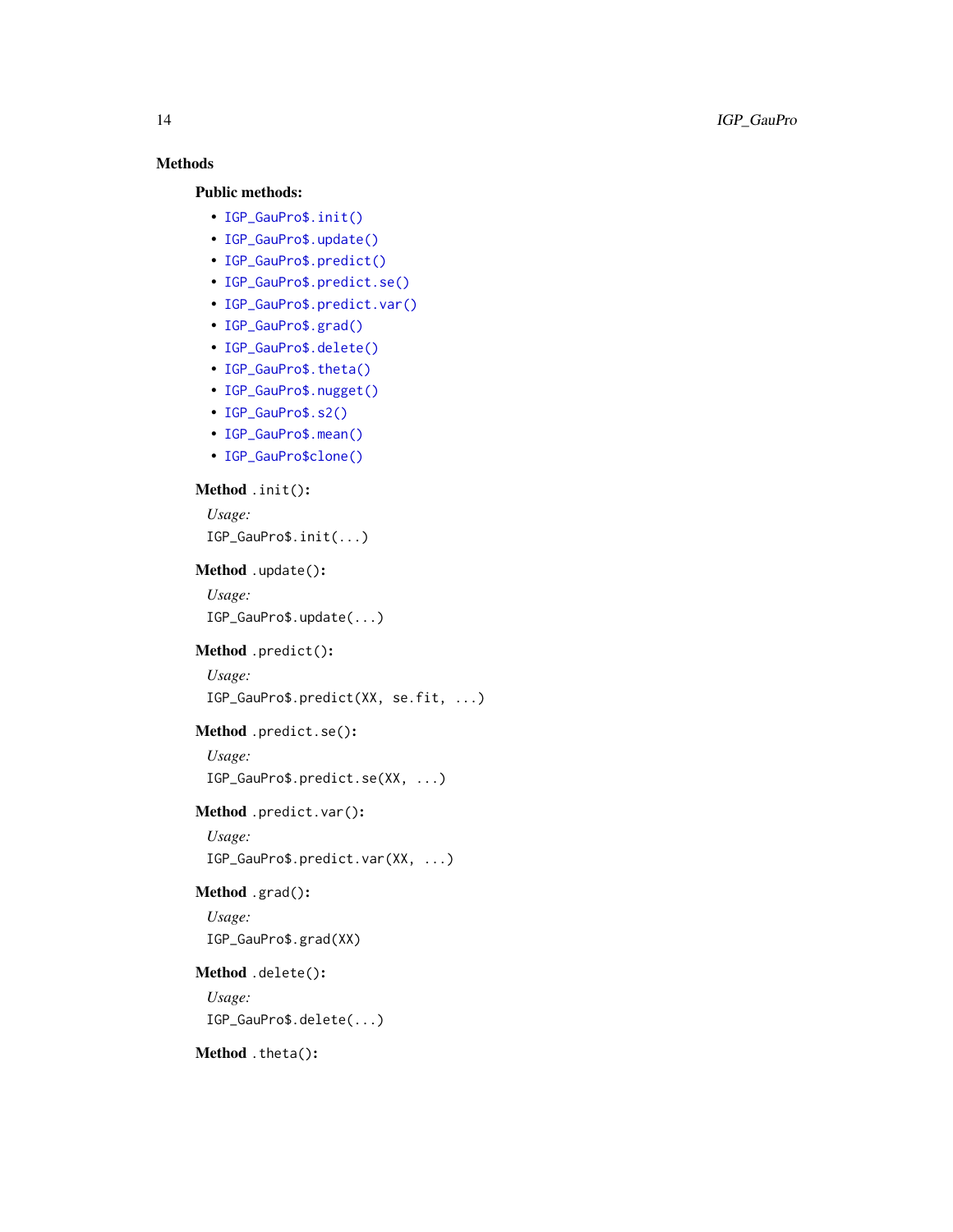*Usage:* IGP\_GauPro\$.theta()

Method .nugget():

*Usage:* IGP\_GauPro\$.nugget()

Method .s2():

*Usage:* IGP\_GauPro\$.s2()

Method .mean():

*Usage:*

IGP\_GauPro\$.mean()

Method clone(): The objects of this class are cloneable with this method.

*Usage:* IGP\_GauPro\$clone(deep = FALSE) *Arguments:* deep Whether to make a deep clone.

```
n < -40d \le -2n2 < -20f1 <- function(x) {\sin(2 \times \pi) \times \sin(2 \times \pi) + \sin(2 \times \pi) \times \sin(2 \times \pi)}
X1 <- matrix(runif(n*d),n,d)
Z1 \leq - apply(X1,1,f1) + rnorm(n, 0, 1e-3)
X2 <- matrix(runif(n2*d),n2,d)
Z2 \le apply(X2,1,f1)
XX1 <- matrix(runif(10),5,2)
ZZ1 <- apply(XX1, 1, f1)
u <- IGP_GauPro$new(X=X1,Z=Z1, parallel=FALSE)
cbind(u$predict(XX1), ZZ1)
u$predict.se(XX1)
u$update(Xnew=X2,Znew=Z2)
u$predict(XX1)
u$delete()
```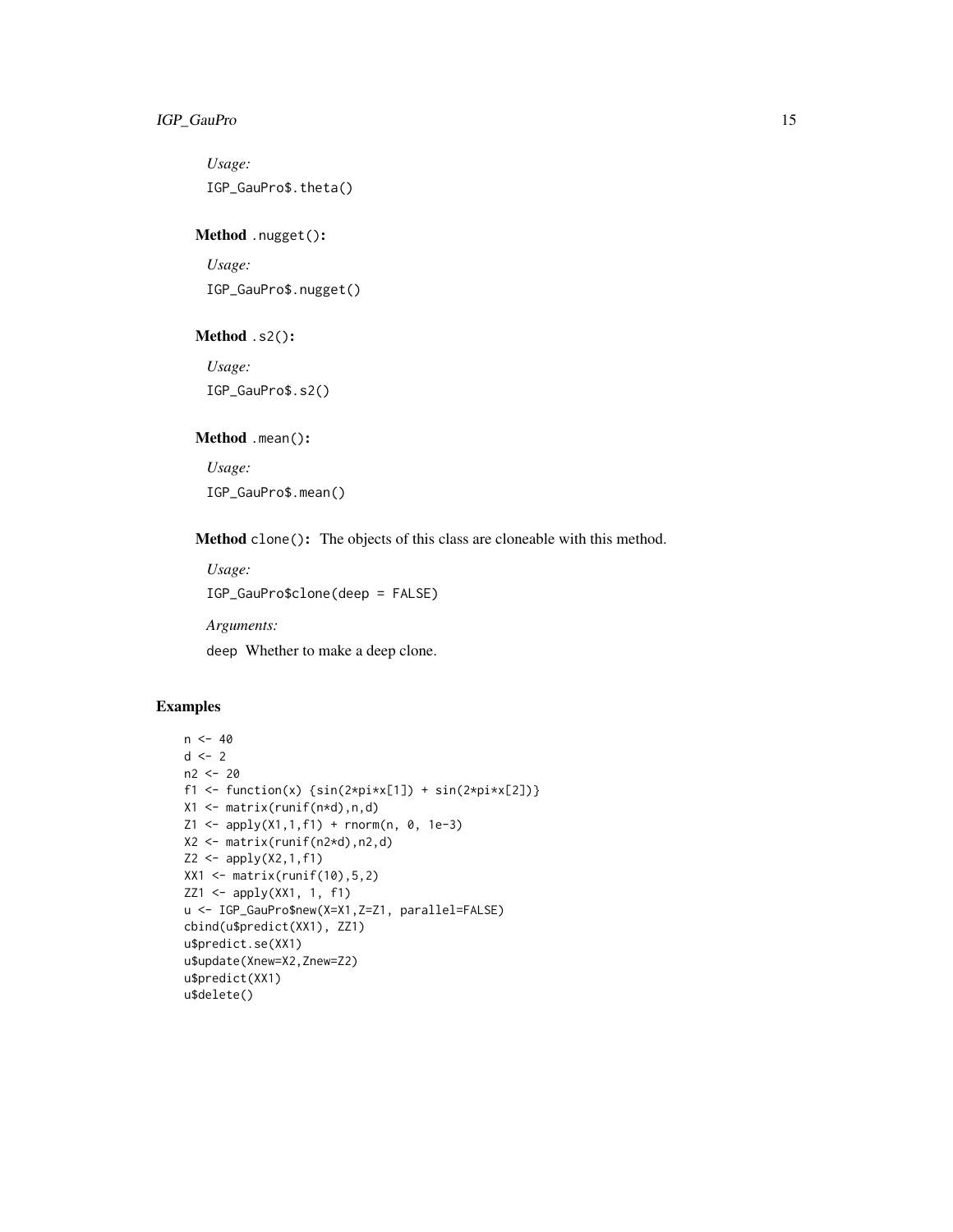<span id="page-15-0"></span>IGP\_GauPro\_kernel *IGP R6 object for fitting GauPro model*

#### Description

Class providing object with methods for fitting a GP model

### Format

[R6Class](#page-0-0) object.

## Value

Object of [R6Class](#page-0-0) with methods for fitting GP model.

#### Methods

Documentation For full documentation of each method go to https://github.com/CollinErickson/IGP/

- new(X=NULL, Z=NULL, package=NULL, estimate.nugget=T, nugget0=F, ...) This method is used to create object of this class with X and Z as the data. The package tells it which package to fit the GP model.
- update(Xall=NULL, Zall=NULL, Xnew=NULL, Znew=NULL, ...) This method updates the model, adding new data if given, then running optimization again.

## Super class

[IGP::IGP](#page-0-0) -> IGP\_GauPro\_kernel

#### Public fields

- X Design matrix
- Z Responses
- N Number of data points
- D Dimension of data

## Active bindings

- X Design matrix
- Z Responses
- N Number of data points
- D Dimension of data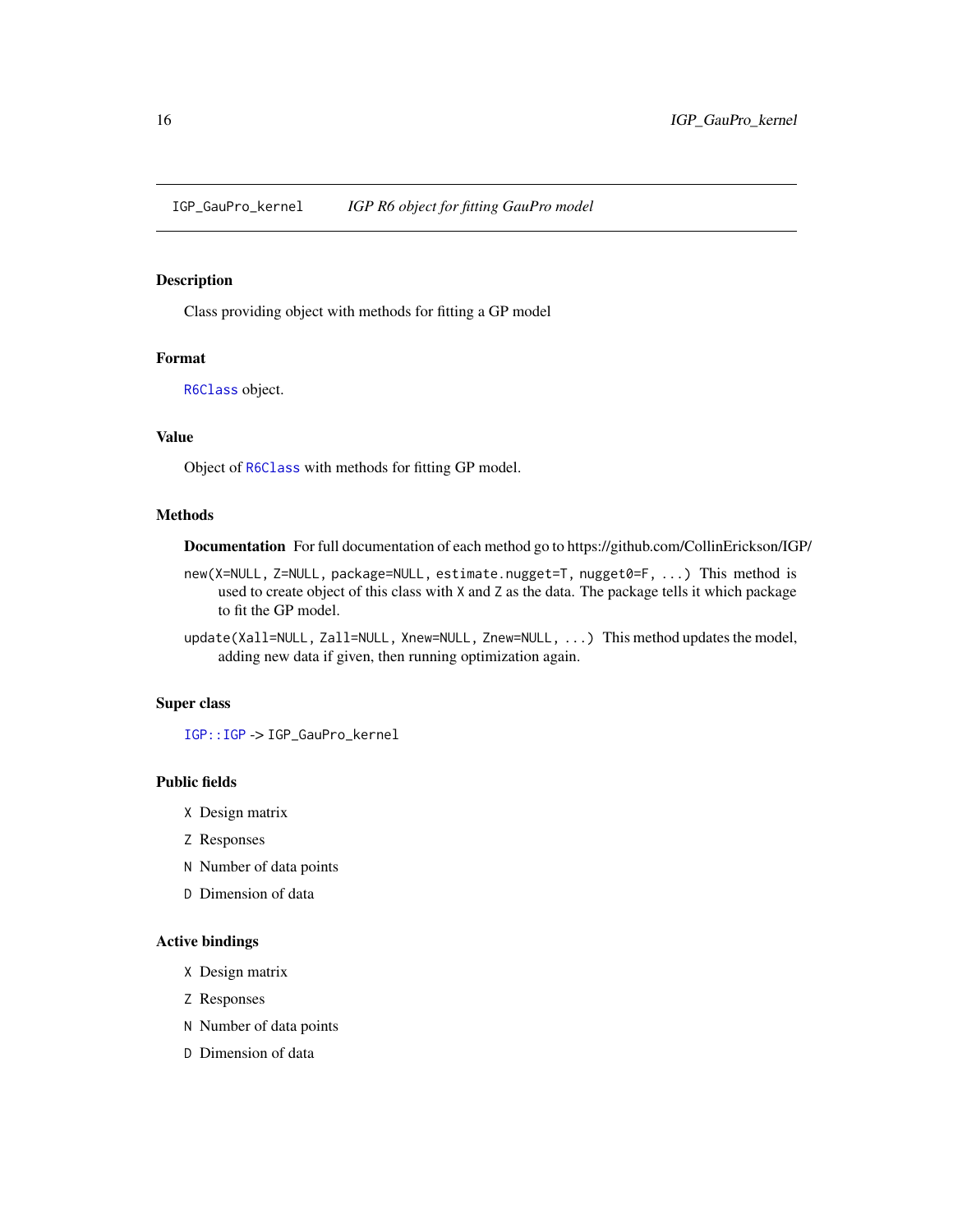## Methods

#### Public methods:

- [IGP\\_GauPro\\_kernel\\$.init\(\)](#page-3-0)
- [IGP\\_GauPro\\_kernel\\$.update\(\)](#page-3-1)
- [IGP\\_GauPro\\_kernel\\$.predict\(\)](#page-3-2)
- [IGP\\_GauPro\\_kernel\\$.predict.se\(\)](#page-3-3)
- [IGP\\_GauPro\\_kernel\\$.predict.var\(\)](#page-3-4)
- [IGP\\_GauPro\\_kernel\\$.grad\(\)](#page-13-0)
- [IGP\\_GauPro\\_kernel\\$.delete\(\)](#page-3-5)
- [IGP\\_GauPro\\_kernel\\$.theta\(\)](#page-8-0)
- [IGP\\_GauPro\\_kernel\\$.nugget\(\)](#page-8-1)
- [IGP\\_GauPro\\_kernel\\$.s2\(\)](#page-8-2)
- [IGP\\_GauPro\\_kernel\\$.mean\(\)](#page-8-3)
- [IGP\\_GauPro\\_kernel\\$clone\(\)](#page-6-2)

## Method .init():

```
Usage:
 IGP_GauPro_kernel$.init(..., kernel = NULL, theta = NULL)
Method .update():
 Usage:
 IGP_GauPro_kernel$.update(...)
Method .predict():
 Usage:
 IGP_GauPro_kernel$.predict(XX, se.fit, ...)
Method .predict.se():
 Usage:
 IGP_GauPro_kernel$.predict.se(XX, ...)
Method .predict.var():
 Usage:
 IGP_GauPro_kernel$.predict.var(XX, ...)
Method .grad():
```
## *Usage:*

IGP\_GauPro\_kernel\$.grad(XX)

## Method .delete():

*Usage:* IGP\_GauPro\_kernel\$.delete(...)

Method .theta():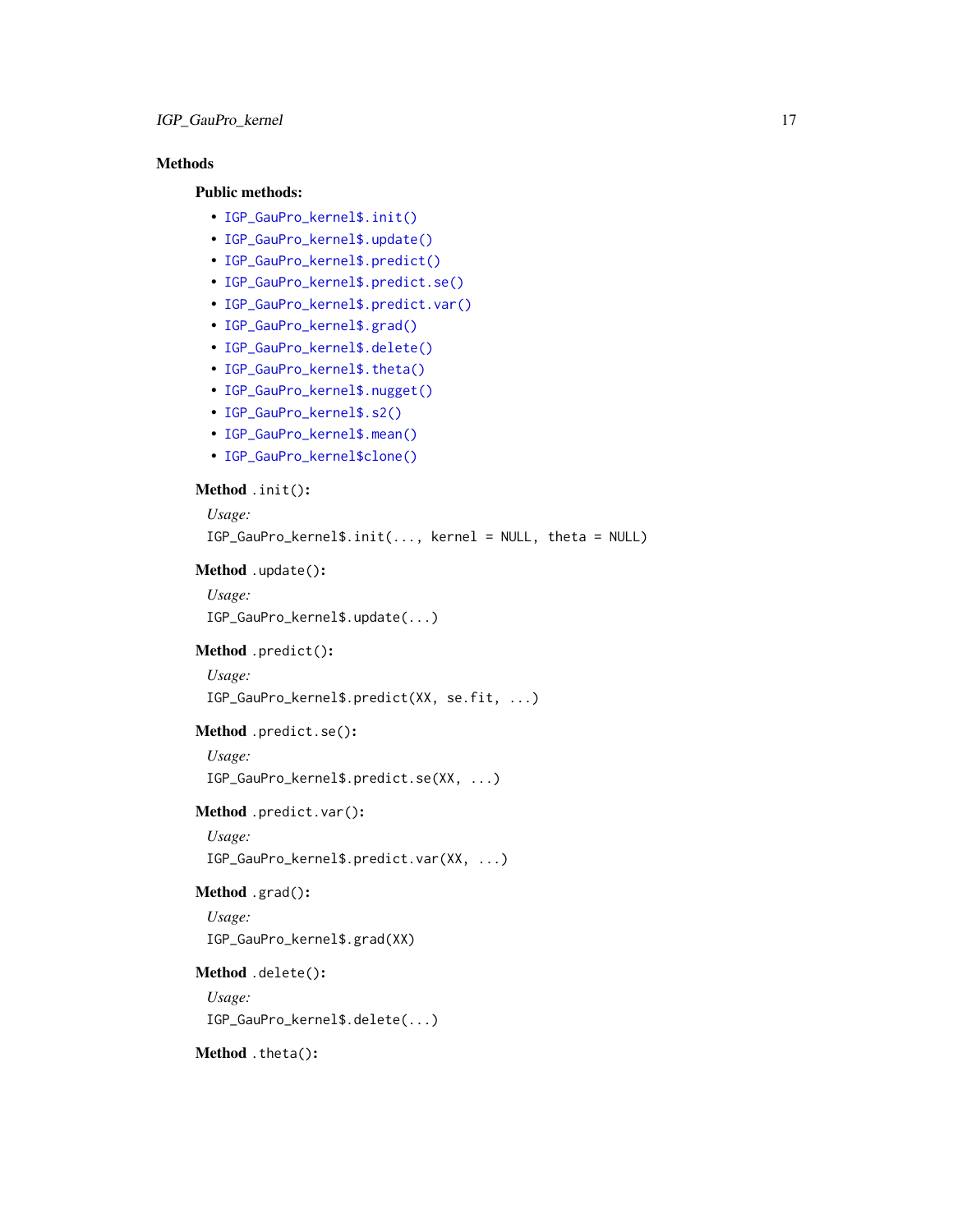*Usage:* IGP\_GauPro\_kernel\$.theta()

Method .nugget():

*Usage:* IGP\_GauPro\_kernel\$.nugget()

Method .s2():

*Usage:* IGP\_GauPro\_kernel\$.s2()

Method .mean():

*Usage:*

IGP\_GauPro\_kernel\$.mean()

Method clone(): The objects of this class are cloneable with this method.

*Usage:* IGP\_GauPro\_kernel\$clone(deep = FALSE)

*Arguments:*

deep Whether to make a deep clone.

```
n < -40d \leq -2n2 < -20f1 <- function(x) {\sin(2 \times \pi) \times \sin(2 \times \pi) + \sin(2 \times \pi) \times \sin(2 \times \pi)}
X1 <- matrix(runif(n*d),n,d)
Z1 \leq - apply(X1,1,f1) + rnorm(n, 0, 1e-3)
X2 <- matrix(runif(n2*d),n2,d)
Z2 \le apply(X2,1,f1)
XX1 <- matrix(runif(10),5,2)
ZZ1 <- apply(XX1, 1, f1)
u <- IGP_GauPro_kernel$new(X=X1,Z=Z1, parallel=FALSE)
cbind(u$predict(XX1), ZZ1)
u$predict.se(XX1)
u$update(Xnew=X2,Znew=Z2)
u$predict(XX1)
u$delete()
```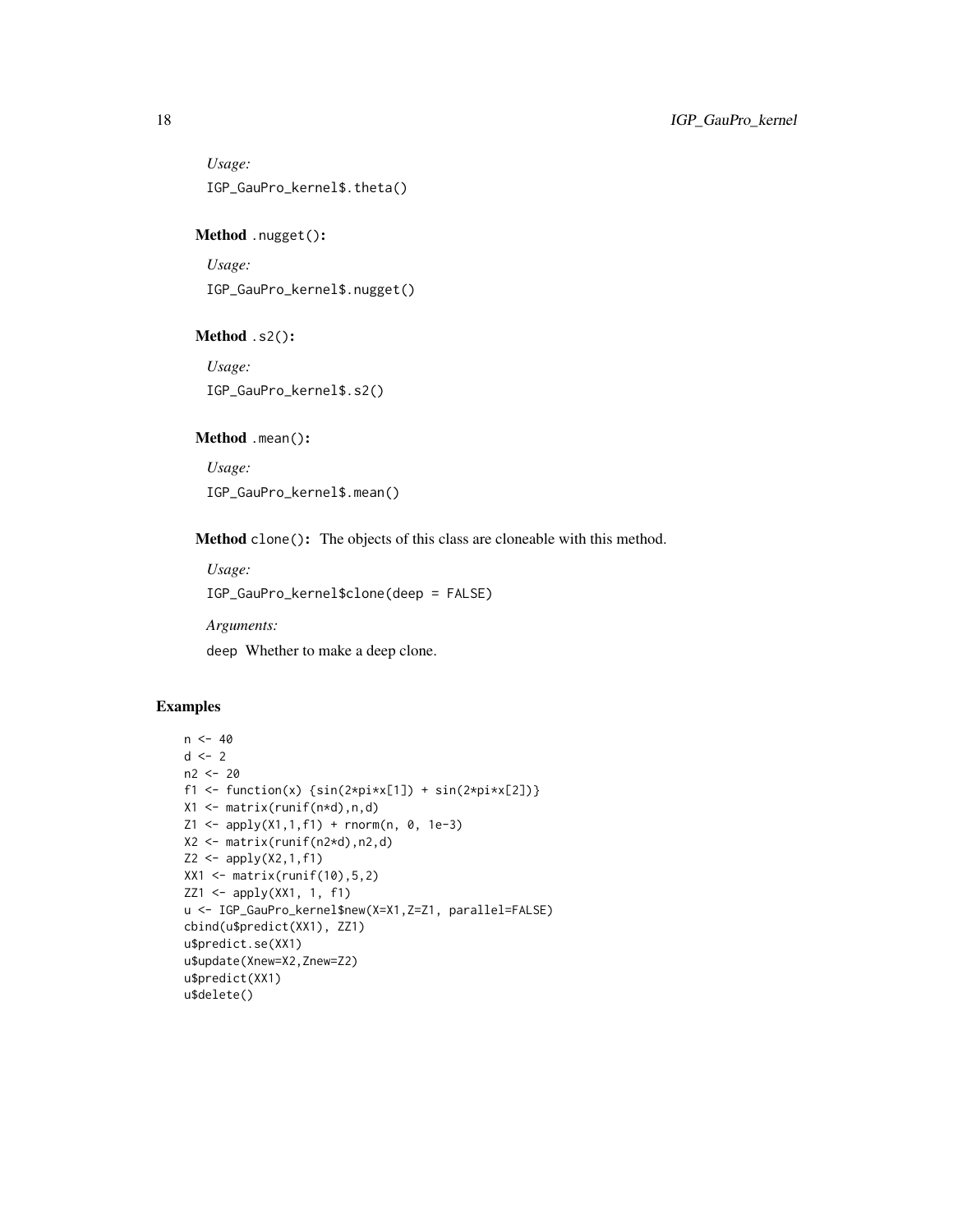<span id="page-18-0"></span>

#### Description

Class providing object with methods for fitting a GP model

## Format

[R6Class](#page-0-0) object.

## Value

Object of [R6Class](#page-0-0) with methods for fitting GP model.

#### Methods

Documentation For full documentation of each method go to https://github.com/CollinErickson/IGP/

- new(X=NULL, Z=NULL, package=NULL, estimate.nugget=T, nugget0=F, ...) This method is used to create object of this class with X and Z as the data. The package tells it which package to fit the GP model.
- update(Xall=NULL, Zall=NULL, Xnew=NULL, Znew=NULL, ...) This method updates the model, adding new data if given, then running optimization again.

## Super class

[IGP::IGP](#page-0-0) -> IGP\_GPfit

#### Public fields

- X Design matrix
- Z Responses
- N Number of data points
- D Dimension of data

## Active bindings

- X Design matrix
- Z Responses
- N Number of data points
- D Dimension of data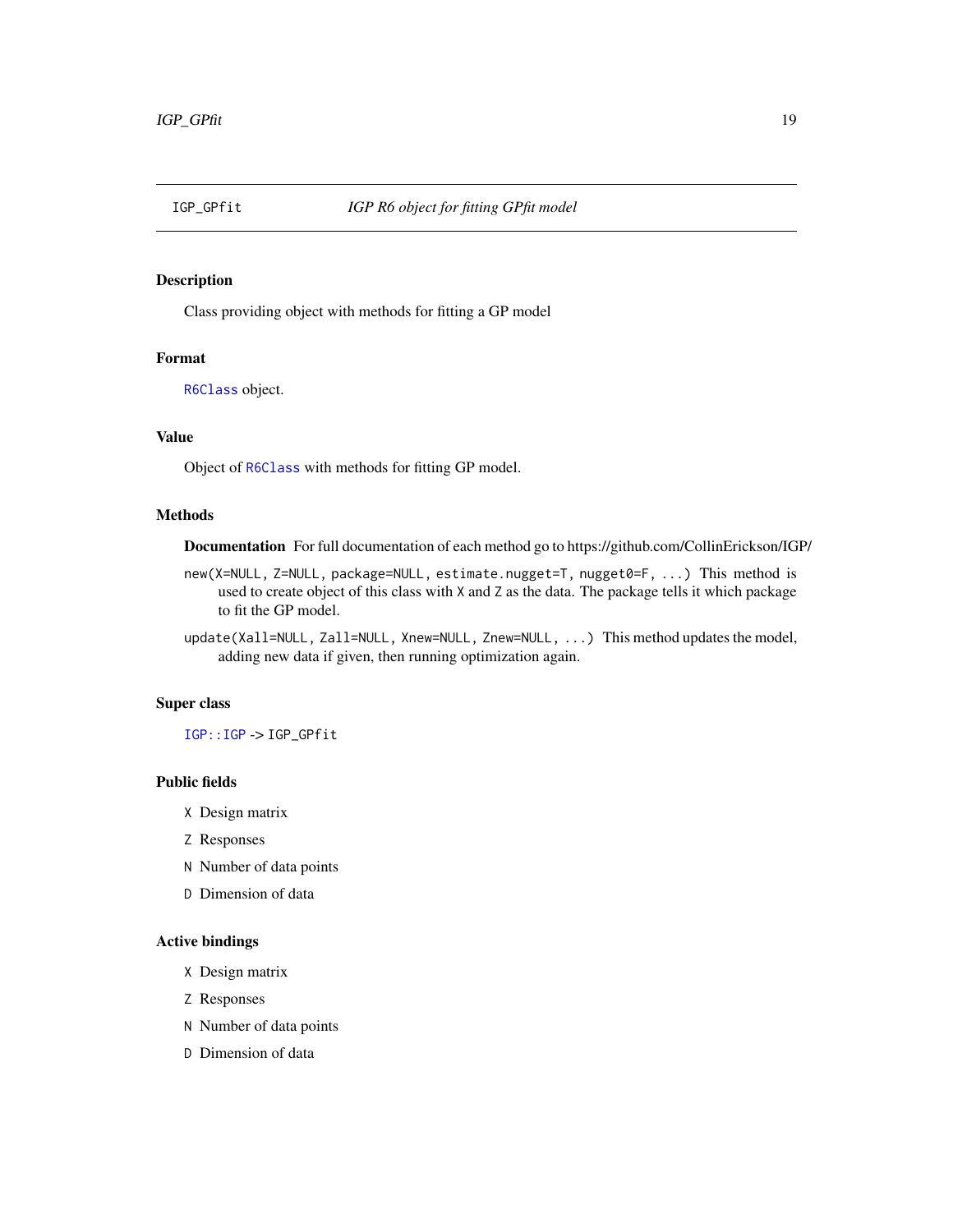## Methods

## Public methods:

- [IGP\\_GPfit\\$.init\(\)](#page-3-0)
- [IGP\\_GPfit\\$.update\(\)](#page-3-1)
- [IGP\\_GPfit\\$.predict\(\)](#page-3-2)
- [IGP\\_GPfit\\$.predict.se\(\)](#page-3-3)
- [IGP\\_GPfit\\$.predict.var\(\)](#page-3-4)
- [IGP\\_GPfit\\$.delete\(\)](#page-3-5)
- [IGP\\_GPfit\\$.theta\(\)](#page-8-0)
- [IGP\\_GPfit\\$.nugget\(\)](#page-8-1)
- [IGP\\_GPfit\\$.s2\(\)](#page-8-2)
- [IGP\\_GPfit\\$.mean\(\)](#page-8-3)
- [IGP\\_GPfit\\$clone\(\)](#page-6-2)

#### Method .init():

*Usage:* IGP\_GPfit\$.init(...)

### Method .update():

*Usage:* IGP\_GPfit\$.update(...)

#### Method .predict():

```
Usage:
```
IGP\_GPfit\$.predict(XX, se.fit, ...)

## Method .predict.se():

*Usage:* IGP\_GPfit\$.predict.se(XX, ...)

Method .predict.var():

*Usage:* IGP\_GPfit\$.predict.var(XX, ...)

#### Method .delete():

*Usage:* IGP\_GPfit\$.delete(...)

#### Method .theta():

*Usage:* IGP\_GPfit\$.theta()

## Method .nugget(): *Usage:*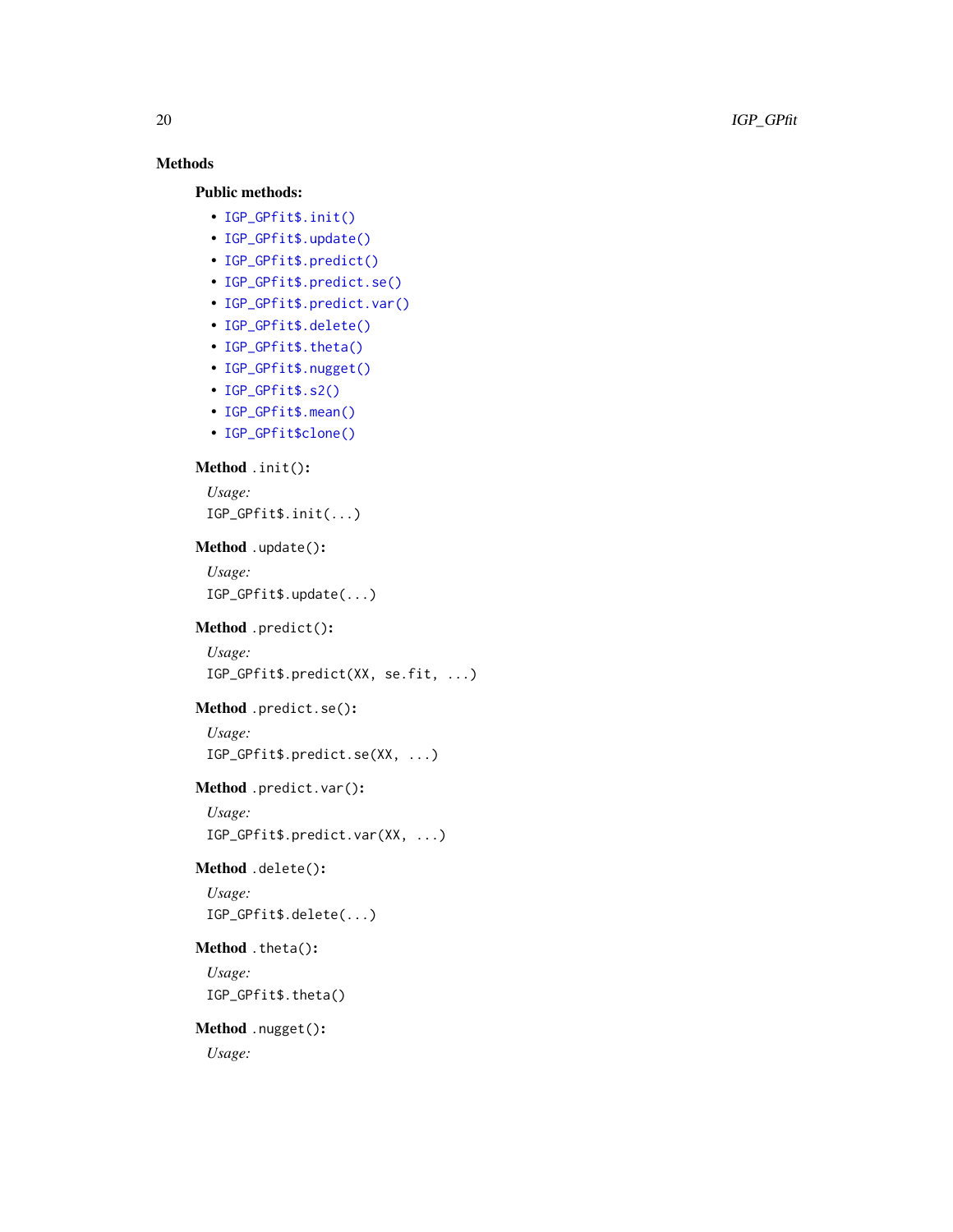<span id="page-20-0"></span>IGP\_GPfit\$.nugget()

Method .s2():

*Usage:* IGP\_GPfit\$.s2()

#### Method .mean():

*Usage:* IGP\_GPfit\$.mean()

Method clone(): The objects of this class are cloneable with this method.

*Usage:* IGP\_GPfit\$clone(deep = FALSE)

*Arguments:*

deep Whether to make a deep clone.

## Examples

```
n < - 20d \le -2n2 <- 20
f1 <- function(x) {\sin(2 \times \pi) \times \sin(2 \times \pi) + \sin(2 \times \pi) \times \cos(2)}
X1 <- matrix(runif(n*d),n,d)
Z1 \leq - apply(X1,1,f1) + rnorm(n, 0, 1e-3)
X2 <- matrix(runif(n2*d),n2,d)
Z2 \le apply(X2,1,f1)
XX1 <- matrix(runif(10), 5, 2)
ZZ1 <- apply(XX1, 1, f1)
u <- IGP_GPfit$new(X=X1,Z=Z1)
cbind(u$predict(XX1), ZZ1)
u$predict.se(XX1)
u$update(Xnew=X2,Znew=Z2)
u$predict(XX1)
```
u\$delete()

IGP\_GPy *IGP R6 object for fitting GPy model*

## Description

Class providing object with methods for fitting a GP model

## Format

[R6Class](#page-0-0) object.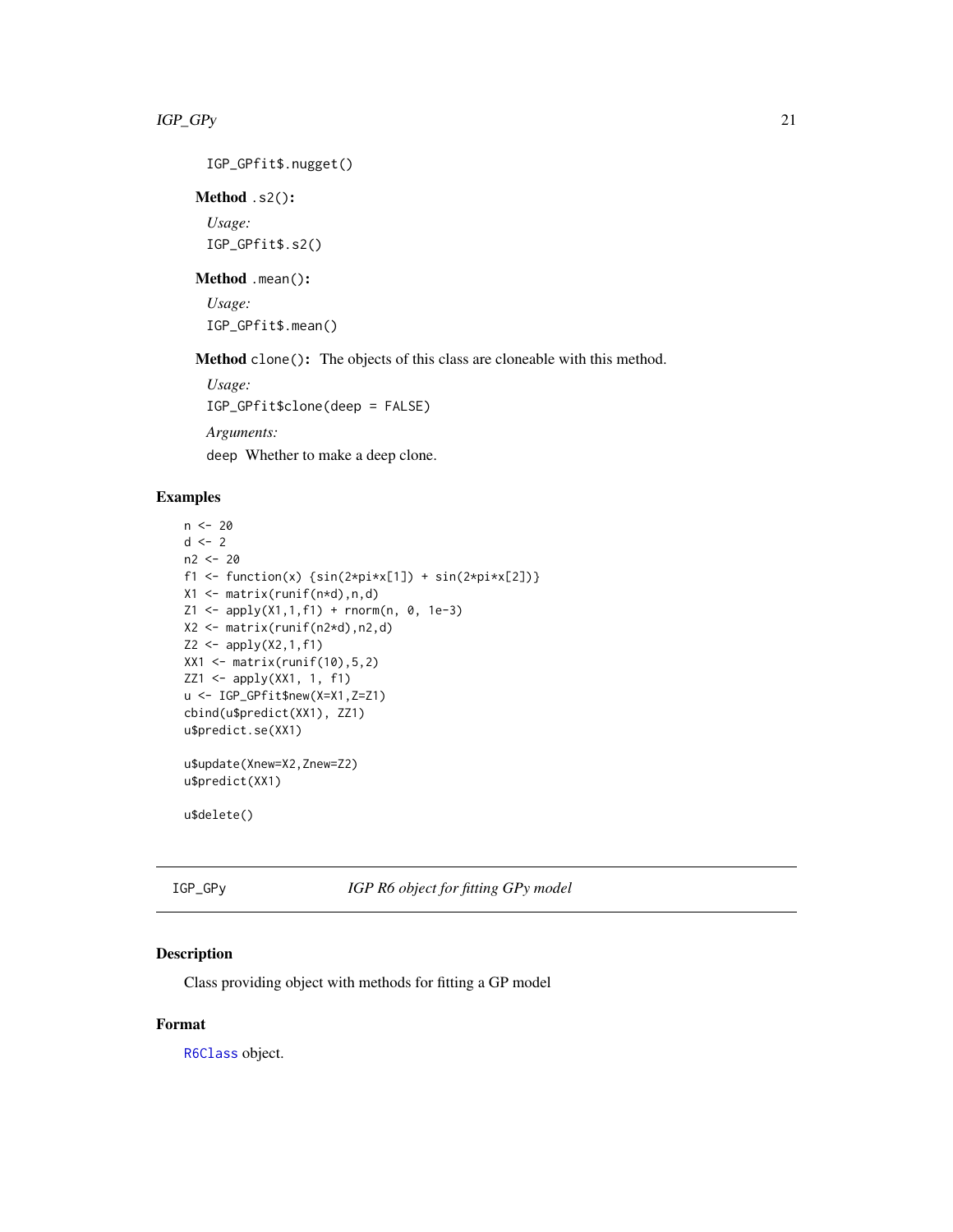## <span id="page-21-0"></span>Value

Object of [R6Class](#page-0-0) with methods for fitting GP model.

#### Methods

Documentation For full documentation of each method go to https://github.com/CollinErickson/IGP/

- new(X=NULL, Z=NULL, package=NULL, estimate.nugget=T, nugget0=F, ...) This method is used to create object of this class with X and Z as the data. The package tells it which package to fit the GP model.
- update(Xall=NULL, Zall=NULL, Xnew=NULL, Znew=NULL, ...) This method updates the model, adding new data if given, then running optimization again.

## Super class

[IGP::IGP](#page-0-0) -> IGP\_GPy

## Public fields

- X Design matrix
- Z Responses
- N Number of data points
- D Dimension of data

## Active bindings

- X Design matrix
- Z Responses
- N Number of data points
- D Dimension of data

#### Methods

#### Public methods:

- [IGP\\_GPy\\$.init\(\)](#page-3-0)
- [IGP\\_GPy\\$.update\(\)](#page-3-1)
- [IGP\\_GPy\\$.predict\(\)](#page-3-2)
- [IGP\\_GPy\\$.predict.se\(\)](#page-3-3)
- [IGP\\_GPy\\$.predict.var\(\)](#page-3-4)
- [IGP\\_GPy\\$.delete\(\)](#page-3-5)
- [IGP\\_GPy\\$.theta\(\)](#page-8-0)
- [IGP\\_GPy\\$.nugget\(\)](#page-8-1)
- [IGP\\_GPy\\$clone\(\)](#page-6-2)

Method .init():

*Usage:*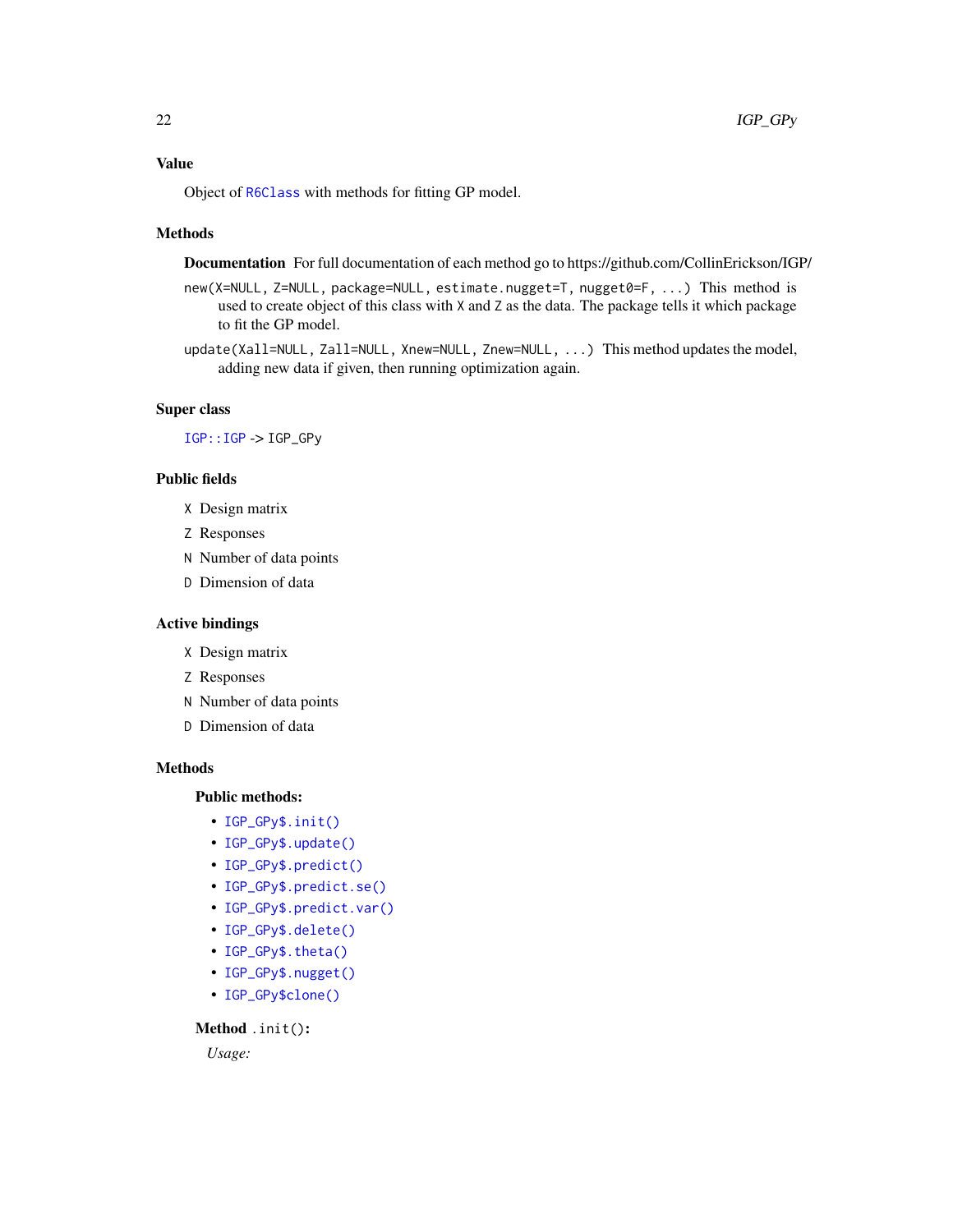```
IGP_GPy$.init(...)
     Method .update():
       Usage:
       IGP_GPy$.update(...)
     Method .predict():
       Usage:
       IGP_GPy$.predict(XX, se.fit, ...)
     Method .predict.se():
       Usage:
       IGP_GPy$.predict.se(XX, ...)
     Method .predict.var():
       Usage:
       IGP_GPy$.predict.var(XX, ...)
     Method .delete():
       Usage:
       IGP_GPy$.delete(...)
     Method .theta():
       Usage:
       IGP_GPy$.theta()
     Method .nugget():
       Usage:
       IGP_GPy$.nugget()
     Method clone(): The objects of this class are cloneable with this method.
       Usage:
       IGP_GPy$clone(deep = FALSE)
      Arguments:
       deep Whether to make a deep clone.
Examples
    ## Not run:
```

```
# Require numpy and GPy in Python, called with R package reticulate
n < -40d \le -2n2 <- 20
f1 <- function(x) {\sin(2 \times \pi) \times [1]} + \sin(2 \times \pi) \times [2])}
X1 <- matrix(runif(n*d),n,d)
Z1 \leq - apply(X1,1,f1) + rnorm(n, 0, 1e-3)
X2 <- matrix(runif(n2*d),n2,d)
```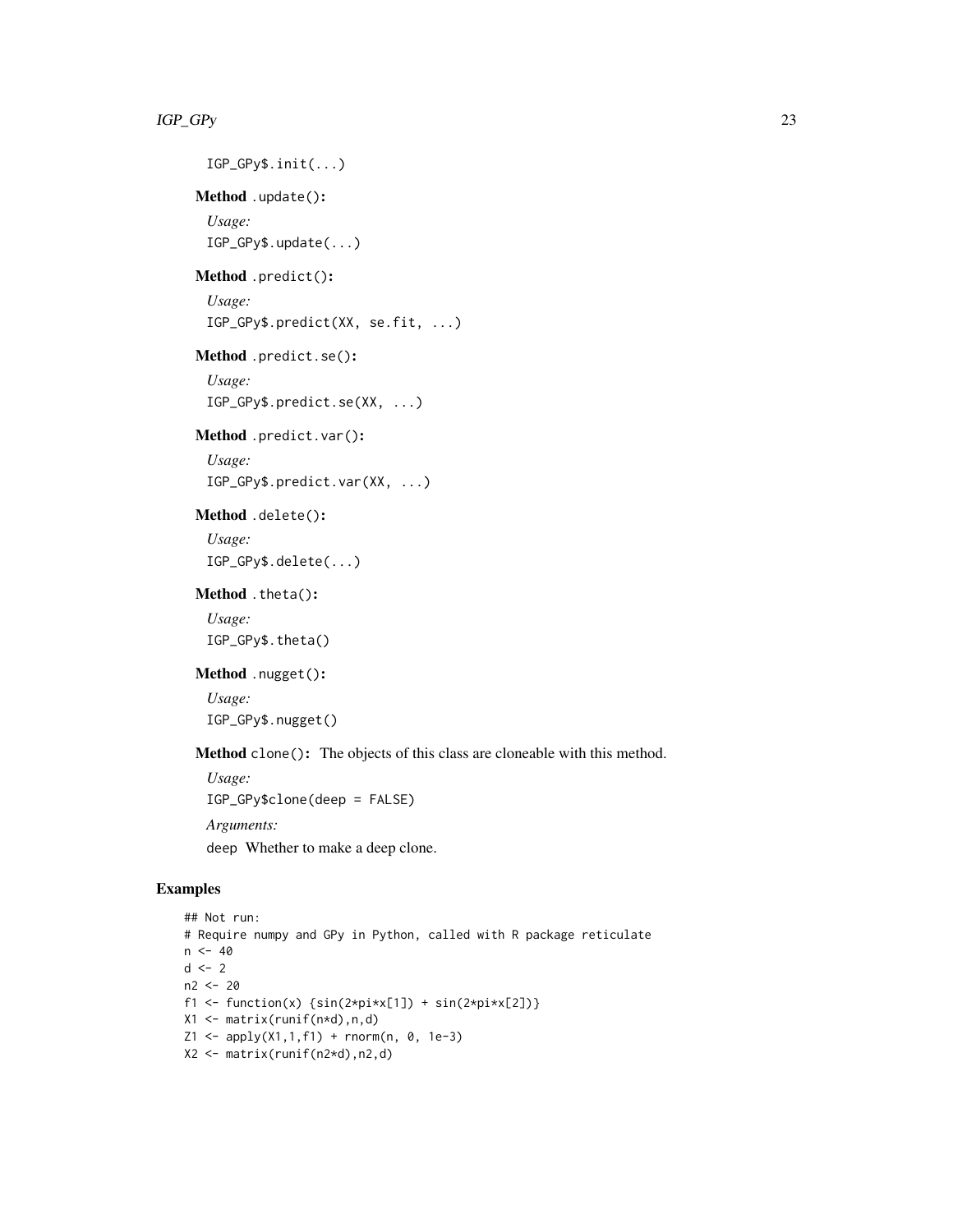```
Z2 \leq - apply(X2,1,f1)
XX1 <- matrix(runif(10),5,2)
ZZ1 <- apply(XX1, 1, f1)
u <- IGP_GPy$new(X=X1,Z=Z1)
cbind(u$predict(XX1), ZZ1)
u$predict.se(XX1)
u$predict.var(XX1)
u$update(Xnew=X2,Znew=Z2)
u$predict(XX1)
u$delete()
```
## End(Not run)

IGP\_hetGP *IGP R6 object for fitting hetGP model*

#### Description

Class providing object with methods for fitting a GP model

#### Format

[R6Class](#page-0-0) object.

#### Value

Object of [R6Class](#page-0-0) with methods for fitting GP model.

## Methods

Documentation For full documentation of each method go to https://github.com/CollinErickson/IGP/

new(X=NULL, Z=NULL, package=NULL, estimate.nugget=T, nugget0=F, ...) This method is used to create object of this class with X and Z as the data. The package tells it which package to fit the GP model.

update(Xall=NULL, Zall=NULL, Xnew=NULL, Znew=NULL, ...) This method updates the model, adding new data if given, then running optimization again.

#### Super class

[IGP::IGP](#page-0-0) -> IGP\_hetGP

#### Public fields

- X Design matrix
- Z Responses
- N Number of data points
- D Dimension of data

<span id="page-23-0"></span>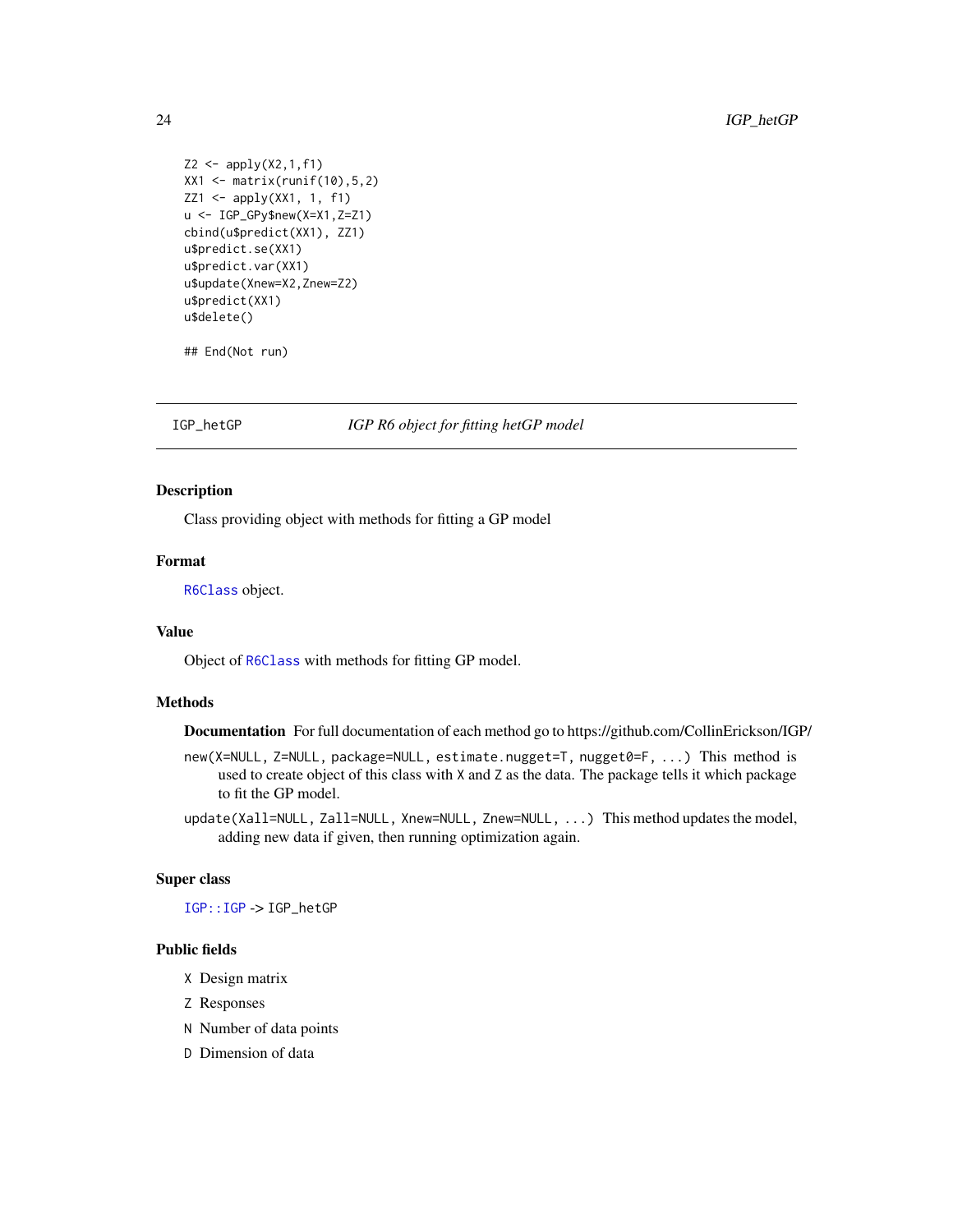## IGP\_hetGP 25

## Active bindings

```
X Design matrix
```
- Z Responses
- N Number of data points
- D Dimension of data

## Methods

#### Public methods:

- [IGP\\_hetGP\\$.init\(\)](#page-3-0)
- [IGP\\_hetGP\\$.update\(\)](#page-3-1)
- [IGP\\_hetGP\\$.predict\(\)](#page-3-2)
- [IGP\\_hetGP\\$.predict.se\(\)](#page-3-3)
- [IGP\\_hetGP\\$.predict.var\(\)](#page-3-4)
- [IGP\\_hetGP\\$.grad\(\)](#page-13-0)
- [IGP\\_hetGP\\$.delete\(\)](#page-3-5)
- [IGP\\_hetGP\\$.theta\(\)](#page-8-0)
- [IGP\\_hetGP\\$.nugget\(\)](#page-8-1)
- [IGP\\_hetGP\\$.s2\(\)](#page-8-2)
- [IGP\\_hetGP\\$.mean\(\)](#page-8-3)
- [IGP\\_hetGP\\$clone\(\)](#page-6-2)

## Method .init():

```
Usage:
IGP_hetGP$.init(
  ...,
 kernel = "Gaussian",
 nug.est = self$estimate.nugget,
 nug = self$nugget0,
 noiseControl = list(k_theta_g_bounds = c(1, 100), g_max = 100, g_bounds = c(1e-06,
    1)),
 lower = rep(1e-06, ncol(self$X)),
 upper = rep(50, ncol(self$X))
)
```
## Method .update():

*Usage:* IGP\_hetGP\$.update(...)

#### Method .predict():

*Usage:*

IGP\_hetGP\$.predict(XX, se.fit, ...)

Method .predict.se():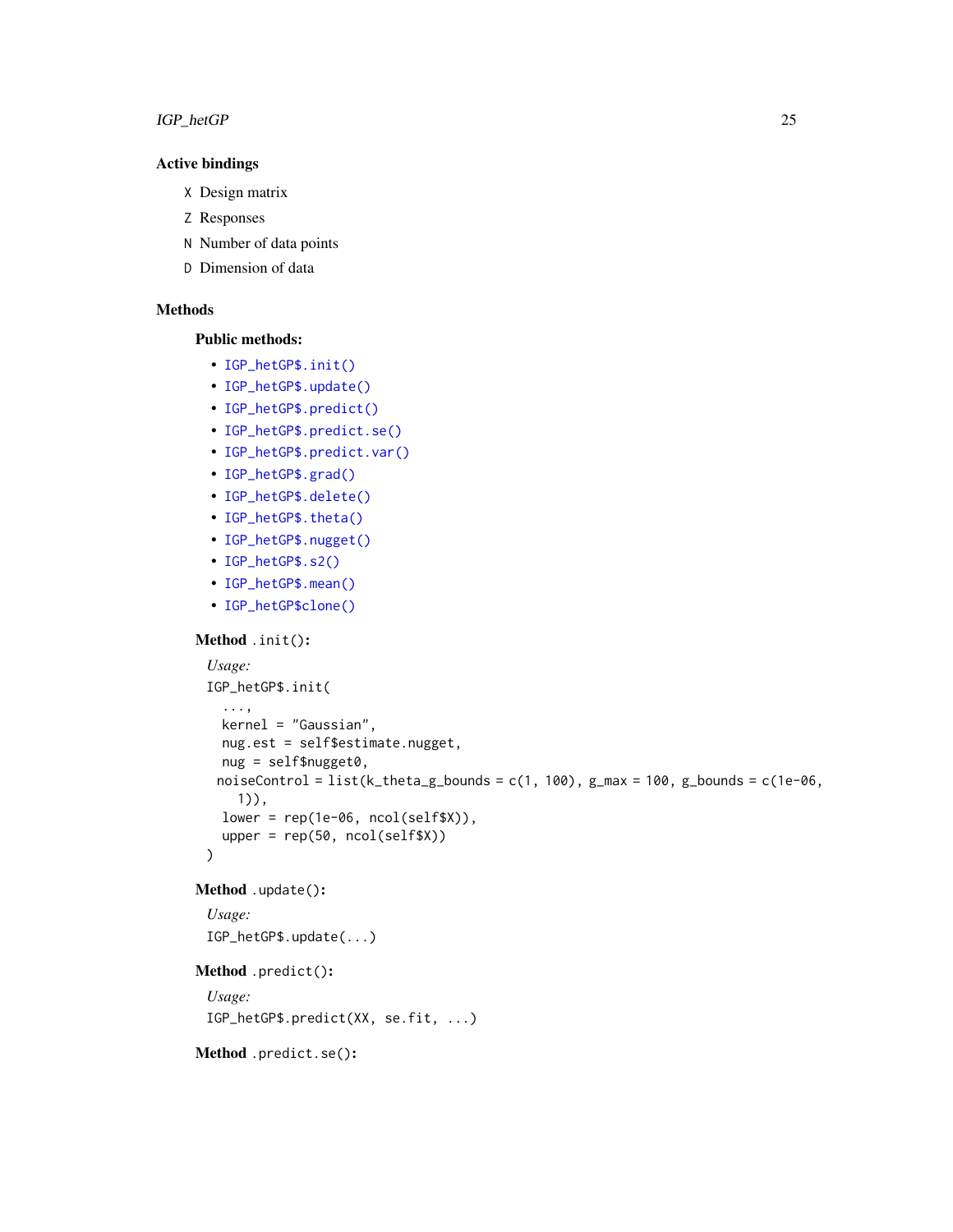```
Usage:
 IGP_hetGP$.predict.se(XX, ...)
Method .predict.var():
 Usage:
 IGP_hetGP$.predict.var(XX, ...)
Method .grad():
 Usage:
 IGP_hetGP$.grad(XX)
Method .delete():
 Usage:
 IGP_hetGP$.delete(...)
Method .theta():
 Usage:
 IGP_hetGP$.theta()
Method .nugget():
 Usage:
 IGP_hetGP$.nugget()
Method .s2():
 Usage:
 IGP_hetGP$.s2()
Method .mean():
 Usage:
```
IGP\_hetGP\$.mean()

Method clone(): The objects of this class are cloneable with this method.

*Usage:* IGP\_hetGP\$clone(deep = FALSE) *Arguments:*

deep Whether to make a deep clone.

```
n < -40d \leq -2n2 <- 20
f1 <- function(x) {x[1]*sin(2*pi*x[1]) + sqrt(x[1])*exp(x[2])}
X1 <- matrix(runif(n*d),n,d)
Z1 \leq - apply(X1,1,f1) + rnorm(n, 0, 1e-2)
X2 <- matrix(runif(n2*d),n2,d)
Z2 \le - apply(X2,1,f1)
```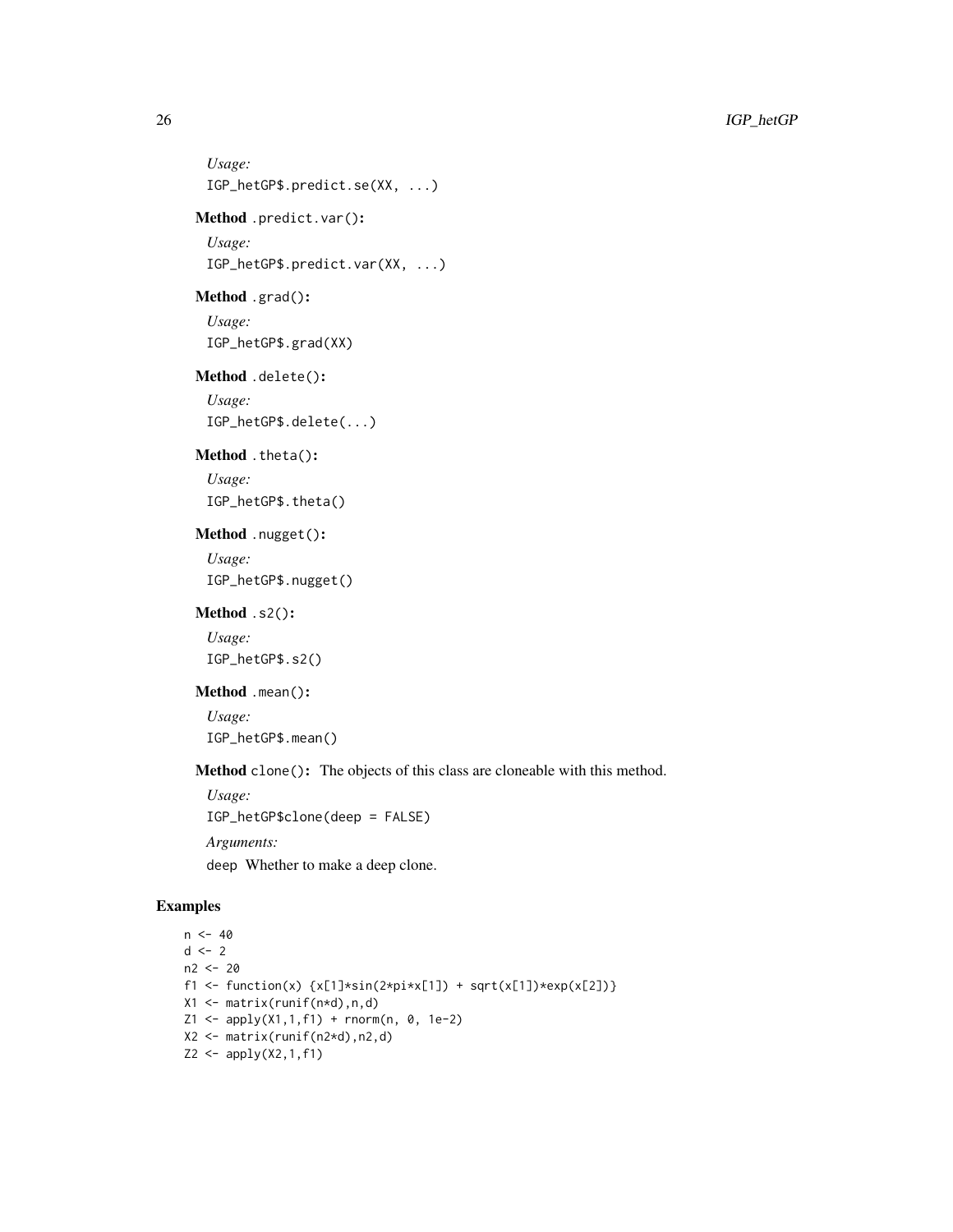```
XX1 <- matrix(runif(10), 5, 2)
ZZ1 <- apply(XX1, 1, f1)
u <- IGP_hetGP$new(X=X1,Z=Z1)
cbind(u$predict(XX1), ZZ1)
u$predict.se(XX1)
ContourFunctions::cf(function(x) u$predict(x), pts=X1)
ContourFunctions::cf(function(x) u$predict(x, se.fit=TRUE)$se, pts=X1)
u$update(Xnew=X2,Znew=Z2)
u$predict(XX1)
ContourFunctions::cf(function(x) u$predict(x), pts=rbind(X1, X2))
u$delete()
n < -10d \leq -1X1 \leftarrow runif(n)X1 \leftarrow c(X1, X1)f1 <- function(x) {abs(sin(pix))+sqrt(x)+rnorm(1,0,.1)}
Z1 \leftarrow sapply(X1, f1)
plot(X1, Z1)
h1 <- hetGP::mleHetGP(X=matrix(X1,ncol=1),Z=matrix(Z1, ncol=1), lower=c(.1), upper=c(50))
curve(predict(h1, matrix(x, ncol=1))$mean, add=TRUE, col=3)
u <- IGP_hetGP$new(X=X1,Z=Z1)
plot(X1, Z1, col=2); curve(u$predict(matrix(x,ncol=1)), add=TRUE)
```
IGP\_laGP *IGP R6 object for fitting laGP model*

#### Description

Class providing object with methods for fitting a GP model

#### Format

[R6Class](#page-0-0) object.

#### Value

Object of [R6Class](#page-0-0) with methods for fitting GP model.

#### **Methods**

Documentation For full documentation of each method go to https://github.com/CollinErickson/IGP/

new(X=NULL, Z=NULL, package=NULL, estimate.nugget=T, nugget0=F, ...) This method is used to create object of this class with X and Z as the data. The package tells it which package to fit the GP model.

update(Xall=NULL, Zall=NULL, Xnew=NULL, Znew=NULL, ...) This method updates the model, adding new data if given, then running optimization again.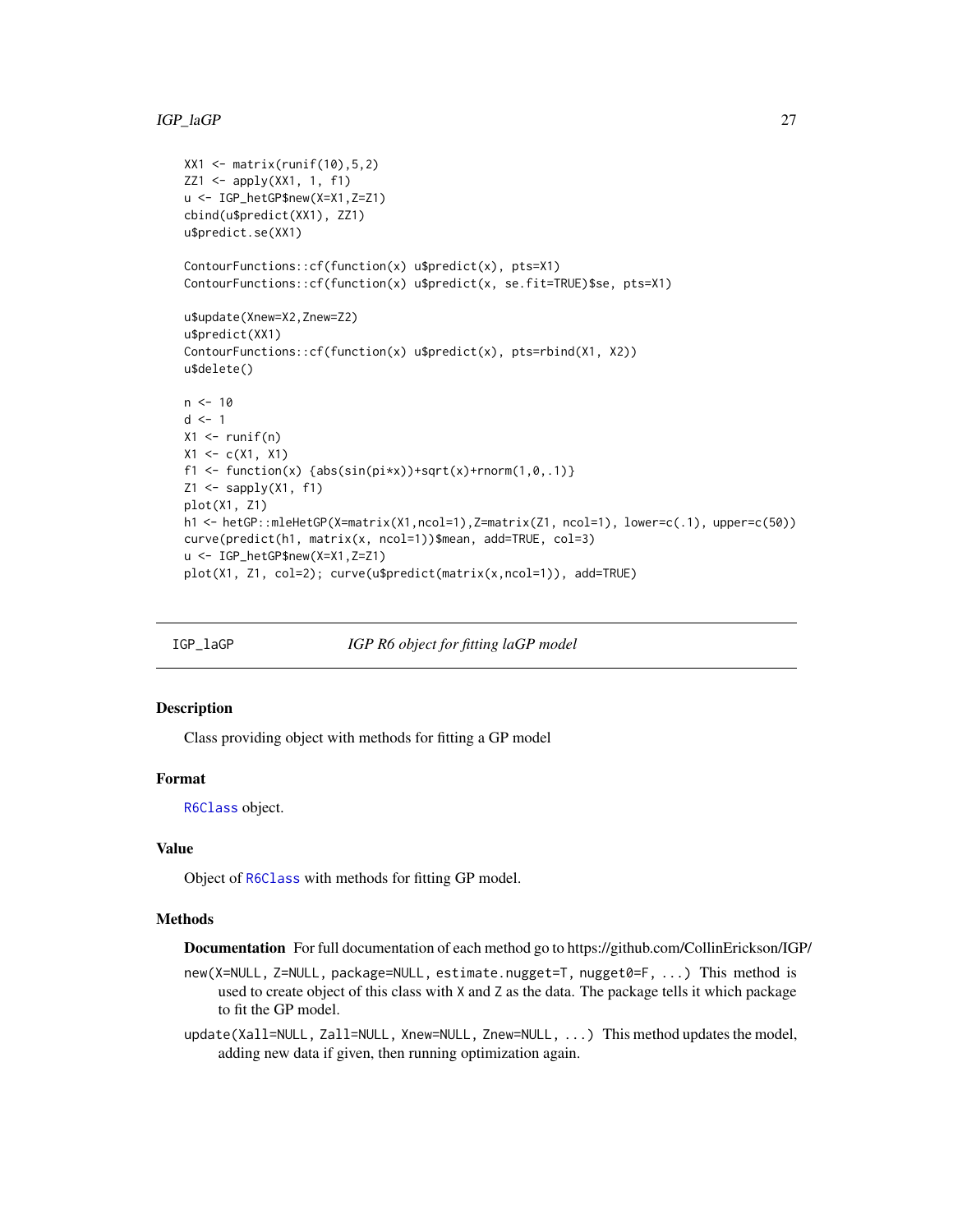## Super class

[IGP::IGP](#page-0-0) -> IGP\_laGP

## Public fields

- X Design matrix
- Z Responses
- N Number of data points
- D Dimension of data

## Active bindings

- X Design matrix
- Z Responses
- N Number of data points
- D Dimension of data

## Methods

## Public methods:

- [IGP\\_laGP\\$.init\(\)](#page-3-0)
- [IGP\\_laGP\\$.update\(\)](#page-3-1)
- [IGP\\_laGP\\$.predict\(\)](#page-3-2)
- [IGP\\_laGP\\$.predict.se\(\)](#page-3-3)
- [IGP\\_laGP\\$.predict.var\(\)](#page-3-4)
- [IGP\\_laGP\\$.delete\(\)](#page-3-5)
- [IGP\\_laGP\\$.theta\(\)](#page-8-0)
- [IGP\\_laGP\\$.nugget\(\)](#page-8-1)
- [IGP\\_laGP\\$.s2\(\)](#page-8-2)
- [IGP\\_laGP\\$.mean\(\)](#page-8-3)
- [IGP\\_laGP\\$clone\(\)](#page-6-2)

#### Method .init() :

```
Usage:
IGP_laGP$.init(
 ...,
 d = NULL,g = NULL,theta = NULL,
 nugget = NULL,no_update = FALSE
)
```
Method .update() :

<span id="page-27-0"></span>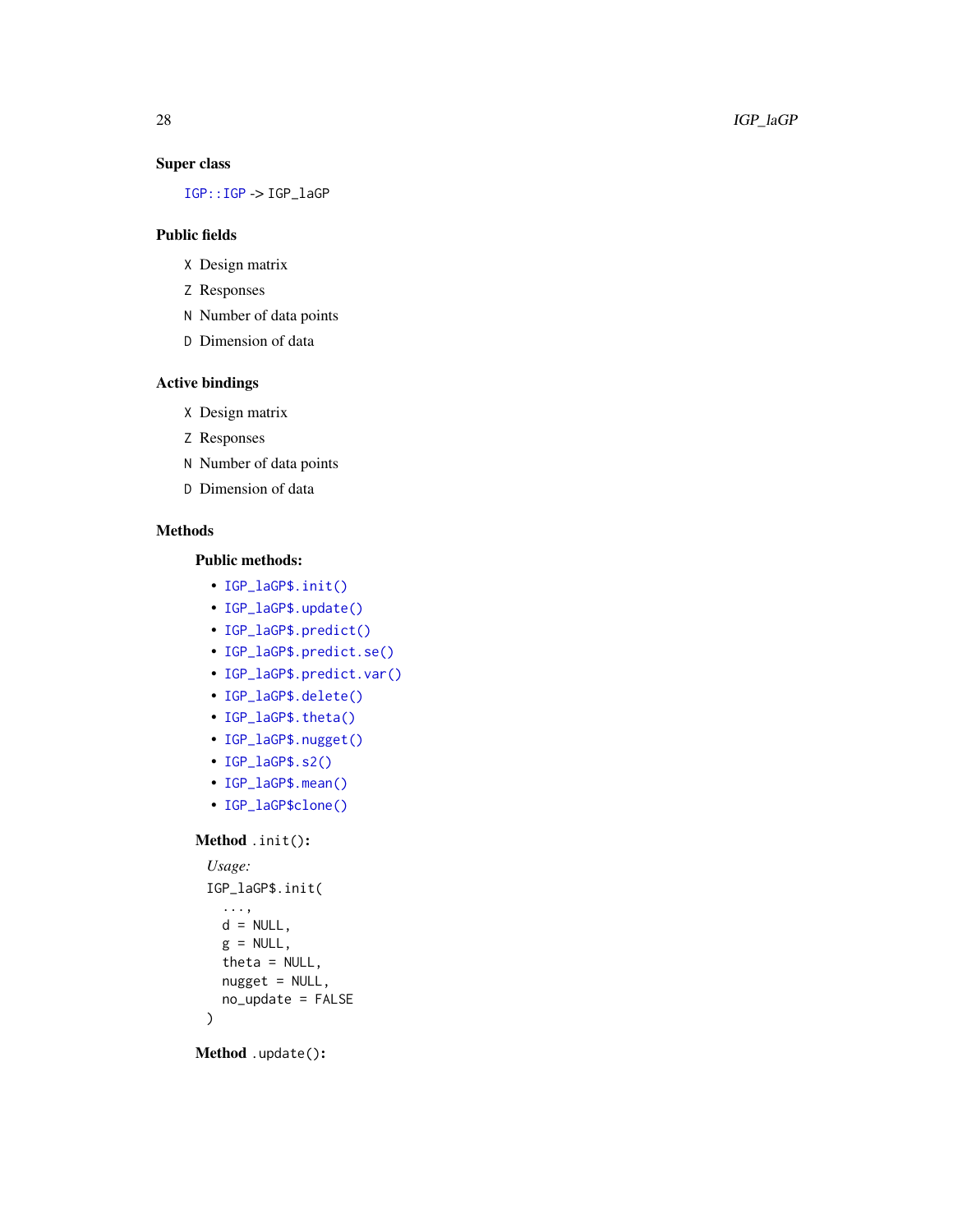## IGP\_laGP 29

```
Usage:
 IGP_laGP$.update(..., no_update = FALSE)
Method .predict():
 Usage:
 IGP_laGP$.predict(XX, se.fit, ...)
Method .predict.se():
 Usage:
 IGP_laGP$.predict.se(XX, ...)
Method .predict.var():
 Usage:
 IGP_laGP$.predict.var(XX, ...)
Method .delete():
 Usage:
 IGP_laGP$.delete(...)
Method .theta():
 Usage:
 IGP_laGP$.theta()
Method .nugget():
 Usage:
 IGP_laGP$.nugget()
Method .s2():
 Usage:
 IGP_laGP$.s2()
Method .mean():
 Usage:
 IGP_laGP$.mean()
Method clone(): The objects of this class are cloneable with this method.
 Usage:
 IGP_laGP$clone(deep = FALSE)
```
*Arguments:* deep Whether to make a deep clone.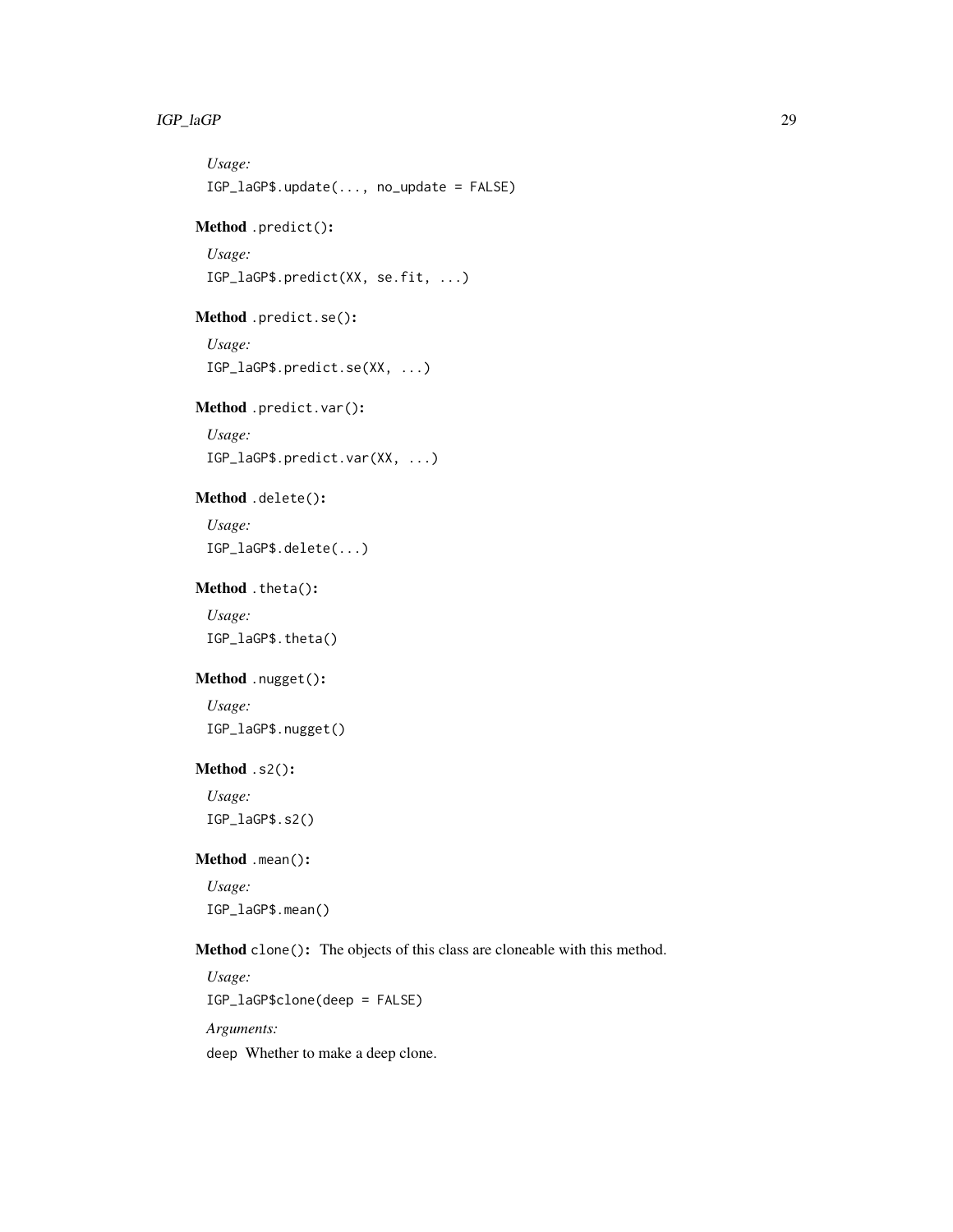#### Examples

```
n < -40d \le -2n2 < -20f1 <- function(x) {\sin(2 \times \pi) \times [1]} + \sin(2 \times \pi) \times [2])}
X1 <- matrix(runif(n*d),n,d)
Z1 \leq - apply(X1,1,f1) + rnorm(n, 0, 1e-3)
X2 \leq - matrix(runif(n2*d),n2,d)
Z2 \le apply(X2,1,f1)
XX1 <- matrix(runif(10), 5, 2)
ZZ1 <- apply(XX1, 1, f1)
u <- IGP_laGP$new(X=X1,Z=Z1)
cbind(u$predict(XX1), ZZ1)
u$predict.se(XX1)
u$update(Xnew=X2,Znew=Z2)
u$predict(XX1)
u$delete()
```
IGP\_laGP\_GauPro *IGP R6 object for fitting laGP\_GauPro model*

#### Description

Class providing object with methods for fitting a GP model. This mixes laGP and GauPro. It fits the model using laGP, then copies the parameters to a GauPro model for prediction.

#### Format

[R6Class](#page-0-0) object.

#### Value

Object of [R6Class](#page-0-0) with methods for fitting GP model.

#### Methods

Documentation For full documentation of each method go to https://github.com/CollinErickson/IGP/

- new(X=NULL, Z=NULL, package=NULL, estimate.nugget=T, nugget0=F, ...) This method is used to create object of this class with X and Z as the data. The package tells it which package to fit the GP model.
- update(Xall=NULL, Zall=NULL, Xnew=NULL, Znew=NULL, ...) This method updates the model, adding new data if given, then running optimization again.

#### Super class

[IGP::IGP](#page-0-0) -> IGP\_laGP\_GauPro

<span id="page-29-0"></span>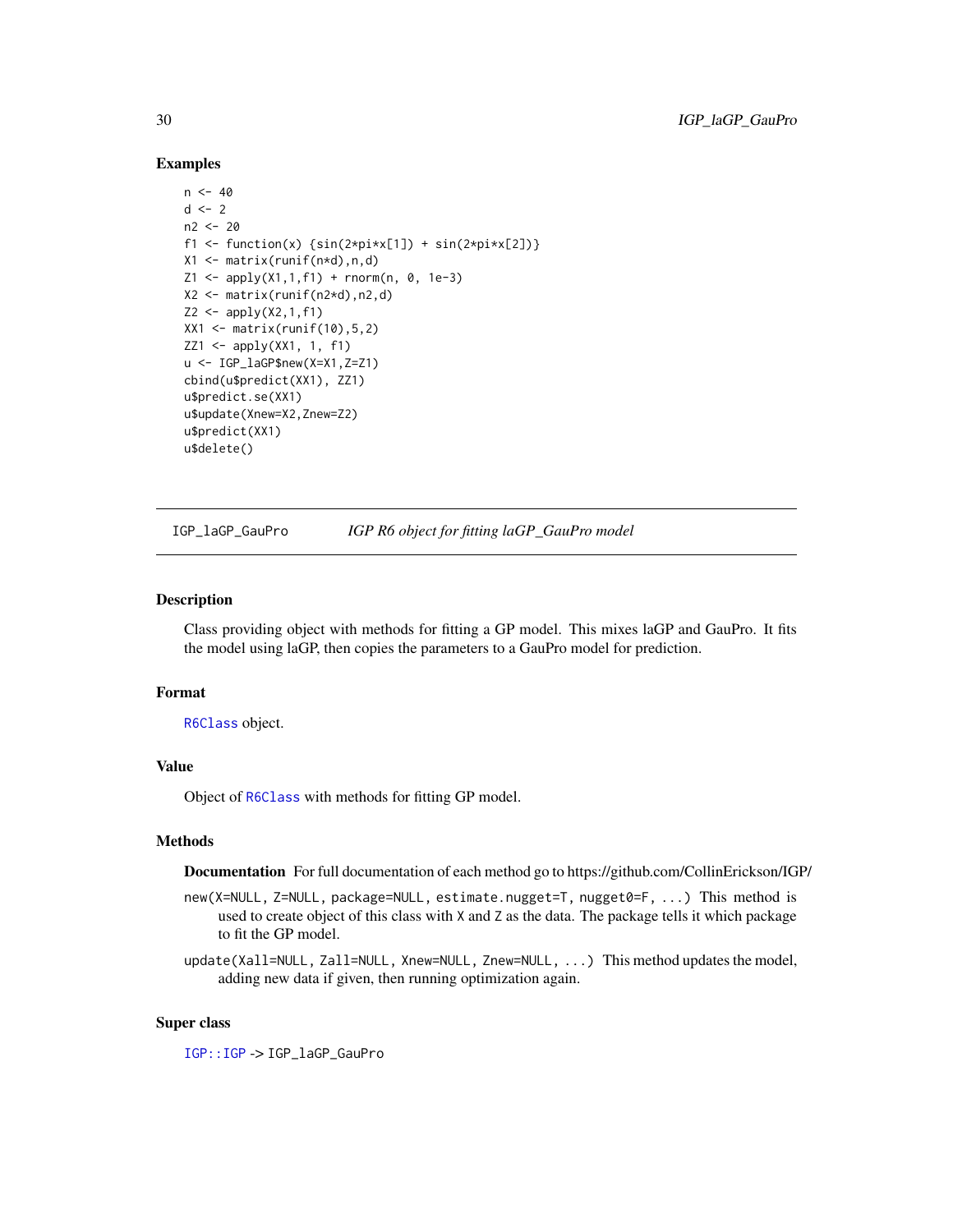## Public fields

- X Design matrix
- Z Responses
- N Number of data points
- D Dimension of data

## Active bindings

- X Design matrix
- Z Responses
- N Number of data points
- D Dimension of data

#### **Methods**

#### Public methods:

- [IGP\\_laGP\\_GauPro\\$.init\(\)](#page-3-0)
- [IGP\\_laGP\\_GauPro\\$.update\(\)](#page-3-1)
- [IGP\\_laGP\\_GauPro\\$.predict\(\)](#page-3-2)
- [IGP\\_laGP\\_GauPro\\$.predict.se\(\)](#page-3-3)
- [IGP\\_laGP\\_GauPro\\$.predict.var\(\)](#page-3-4)
- [IGP\\_laGP\\_GauPro\\$.grad\(\)](#page-13-0)
- [IGP\\_laGP\\_GauPro\\$.delete\(\)](#page-3-5)
- [IGP\\_laGP\\_GauPro\\$.theta\(\)](#page-8-0)
- [IGP\\_laGP\\_GauPro\\$.nugget\(\)](#page-8-1)
- [IGP\\_laGP\\_GauPro\\$.s2\(\)](#page-8-2)
- [IGP\\_laGP\\_GauPro\\$.mean\(\)](#page-8-3)
- [IGP\\_laGP\\_GauPro\\$clone\(\)](#page-6-2)

```
Method .init():
```

```
Usage:
IGP_laGP_GauPro$.init(...)
```
## Method .update():

```
Usage:
```
IGP\_laGP\_GauPro\$.update(..., no\_update = FALSE)

## Method .predict():

```
Usage:
```

```
IGP_laGP_GauPro$.predict(XX, se.fit, ...)
```
#### Method .predict.se():

*Usage:*

```
IGP_laGP_GauPro$.predict.se(XX, ...)
```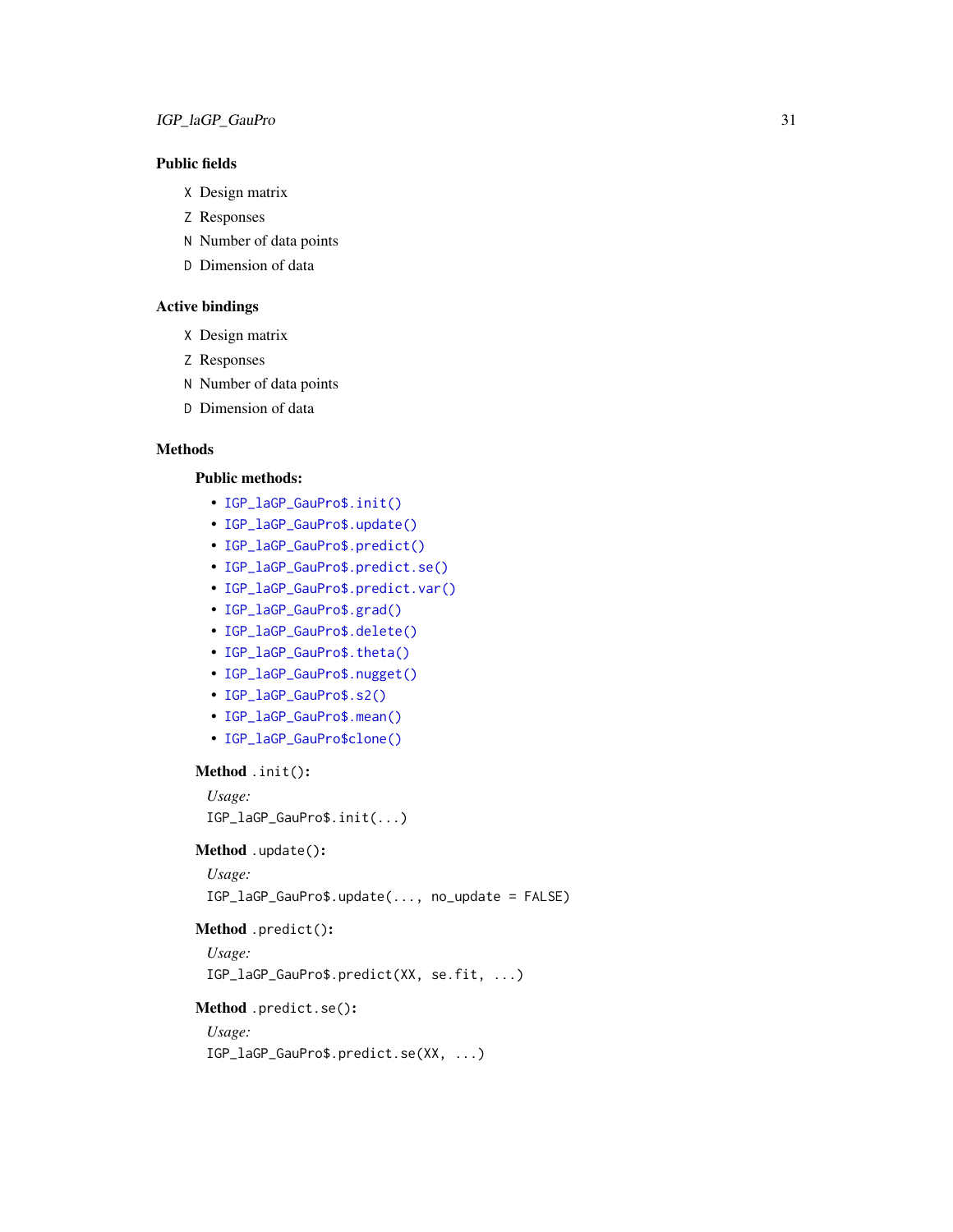## Method .predict.var():

```
Usage:
```
IGP\_laGP\_GauPro\$.predict.var(XX, ...)

## Method .grad():

*Usage:* IGP\_laGP\_GauPro\$.grad(XX)

## Method .delete():

*Usage:* IGP\_laGP\_GauPro\$.delete(...)

### Method .theta():

*Usage:* IGP\_laGP\_GauPro\$.theta()

## Method .nugget():

*Usage:* IGP\_laGP\_GauPro\$.nugget()

## Method .s2():

*Usage:* IGP\_laGP\_GauPro\$.s2()

## Method .mean():

*Usage:* IGP\_laGP\_GauPro\$.mean()

Method clone(): The objects of this class are cloneable with this method.

*Usage:* IGP\_laGP\_GauPro\$clone(deep = FALSE) *Arguments:*

deep Whether to make a deep clone.

```
n < -40d \le -2n2 <- 20
f1 <- function(x) {\sin(2 \times \pi) \times \sin(2 \times \pi) + \sin(2 \times \pi) \times \cos(2)}
X1 \leftarrow matrix(runif(n*d),n,d)Z1 \leq - apply(X1,1,f1) + rnorm(n, 0, 1e-3)
X2 <- matrix(runif(n2*d),n2,d)
Z2 \le - apply(X2,1,f1)
XX1 <- matrix(runif(10),5,2)
ZZ1 \leftarrow apply(XX1, 1, f1)u <- IGP_laGP_GauPro$new(X=X1,Z=Z1)
```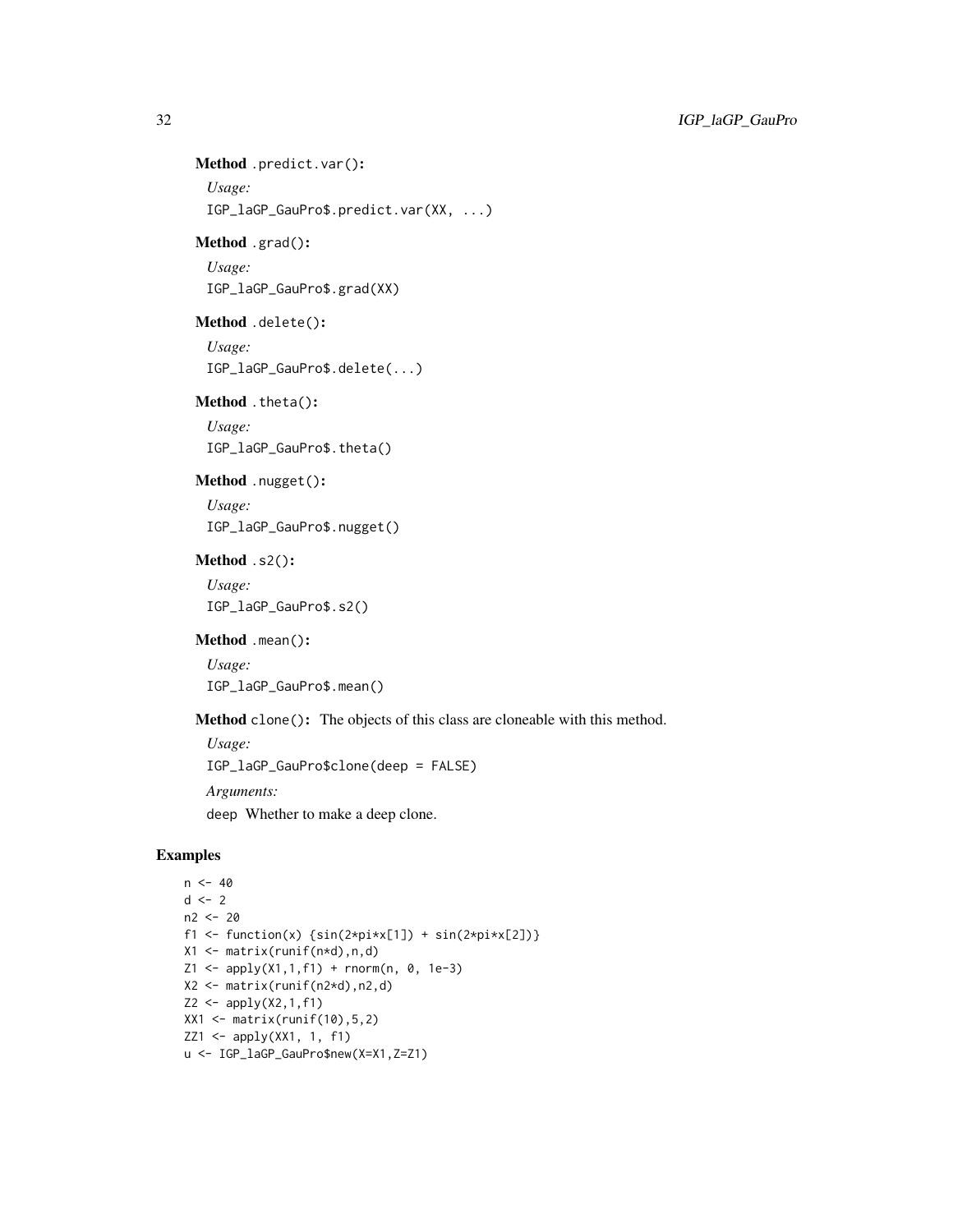## <span id="page-32-0"></span>IGP\_laGP\_GauPro\_kernel 33

```
cbind(u$predict(XX1), ZZ1)
u$predict.se(XX1)
u$update(Xnew=X2,Znew=Z2)
u$predict(XX1)
u$delete()
```
IGP\_laGP\_GauPro\_kernel

*IGP R6 object for fitting laGP\_GauPro\_kernel model*

#### Description

Class providing object with methods for fitting a GP model. This mixes laGP and GauPro with a kernel. It fits the model using laGP, then copies the parameters to a GauPro model for prediction.

#### Format

[R6Class](#page-0-0) object.

#### Value

Object of [R6Class](#page-0-0) with methods for fitting GP model.

#### Methods

Documentation For full documentation of each method go to https://github.com/CollinErickson/IGP/

- new(X=NULL, Z=NULL, package=NULL, estimate.nugget=T, nugget0=F, ...) This method is used to create object of this class with X and Z as the data. The package tells it which package to fit the GP model.
- update(Xall=NULL, Zall=NULL, Xnew=NULL, Znew=NULL, ...) This method updates the model, adding new data if given, then running optimization again.

#### Super class

[IGP::IGP](#page-0-0) -> IGP\_laGP\_GauPro\_kernel

#### Public fields

- X Design matrix
- Z Responses
- N Number of data points
- D Dimension of data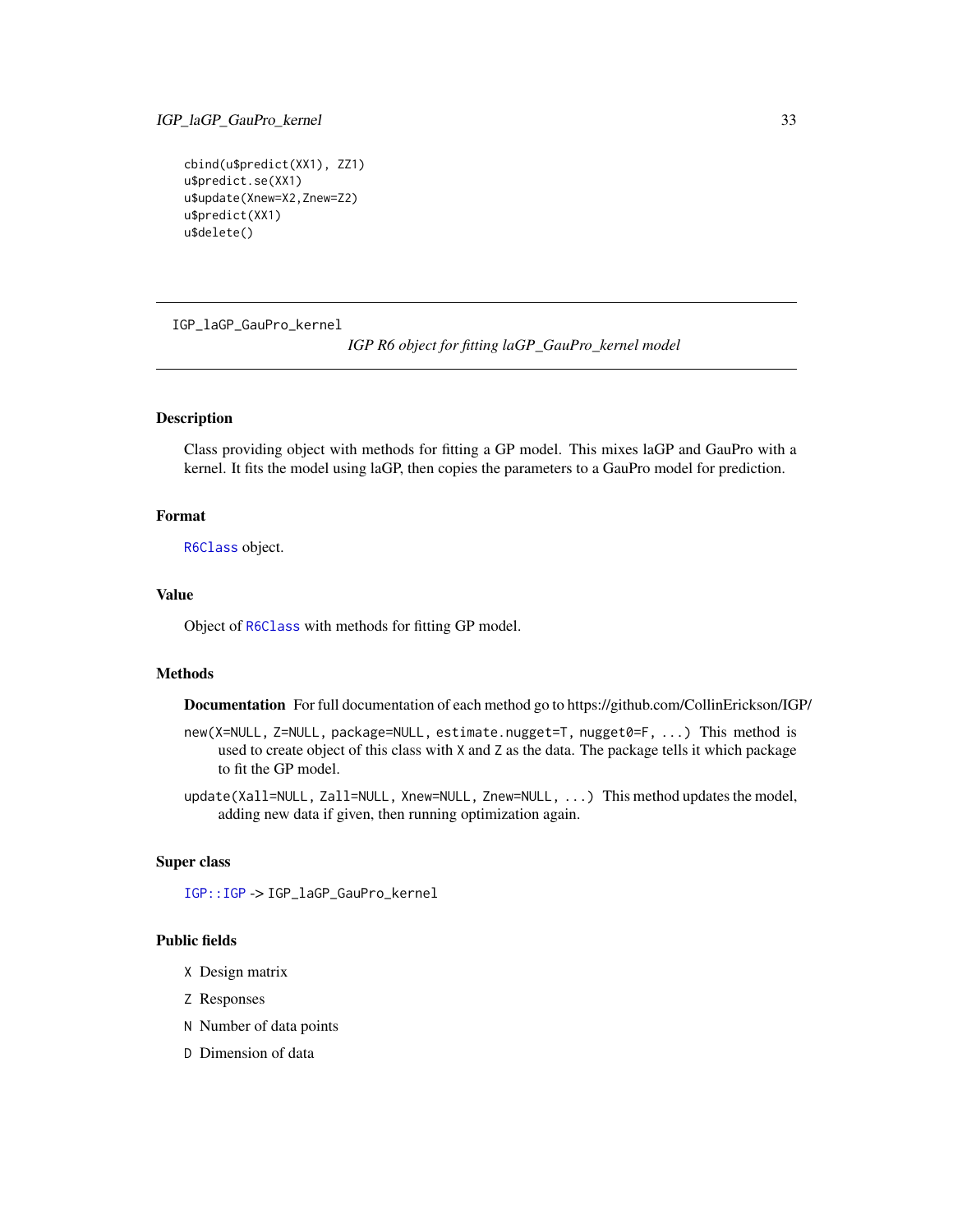#### Active bindings

- X Design matrix
- Z Responses
- N Number of data points
- D Dimension of data

## Methods

### Public methods:

- [IGP\\_laGP\\_GauPro\\_kernel\\$.init\(\)](#page-3-0)
- [IGP\\_laGP\\_GauPro\\_kernel\\$.update\(\)](#page-3-1)
- [IGP\\_laGP\\_GauPro\\_kernel\\$.predict\(\)](#page-3-2)
- [IGP\\_laGP\\_GauPro\\_kernel\\$.predict.se\(\)](#page-3-3)
- [IGP\\_laGP\\_GauPro\\_kernel\\$.predict.var\(\)](#page-3-4)
- [IGP\\_laGP\\_GauPro\\_kernel\\$.grad\(\)](#page-13-0)
- [IGP\\_laGP\\_GauPro\\_kernel\\$.delete\(\)](#page-3-5)
- [IGP\\_laGP\\_GauPro\\_kernel\\$.theta\(\)](#page-8-0)
- [IGP\\_laGP\\_GauPro\\_kernel\\$.nugget\(\)](#page-8-1)
- [IGP\\_laGP\\_GauPro\\_kernel\\$.s2\(\)](#page-8-2)
- [IGP\\_laGP\\_GauPro\\_kernel\\$.mean\(\)](#page-8-3)
- [IGP\\_laGP\\_GauPro\\_kernel\\$clone\(\)](#page-6-2)

#### Method .init():

*Usage:*

IGP\_laGP\_GauPro\_kernel\$.init(...)

## Method .update():

*Usage:*

IGP\_laGP\_GauPro\_kernel\$.update(..., no\_update = FALSE)

#### Method .predict():

*Usage:*

IGP\_laGP\_GauPro\_kernel\$.predict(XX, se.fit, ...)

#### Method .predict.se():

*Usage:* IGP\_laGP\_GauPro\_kernel\$.predict.se(XX, ...)

## Method .predict.var():

*Usage:* IGP\_laGP\_GauPro\_kernel\$.predict.var(XX, ...)

## Method .grad():

*Usage:*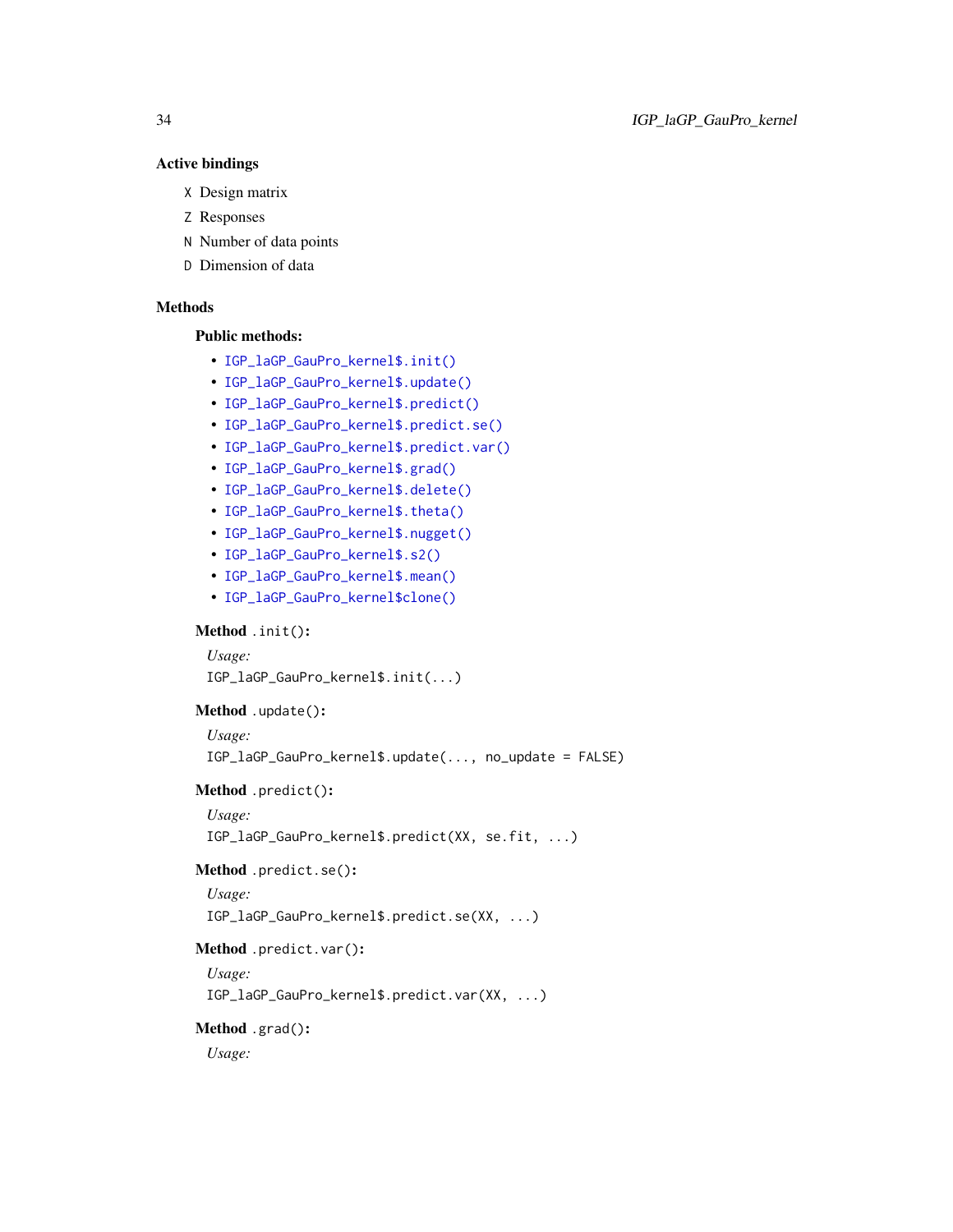IGP\_laGP\_GauPro\_kernel\$.grad(XX)

Method .delete():

*Usage:* IGP\_laGP\_GauPro\_kernel\$.delete(...)

Method .theta():

*Usage:* IGP\_laGP\_GauPro\_kernel\$.theta()

Method .nugget():

*Usage:* IGP\_laGP\_GauPro\_kernel\$.nugget()

Method .s2(): *Usage:*

IGP\_laGP\_GauPro\_kernel\$.s2()

Method .mean():

*Usage:* IGP\_laGP\_GauPro\_kernel\$.mean()

Method clone(): The objects of this class are cloneable with this method.

*Usage:* IGP\_laGP\_GauPro\_kernel\$clone(deep = FALSE)

*Arguments:* deep Whether to make a deep clone.

```
n < -40d \le -2n2 < -20f1 <- function(x) {\sin(2 \times \pi x[1]) + \sin(2 \times \pi x[2])}
X1 \leftarrow matrix(runif(n*d),n,d)Z1 \leq - apply(X1,1,f1) + rnorm(n, 0, 1e-3)
X2 <- matrix(runif(n2*d),n2,d)
Z2 \le apply(X2,1,f1)
XX1 <- matrix(runif(10), 5, 2)
ZZ1 \leftarrow apply(XX1, 1, f1)u <- IGP_laGP_GauPro_kernel$new(X=X1,Z=Z1)
cbind(u$predict(XX1), ZZ1)
u$predict.se(XX1)
u$update(Xnew=X2,Znew=Z2)
u$predict(XX1)
c(u$mod.extra$laGP$theta(), u$mod.extra$laGP$nugget())
c(u$mod.extra$GauPro$theta(), u$mod.extra$GauPro$nugget())
u$delete()
```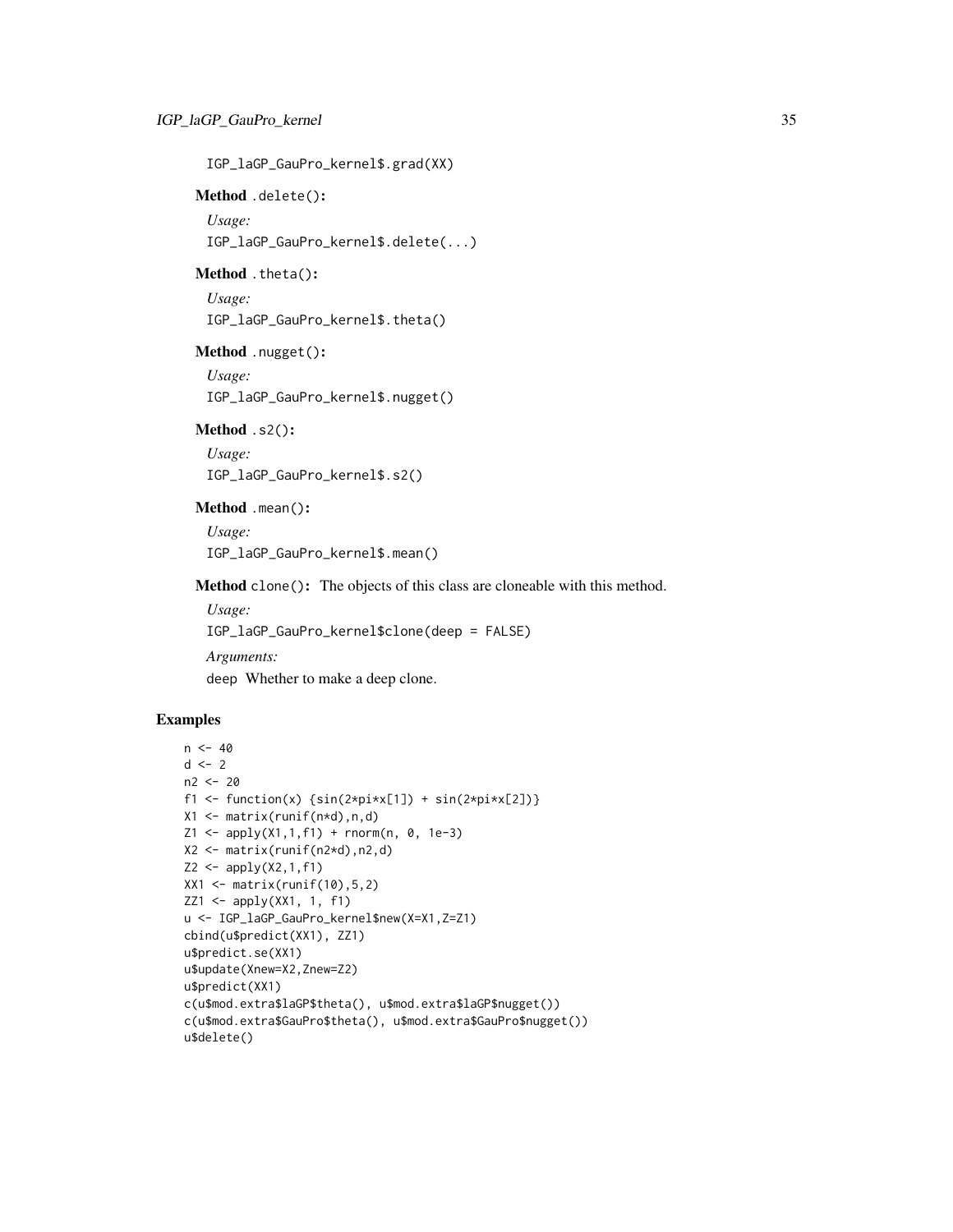<span id="page-35-0"></span>IGP\_LOOEC\_GauPro\_kernel

*IGP R6 object for fitting GauPro model*

## Description

Class providing object with methods for fitting a GP model

#### Format

[R6Class](#page-0-0) object.

## Value

Object of [R6Class](#page-0-0) with methods for fitting GP model.

#### Methods

Documentation For full documentation of each method go to https://github.com/CollinErickson/IGP/

new(X=NULL, Z=NULL, package=NULL, estimate.nugget=T, nugget0=F, ...) This method is used to create object of this class with X and Z as the data. The package tells it which package to fit the GP model.

update(Xall=NULL, Zall=NULL, Xnew=NULL, Znew=NULL, ...) This method updates the model, adding new data if given, then running optimization again.

## Super class

[IGP::IGP](#page-0-0) -> IGP\_LOOEC\_GauPro\_kernel

## Public fields

- X Design matrix
- Z Responses
- N Number of data points
- D Dimension of data

#### Active bindings

- X Design matrix
- Z Responses
- N Number of data points
- D Dimension of data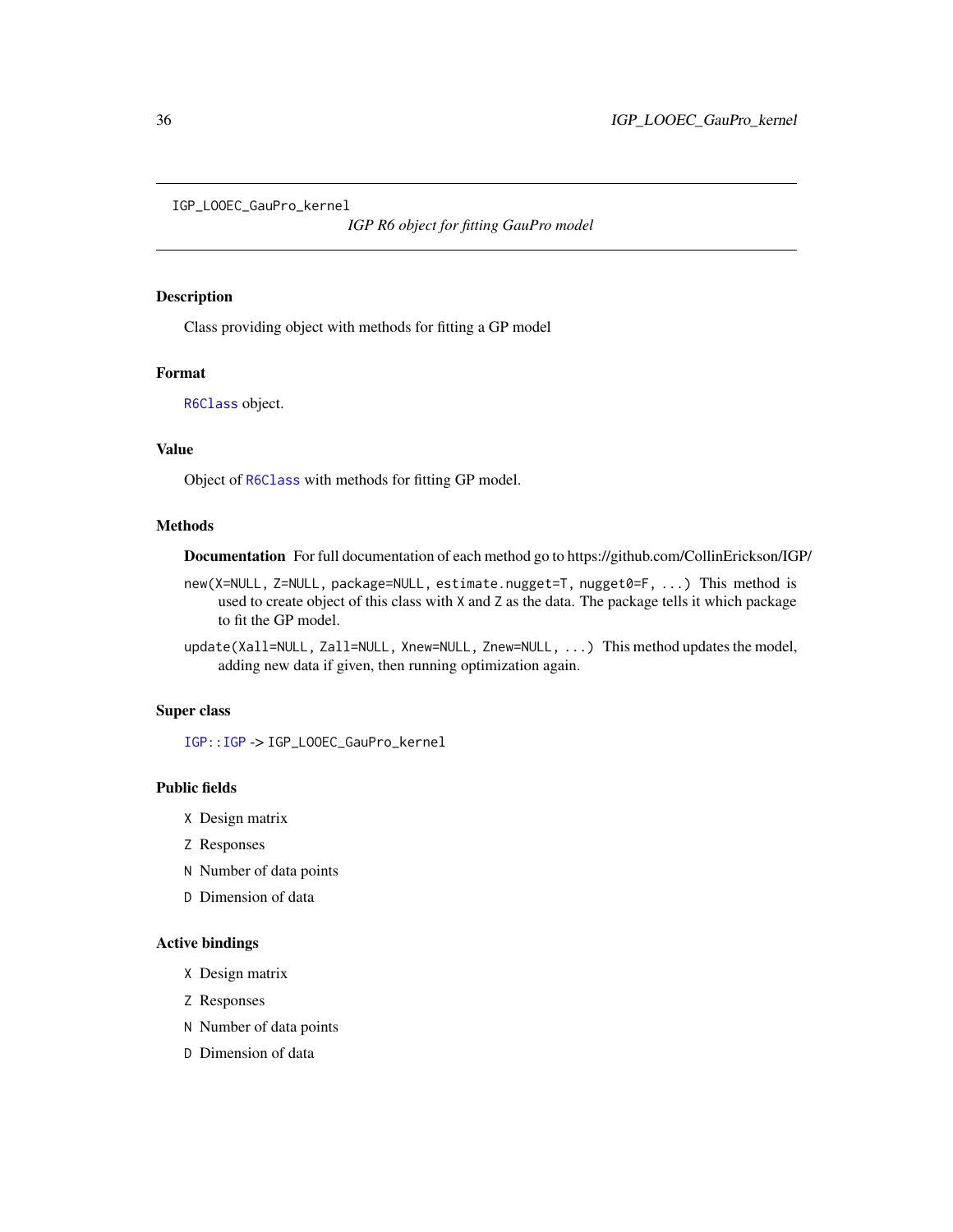## Methods

#### Public methods:

- [IGP\\_LOOEC\\_GauPro\\_kernel\\$.init\(\)](#page-3-0)
- [IGP\\_LOOEC\\_GauPro\\_kernel\\$.update\(\)](#page-3-1)
- [IGP\\_LOOEC\\_GauPro\\_kernel\\$.predict\(\)](#page-3-2)
- [IGP\\_LOOEC\\_GauPro\\_kernel\\$.predict.se\(\)](#page-3-3)
- [IGP\\_LOOEC\\_GauPro\\_kernel\\$.predict.var\(\)](#page-3-4)
- [IGP\\_LOOEC\\_GauPro\\_kernel\\$.grad\(\)](#page-13-0)
- [IGP\\_LOOEC\\_GauPro\\_kernel\\$.delete\(\)](#page-3-5)
- [IGP\\_LOOEC\\_GauPro\\_kernel\\$.theta\(\)](#page-8-0)
- [IGP\\_LOOEC\\_GauPro\\_kernel\\$.nugget\(\)](#page-8-1)
- [IGP\\_LOOEC\\_GauPro\\_kernel\\$.s2\(\)](#page-8-2)
- [IGP\\_LOOEC\\_GauPro\\_kernel\\$.mean\(\)](#page-8-3)
- [IGP\\_LOOEC\\_GauPro\\_kernel\\$clone\(\)](#page-6-2)

## Method .init():

```
Usage:
 IGP_LOOEC_GauPro_kernel$.init(..., kernel = NULL, theta = NULL)
Method .update():
```

```
Usage:
IGP_LOOEC_GauPro_kernel$.update(...)
```
## Method .predict():

*Usage:*

IGP\_LOOEC\_GauPro\_kernel\$.predict(XX, se.fit, ...)

#### Method .predict.se():

*Usage:*

IGP\_LOOEC\_GauPro\_kernel\$.predict.se(XX, ...)

#### Method .predict.var():

*Usage:*

IGP\_LOOEC\_GauPro\_kernel\$.predict.var(XX, ...)

```
Method .grad():
```

```
Usage:
IGP_LOOEC_GauPro_kernel$.grad(XX)
```
#### Method .delete():

*Usage:* IGP\_LOOEC\_GauPro\_kernel\$.delete(...)

Method .theta():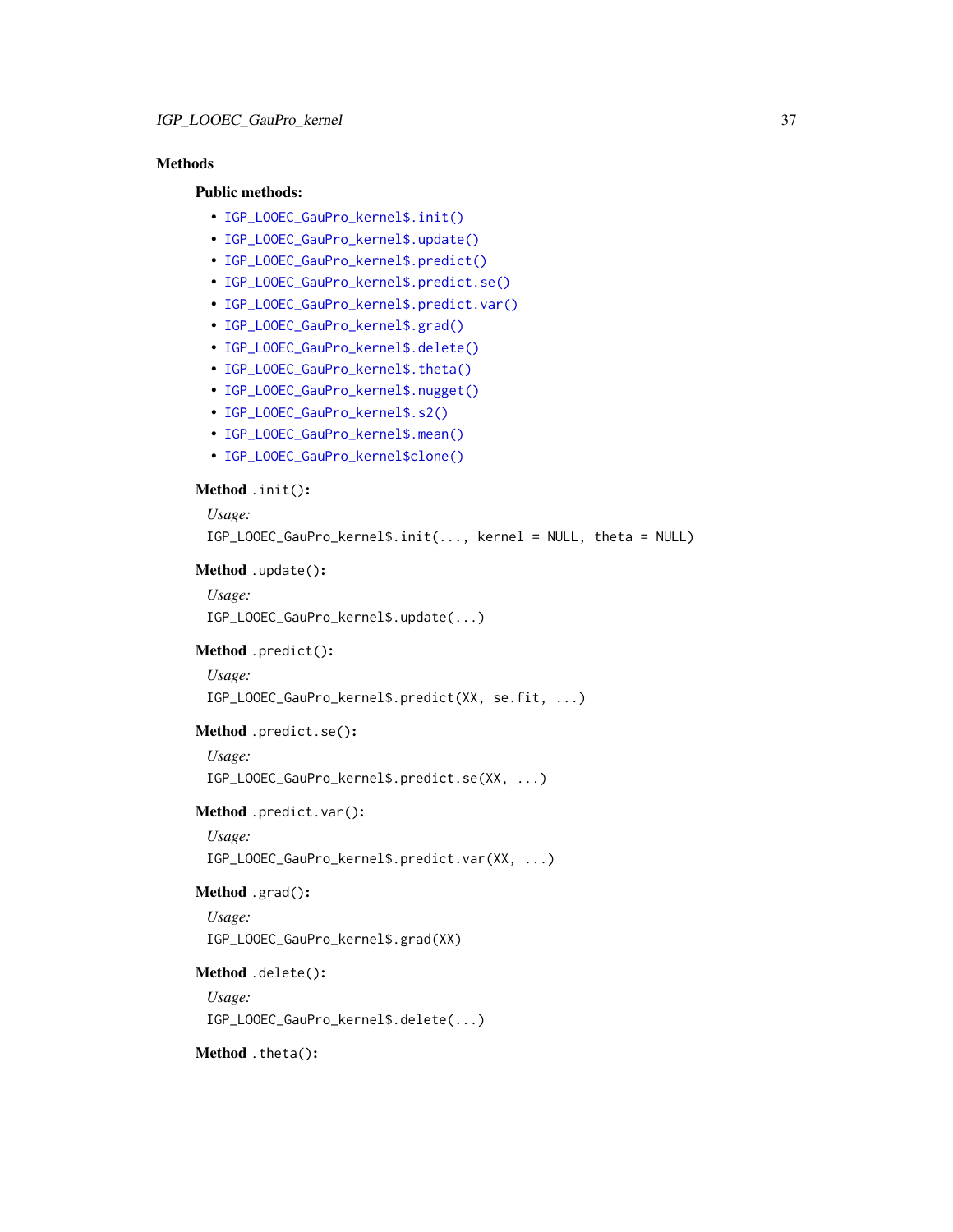*Usage:* IGP\_LOOEC\_GauPro\_kernel\$.theta()

Method .nugget():

*Usage:* IGP\_LOOEC\_GauPro\_kernel\$.nugget()

#### Method .s2():

*Usage:* IGP\_LOOEC\_GauPro\_kernel\$.s2()

Method .mean():

*Usage:* IGP\_LOOEC\_GauPro\_kernel\$.mean()

Method clone(): The objects of this class are cloneable with this method.

*Usage:* IGP\_LOOEC\_GauPro\_kernel\$clone(deep = FALSE) *Arguments:* deep Whether to make a deep clone.

```
n < -30d \le -2n2 < -10f1 <- function(x) {\sin(2*pi*x[1]) + \sin(2*pi*x[2])}
X1 <- matrix(runif(n*d),n,d)
Z1 \leq - apply(X1,1,f1) + rnorm(n, 0, 1e-3)
X2 \leq matrix(runif(n2*d),n2,d)
Z2 \leq - apply(X2,1,f1)
XX1 <- matrix(runif(10),5,2)
ZZ1 <- apply(XX1, 1, f1)
u <- IGP_LOOEC_GauPro_kernel$new(X=X1,Z=Z1, parallel=FALSE)
cbind(u$predict(XX1), ZZ1)
u$predict.se(XX1)
u$update(Xnew=X2,Znew=Z2)
u$predict(XX1)
u$delete()
# 1D example to see difference
n < -9d \leq -1n2 <- 20
f1 <- function(x) \{x^2 \times \sin(2 \times p i \times x)\}X1 \leftarrow matrix(seq(0,1,1=n),n,d)
```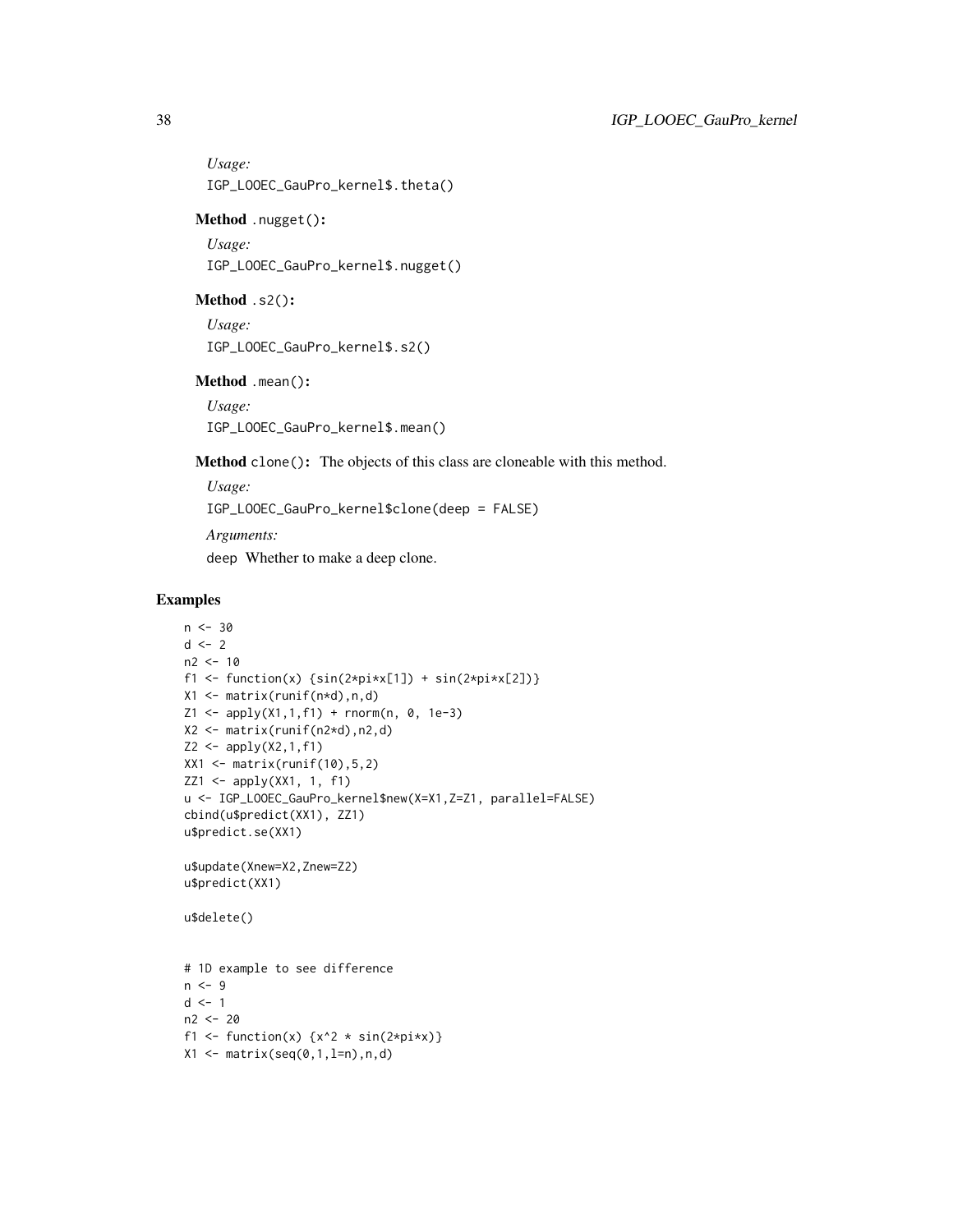```
Z1 \leq - apply(X1,1,f1) + rnorm(n, 0, 1e-1)
X2 <- matrix(runif(n2*d),n2,d)
Z2 \le apply(X2,1,f1)
XX1 <- matrix(runif(10), 5, 2)
ZZ1 <- apply(XX1, 1, f1)
u <- IGP_LOOEC_GauPro_kernel$new(X=X1,Z=Z1, parallel=FALSE)
u$plot()
u$mod$tmod$plot1D()
u$update(Xnew=X2,Znew=Z2)
u$plot()
u$mod$tmod$plot1D()
u$delete()
```
IGP\_LOOEC\_laGP\_GauPro *IGP R6 object for fitting laGP\_GauPro model with leave-one-out error correction*

#### Description

Class providing object with methods for fitting a GP model. This mixes laGP and GauPro. It fits the model using laGP, then copies the parameters to a GauPro model for prediction. The predicted errors are adjusted by fitting a third GP model to the leave-one-out absolute t-values.

#### Format

[R6Class](#page-0-0) object.

#### Value

Object of [R6Class](#page-0-0) with methods for fitting GP model.

#### Methods

Documentation For full documentation of each method go to https://github.com/CollinErickson/IGP/

- new(X=NULL, Z=NULL, package=NULL, estimate.nugget=T, nugget0=F, ...) This method is used to create object of this class with X and Z as the data. The package tells it which package to fit the GP model.
- update(Xall=NULL, Zall=NULL, Xnew=NULL, Znew=NULL, ...) This method updates the model, adding new data if given, then running optimization again.

#### Super class

[IGP::IGP](#page-0-0) -> IGP\_LOOEC\_laGP\_GauPro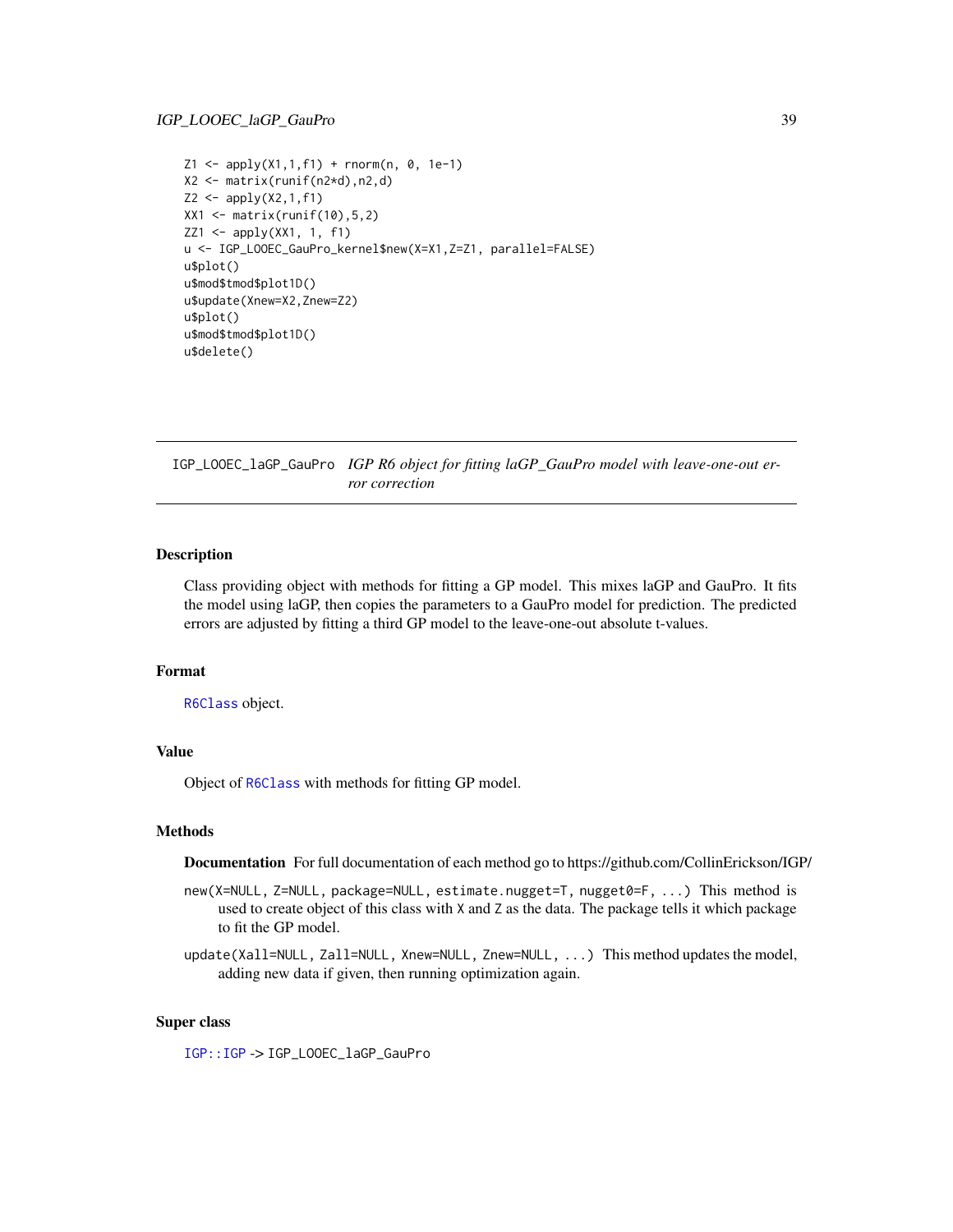## Public fields

- X Design matrix
- Z Responses
- N Number of data points
- D Dimension of data

## Active bindings

- X Design matrix
- Z Responses
- N Number of data points
- D Dimension of data

## Methods

## Public methods:

- [IGP\\_LOOEC\\_laGP\\_GauPro\\$new\(\)](#page-4-0)
- [IGP\\_LOOEC\\_laGP\\_GauPro\\$.init\(\)](#page-3-0)
- [IGP\\_LOOEC\\_laGP\\_GauPro\\$.update\(\)](#page-3-1)
- [IGP\\_LOOEC\\_laGP\\_GauPro\\$.predict\(\)](#page-3-2)
- [IGP\\_LOOEC\\_laGP\\_GauPro\\$.predict.se\(\)](#page-3-3)
- [IGP\\_LOOEC\\_laGP\\_GauPro\\$.predict.var\(\)](#page-3-4)
- [IGP\\_LOOEC\\_laGP\\_GauPro\\$.grad\(\)](#page-13-0)
- [IGP\\_LOOEC\\_laGP\\_GauPro\\$.delete\(\)](#page-3-5)
- [IGP\\_LOOEC\\_laGP\\_GauPro\\$.theta\(\)](#page-8-0)
- [IGP\\_LOOEC\\_laGP\\_GauPro\\$.nugget\(\)](#page-8-1)
- [IGP\\_LOOEC\\_laGP\\_GauPro\\$clone\(\)](#page-6-2)

#### Method new():

```
Usage:
IGP_LOOEC_laGP_GauPro$new(
 X = NULL,
 Z = NULL,
 package = NULL,
 corr = "gauss",estimate.nugget = TRUE,
 nugget0 = 1e-08,package2 = NULL,
  ...
)
```

```
Method .init():
```
## *Usage:*

```
IGP_LOOEC_laGP_GauPro$.init(..., package2)
```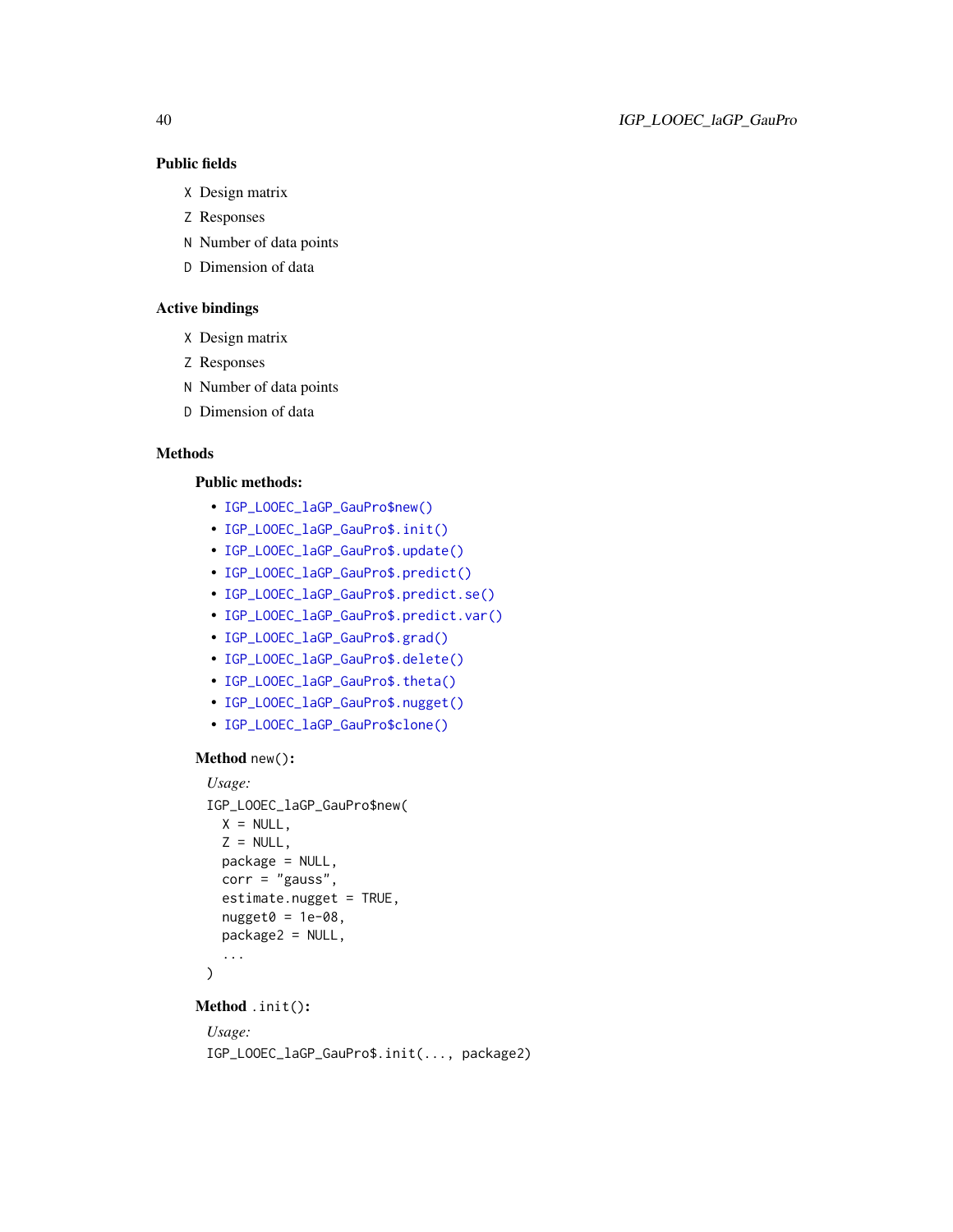## Method .update():

*Usage:*

IGP\_LOOEC\_laGP\_GauPro\$.update(..., no\_update = FALSE)

## Method .predict():

*Usage:*

IGP\_LOOEC\_laGP\_GauPro\$.predict(XX, se.fit, ...)

## Method .predict.se():

*Usage:* IGP\_LOOEC\_laGP\_GauPro\$.predict.se(XX, ...)

## Method .predict.var():

*Usage:*

IGP\_LOOEC\_laGP\_GauPro\$.predict.var(XX, ...)

## Method .grad():

*Usage:* IGP\_LOOEC\_laGP\_GauPro\$.grad(XX)

## Method .delete():

*Usage:* IGP\_LOOEC\_laGP\_GauPro\$.delete(...)

## Method .theta():

*Usage:* IGP\_LOOEC\_laGP\_GauPro\$.theta()

## Method .nugget():

*Usage:* IGP\_LOOEC\_laGP\_GauPro\$.nugget()

Method clone(): The objects of this class are cloneable with this method.

*Usage:* IGP\_LOOEC\_laGP\_GauPro\$clone(deep = FALSE) *Arguments:* deep Whether to make a deep clone.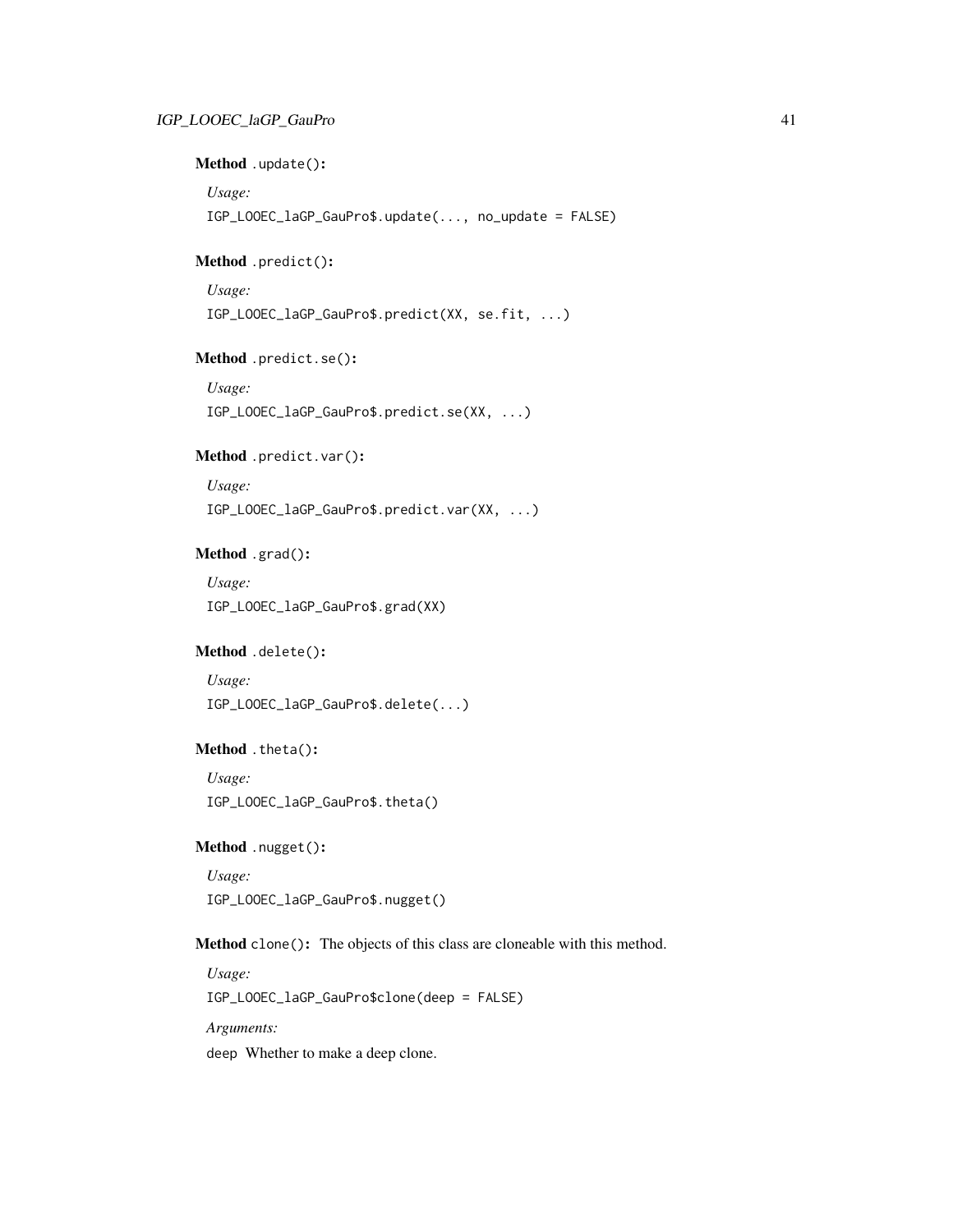#### Examples

```
n < -40d \leq -2n2 < -20f1 <- function(x) {\sin(2 \times \pi) \times \sin(2 \times \pi) + \sin(2 \times \pi) \times \cos(2)}
X1 <- matrix(runif(n*d),n,d)
Z1 \leq - apply(X1,1,f1) + rnorm(n, 0, 1e-3)
X2 <- matrix(runif(n2*d),n2,d)
Z2 \leq - apply(X2,1,f1)
XX1 <- matrix(runif(10), 5, 2)
ZZ1 <- apply(XX1, 1, f1)
u <- IGP_LOOEC_laGP_GauPro$new(X=X1,Z=Z1)
cbind(u$predict(XX1), ZZ1)
u$predict.se(XX1)
u$update(Xnew=X2,Znew=Z2)
u$predict(XX1)
u$delete()
```
IGP\_mlegp *IGP R6 object for fitting mlegp model*

### Description

Class providing object with methods for fitting a GP model

#### Format

[R6Class](#page-0-0) object.

#### Value

Object of [R6Class](#page-0-0) with methods for fitting GP model.

#### Methods

Documentation For full documentation of each method go to https://github.com/CollinErickson/IGP/

- new(X=NULL, Z=NULL, package=NULL, estimate.nugget=T, nugget0=F, ...) This method is used to create object of this class with X and Z as the data. The package tells it which package to fit the GP model.
- update(Xall=NULL, Zall=NULL, Xnew=NULL, Znew=NULL, ...) This method updates the model, adding new data if given, then running optimization again.

#### Super class

[IGP::IGP](#page-0-0) -> IGP\_mlegp

<span id="page-41-0"></span>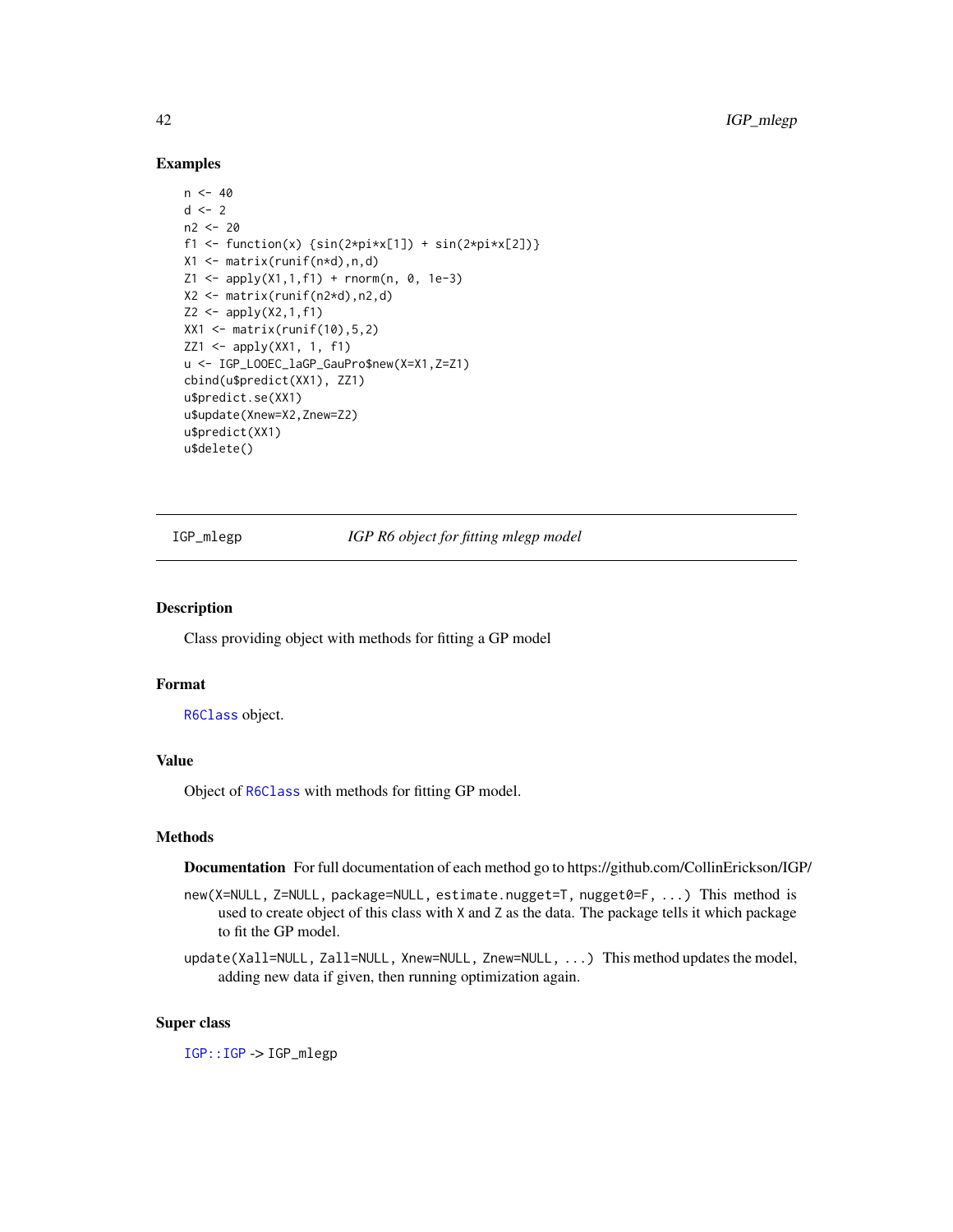## IGP\_mlegp 43

## Public fields

- X Design matrix
- Z Responses
- N Number of data points
- D Dimension of data

## Active bindings

- X Design matrix
- Z Responses
- N Number of data points
- D Dimension of data

## Methods

#### Public methods:

- [IGP\\_mlegp\\$.init\(\)](#page-3-0)
- [IGP\\_mlegp\\$.update\(\)](#page-3-1)
- [IGP\\_mlegp\\$.predict\(\)](#page-3-2)
- [IGP\\_mlegp\\$.predict.se\(\)](#page-3-3)
- [IGP\\_mlegp\\$.predict.var\(\)](#page-3-4)
- [IGP\\_mlegp\\$.delete\(\)](#page-3-5)
- [IGP\\_mlegp\\$.theta\(\)](#page-8-0)
- [IGP\\_mlegp\\$.nugget\(\)](#page-8-1)
- [IGP\\_mlegp\\$.s2\(\)](#page-8-2)
- [IGP\\_mlegp\\$.mean\(\)](#page-8-3)
- [IGP\\_mlegp\\$clone\(\)](#page-6-2)

## Method .init():

*Usage:* IGP\_mlegp\$.init(...)

## Method .update():

*Usage:* IGP\_mlegp\$.update(...)

### Method .predict():

*Usage:* IGP\_mlegp\$.predict(XX, se.fit, ...)

## Method .predict.se():

## *Usage:*

IGP\_mlegp\$.predict.se(XX, ...)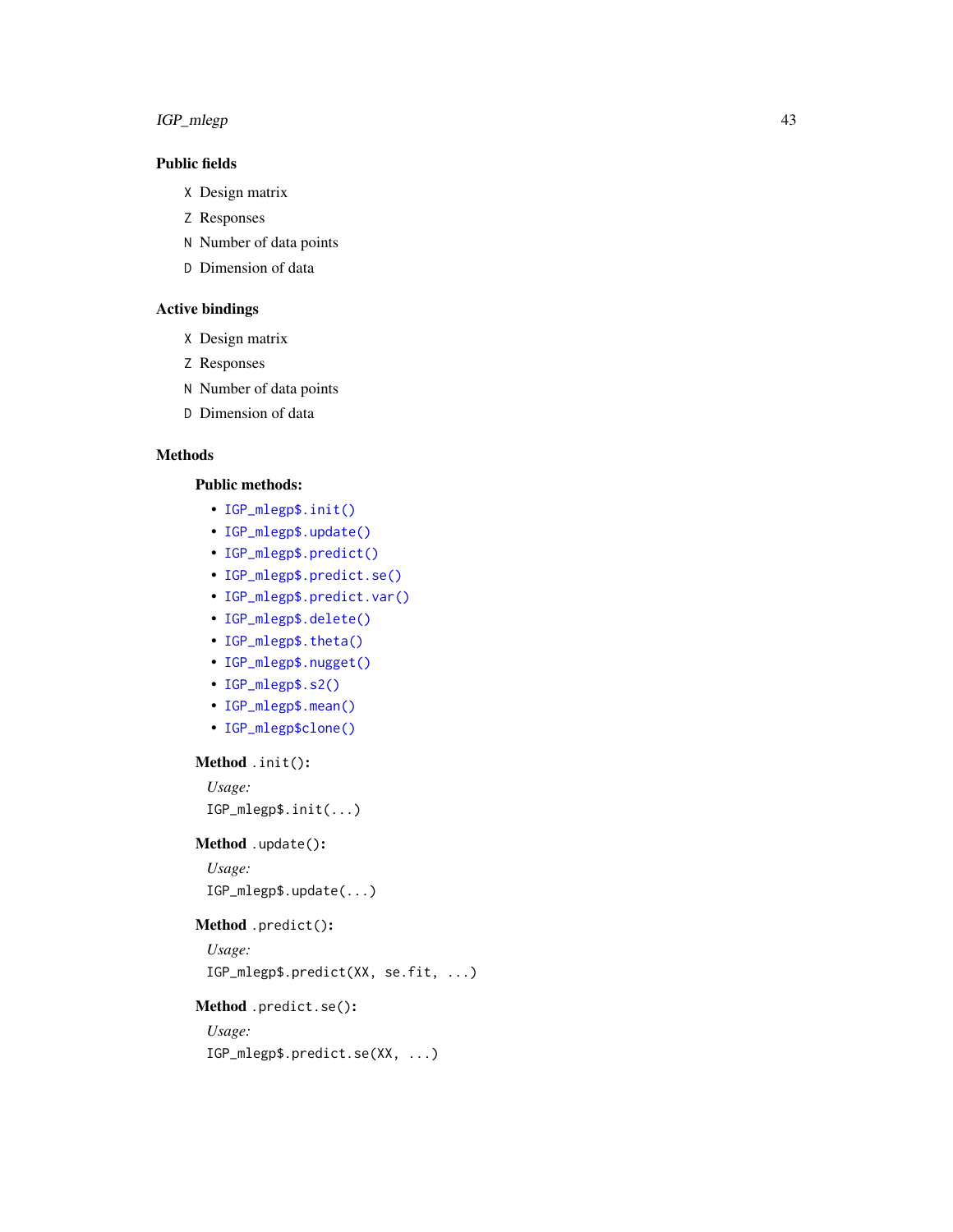```
Method .predict.var():
 Usage:
```
IGP\_mlegp\$.predict.var(XX, ...)

## Method .delete():

*Usage:* IGP\_mlegp\$.delete(...)

Method .theta():

*Usage:* IGP\_mlegp\$.theta()

## Method .nugget():

*Usage:* IGP\_mlegp\$.nugget()

## Method .s2():

*Usage:* IGP\_mlegp\$.s2()

## Method .mean():

*Usage:* IGP\_mlegp\$.mean()

Method clone(): The objects of this class are cloneable with this method.

*Usage:* IGP\_mlegp\$clone(deep = FALSE) *Arguments:*

deep Whether to make a deep clone.

```
n < -40d \le -2n2 < -20f1 <- function(x) {\sin(2 \times \pi) \times \sin(2 \times \pi) + \sin(2 \times \pi) \times \cos(2)}
X1 \leftarrow matrix(runit(n*d), n, d)Z1 <- apply(X1,1,f1) + rnorm(n, 0, 1e-3)
X2 <- matrix(runif(n2*d),n2,d)
Z2 \le apply(X2,1,f1)
XX1 <- matrix(runif(10), 5, 2)
ZZ1 \leftarrow apply(XX1, 1, f1)u <- IGP_mlegp$new(X=X1,Z=Z1)
cbind(u$predict(XX1), ZZ1)
u$predict.se(XX1)
u$update(Xnew=X2,Znew=Z2)
u$predict(XX1)
u$delete()
```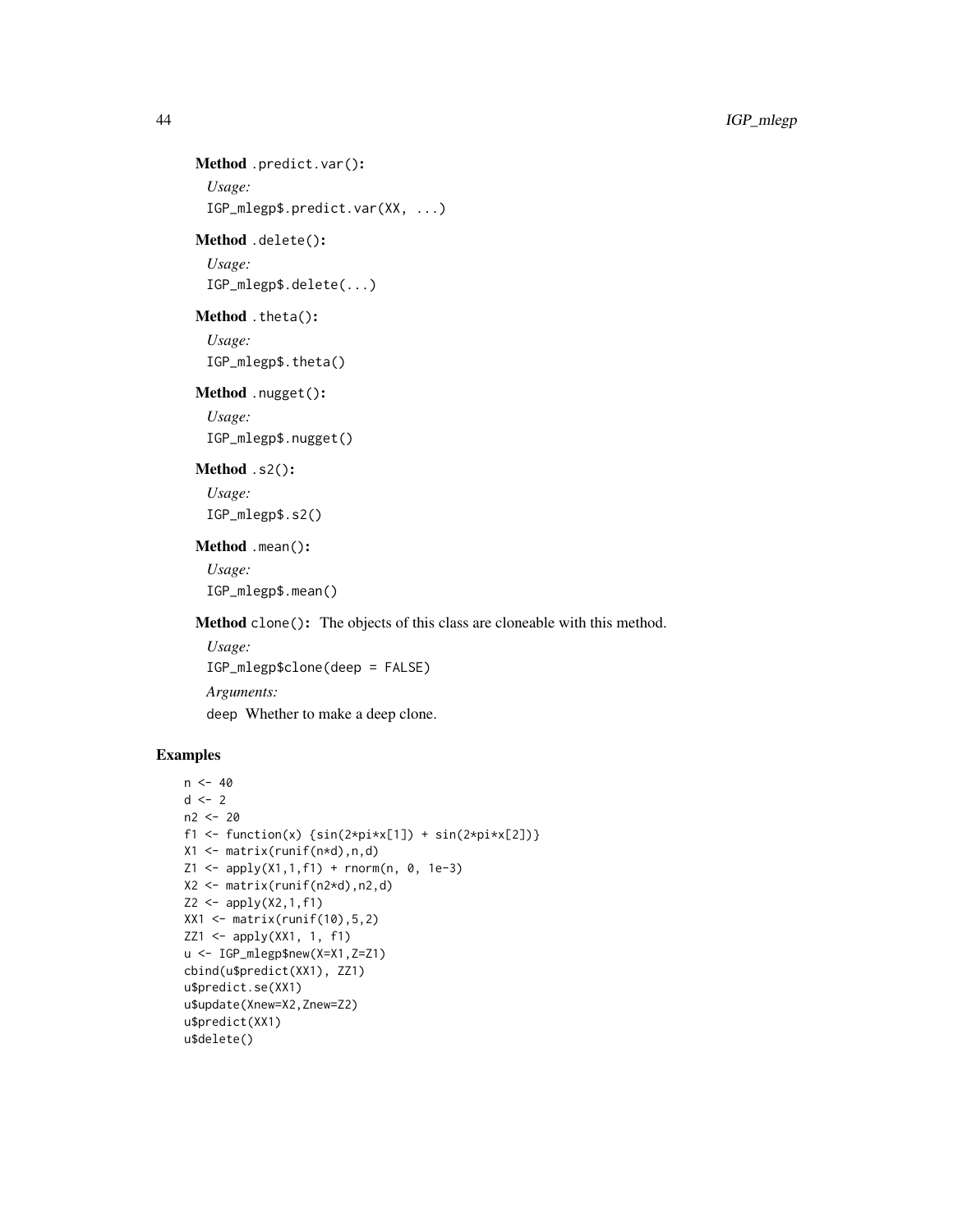<span id="page-44-0"></span>

#### Description

Class providing object with methods for fitting a GP model

### Format

[R6Class](#page-0-0) object.

## Value

Object of [R6Class](#page-0-0) with methods for fitting GP model.

#### Methods

Documentation For full documentation of each method go to https://github.com/CollinErickson/IGP/

- new(X=NULL, Z=NULL, package=NULL, estimate.nugget=T, nugget0=F, ...) This method is used to create object of this class with X and Z as the data. The package tells it which package to fit the GP model.
- update(Xall=NULL, Zall=NULL, Xnew=NULL, Znew=NULL, ...) This method updates the model, adding new data if given, then running optimization again.

#### Super class

[IGP::IGP](#page-0-0) -> IGP\_sklearn

#### Public fields

- X Design matrix
- Z Responses
- N Number of data points
- D Dimension of data

## Active bindings

- X Design matrix
- Z Responses
- N Number of data points
- D Dimension of data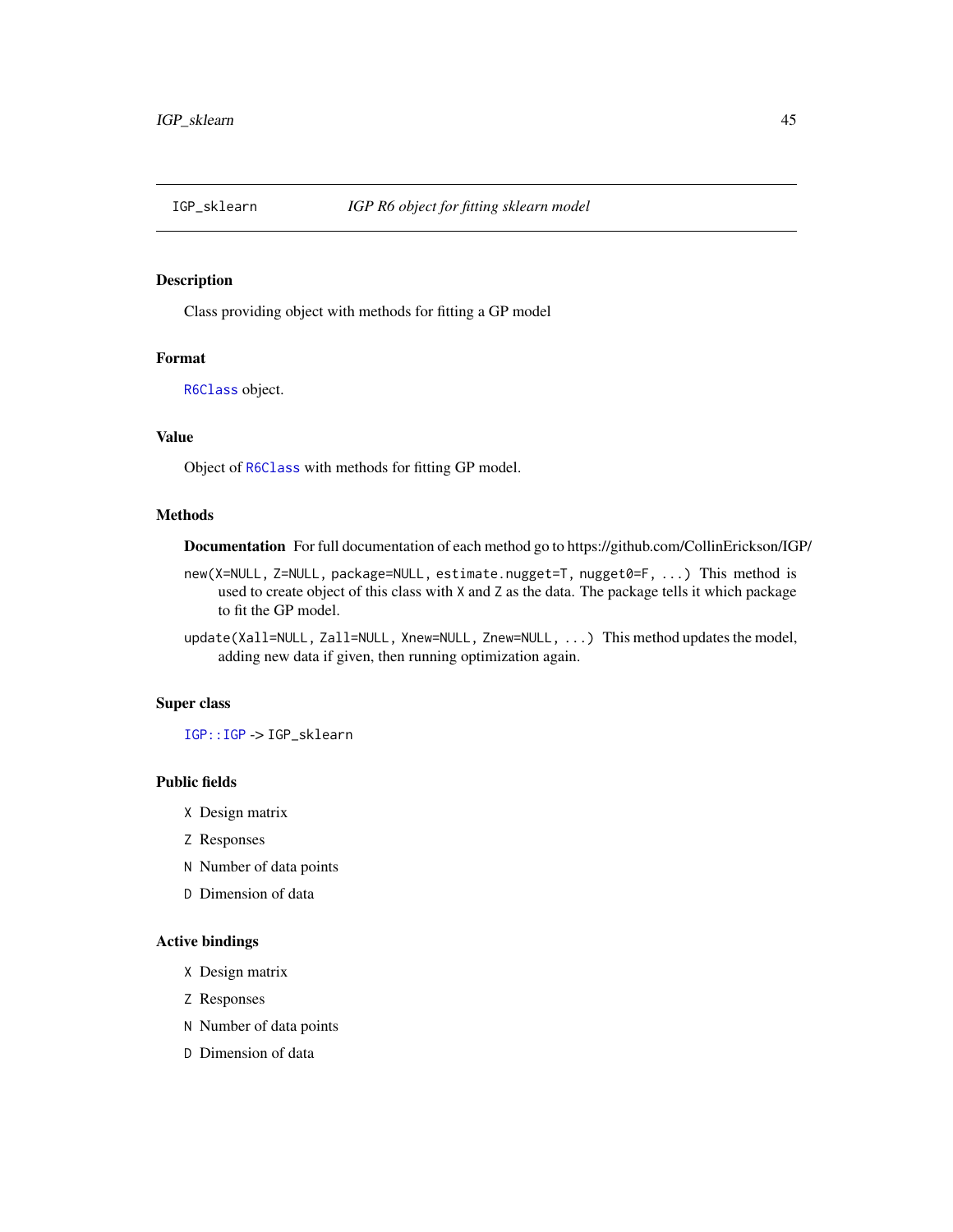## Methods

Public methods:

```
• IGP_sklearn$.init()
```
- [IGP\\_sklearn\\$.update\(\)](#page-3-1)
- [IGP\\_sklearn\\$.predict\(\)](#page-3-2)
- [IGP\\_sklearn\\$.predict.se\(\)](#page-3-3)
- [IGP\\_sklearn\\$.predict.var\(\)](#page-3-4)
- [IGP\\_sklearn\\$.delete\(\)](#page-3-5)
- [IGP\\_sklearn\\$.theta\(\)](#page-8-0)
- [IGP\\_sklearn\\$.nugget\(\)](#page-8-1)
- [IGP\\_sklearn\\$clone\(\)](#page-6-2)

#### Method .init():

```
Usage:
IGP_sklearn$.init(...)
```
Method .update():

```
Usage:
```
IGP\_sklearn\$.update(...)

## Method .predict():

```
Usage:
```

```
IGP_sklearn$.predict(XX, se.fit, ...)
```

```
Method .predict.se():
```

```
Usage:
IGP_sklearn$.predict.se(XX, ...)
```

```
Method .predict.var():
 Usage:
```
IGP\_sklearn\$.predict.var(XX, ...)

#### Method .delete():

*Usage:* IGP\_sklearn\$.delete(...)

```
Method .theta():
 Usage:
```
IGP\_sklearn\$.theta()

## Method .nugget(): *Usage:*

IGP\_sklearn\$.nugget()

#### Method clone(): The objects of this class are cloneable with this method.

*Usage:* IGP\_sklearn\$clone(deep = FALSE) *Arguments:* deep Whether to make a deep clone.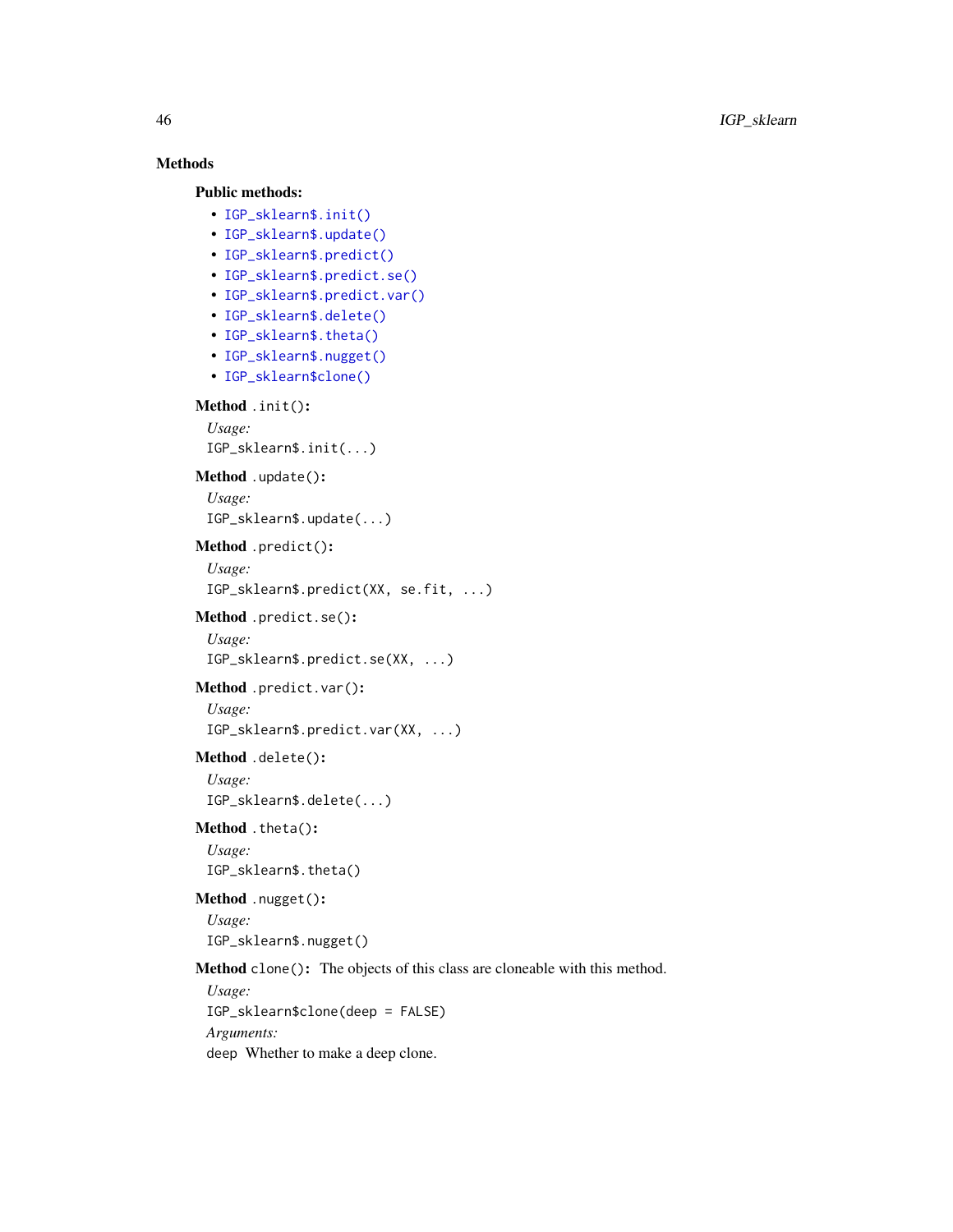#### <span id="page-46-0"></span>IGP\_tgp 47

#### Examples

```
## Not run:
# Require sklearn in Python, called with R package reticulate
n < -40d \leq -2n2 <- 20
f1 <- function(x) {\sin(2 \times \pi) \times \sin(2 \times \pi) + \sin(2 \times \pi) \times \cos(2)}
X1 \leftarrow matrix(runif(n*d),n,d)Z1 \leq - apply(X1,1,f1) + rnorm(n, 0, 1e-3)
X2 <- matrix(runif(n2*d),n2,d)
Z2 \leftarrow apply(X2, 1, f1)XX1 <- matrix(runif(10), 5, 2)
ZZ1 <- apply(XX1, 1, f1)
u <- IGP_sklearn$new(X=X1,Z=Z1)
cbind(u$predict(XX1), ZZ1)
u$predict.se(XX1)
u$predict.var(XX1)
u$update(Xnew=X2,Znew=Z2)
u$predict(XX1)
u$delete()
```

```
## End(Not run)
```
IGP\_tgp *IGP R6 object for fitting tgp model*

#### Description

Class providing object with methods for fitting a GP model

#### Format

[R6Class](#page-0-0) object.

#### Value

Object of [R6Class](#page-0-0) with methods for fitting GP model.

## Methods

Documentation For full documentation of each method go to https://github.com/CollinErickson/IGP/

new(X=NULL, Z=NULL, package=NULL, estimate.nugget=T, nugget0=F, ...) This method is used to create object of this class with X and Z as the data. The package tells it which package to fit the GP model.

update(Xall=NULL, Zall=NULL, Xnew=NULL, Znew=NULL, ...) This method updates the model, adding new data if given, then running optimization again.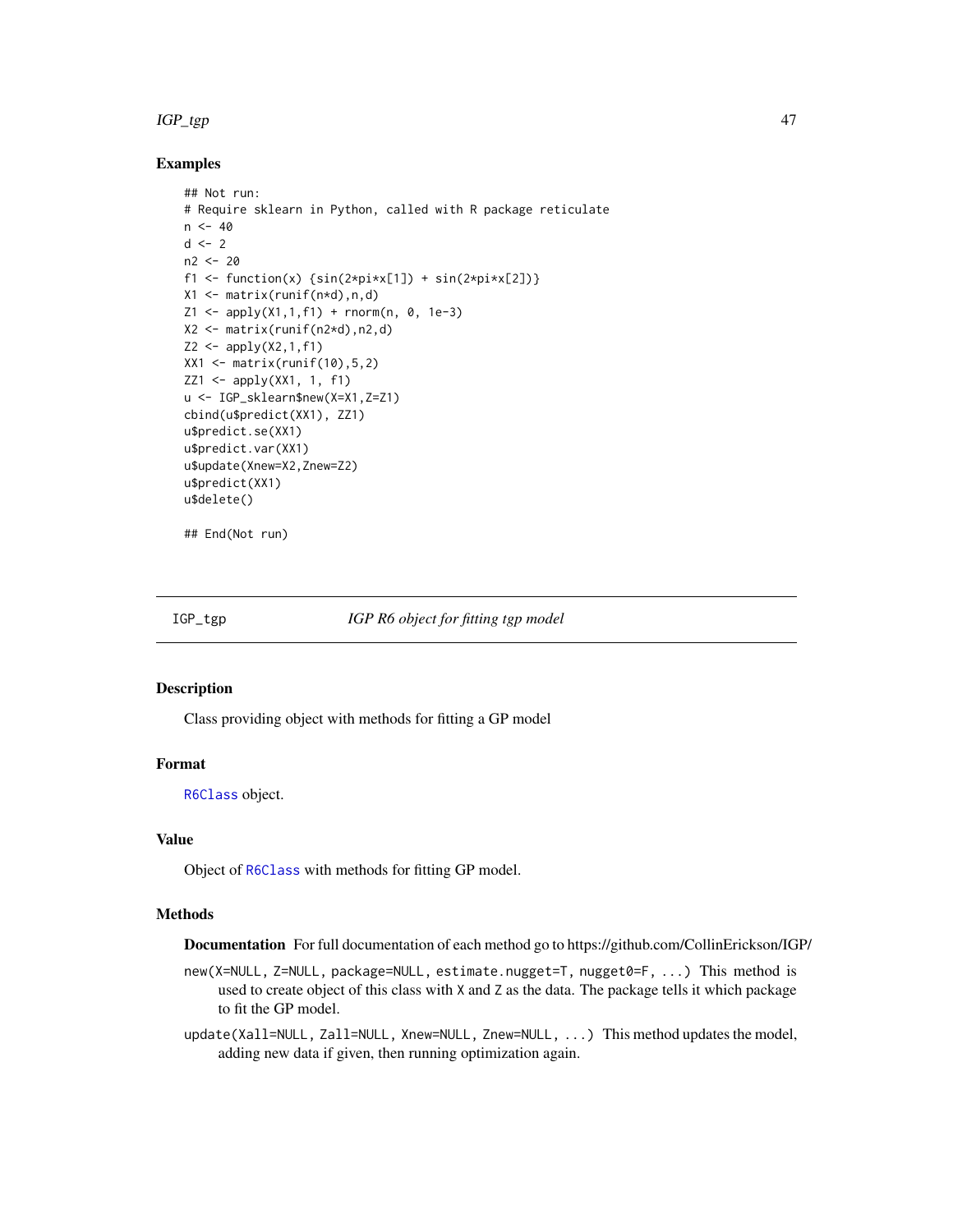## <span id="page-47-0"></span>Super class

[IGP::IGP](#page-0-0) -> IGP\_tgp

### Public fields

- X Design matrix
- Z Responses
- N Number of data points
- D Dimension of data

## Active bindings

- X Design matrix
- Z Responses
- N Number of data points
- D Dimension of data

## Methods

## Public methods:

- [IGP\\_tgp\\$.init\(\)](#page-3-0)
- [IGP\\_tgp\\$.update\(\)](#page-3-1)
- [IGP\\_tgp\\$.predict\(\)](#page-3-2)
- [IGP\\_tgp\\$.predict.se\(\)](#page-3-3)
- [IGP\\_tgp\\$.predict.var\(\)](#page-3-4)
- [IGP\\_tgp\\$.delete\(\)](#page-3-5)
- [IGP\\_tgp\\$.theta\(\)](#page-8-0)
- [IGP\\_tgp\\$.nugget\(\)](#page-8-1)
- [IGP\\_tgp\\$clone\(\)](#page-6-2)

Method .init():

```
Usage:
IGP_tgp$.init(package = self$package, ...)
```
#### Method .update():

```
Usage:
IGP_tgp$.update(...)
```
## Method .predict():

*Usage:*

```
IGP_tgp$.predict(XX, se.fit, ...)
```
## Method .predict.se():

*Usage:*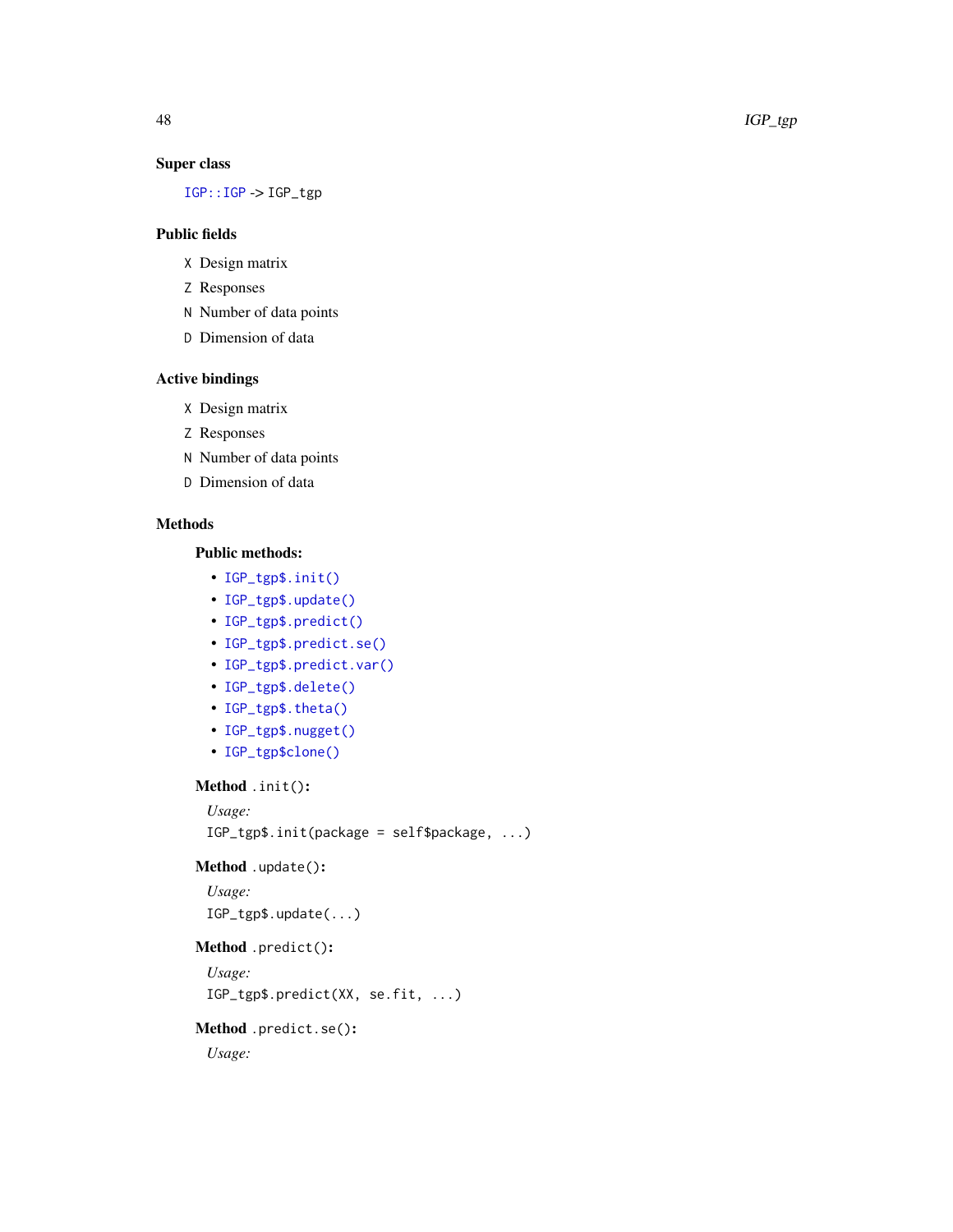#### IGP\_tgp 49

```
IGP_tgp$.predict.se(XX, ...)
```
Method .predict.var():

*Usage:* IGP\_tgp\$.predict.var(XX, ...)

Method .delete():

*Usage:* IGP\_tgp\$.delete(...)

Method .theta():

*Usage:* IGP\_tgp\$.theta()

Method .nugget():

*Usage:* IGP\_tgp\$.nugget()

Method clone(): The objects of this class are cloneable with this method.

*Usage:* IGP\_tgp\$clone(deep = FALSE) *Arguments:* deep Whether to make a deep clone.

#### Examples

```
n < -40d \le -2n2 <- 20
f1 <- function(x) {\sin(2 \times \pi) \times \sin(2 \times \pi) + \sin(2 \times \pi) \times \cos(2)}
X1 <- matrix(runif(n*d),n,d)
Z1 <- apply(X1,1,f1) + rnorm(n, 0, 1e-3)
X2 <- matrix(runif(n2*d),n2,d)
Z2 <- apply(X2,1,f1)
XX1 <- matrix(runif(10),5,2)
ZZ1 <- apply(XX1, 1, f1)
u <- IGP_tgp$new(X=X1,Z=Z1)
cbind(u$predict(XX1), ZZ1)
u$predict.se(XX1)
u$update(Xnew=X2,Znew=Z2)
u$predict(XX1)
```
u\$delete()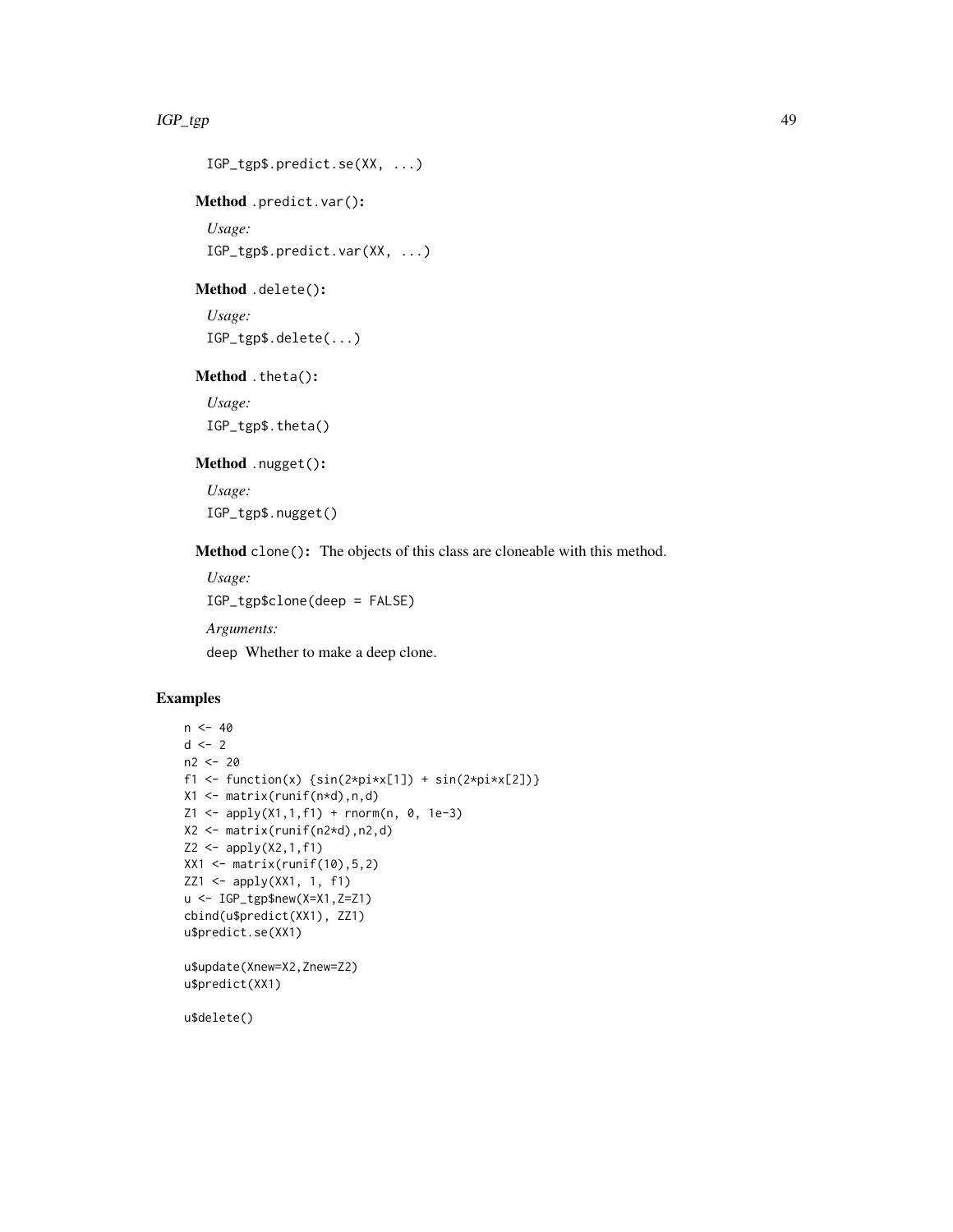<span id="page-49-0"></span>

## Description

Predict for class IGP

## Usage

```
## S3 method for class 'IGP'
predict(object, XX, se.fit = FALSE, ...)
```
## Arguments

| object  | Object of class IGP                                                                    |
|---------|----------------------------------------------------------------------------------------|
| XX      | Points to predict at                                                                   |
| se.fit  | Whether the standard error prediction should be returned with the mean predic-<br>tion |
| $\cdot$ | Additional parameters                                                                  |

## Value

Prediction from object at XX

```
n < -12x \leftarrow \text{matrix}(\text{seq}(0,1,\text{length.out = n}), \text{ ncol=1})y \leftarrow \sin(2 \times \pi) \times \tan(\pi, 0, 1e^{-1})gp <- IGP(package='laGP', X=x, Z=y, parallel=FALSE)
predict(gp, .448)
```